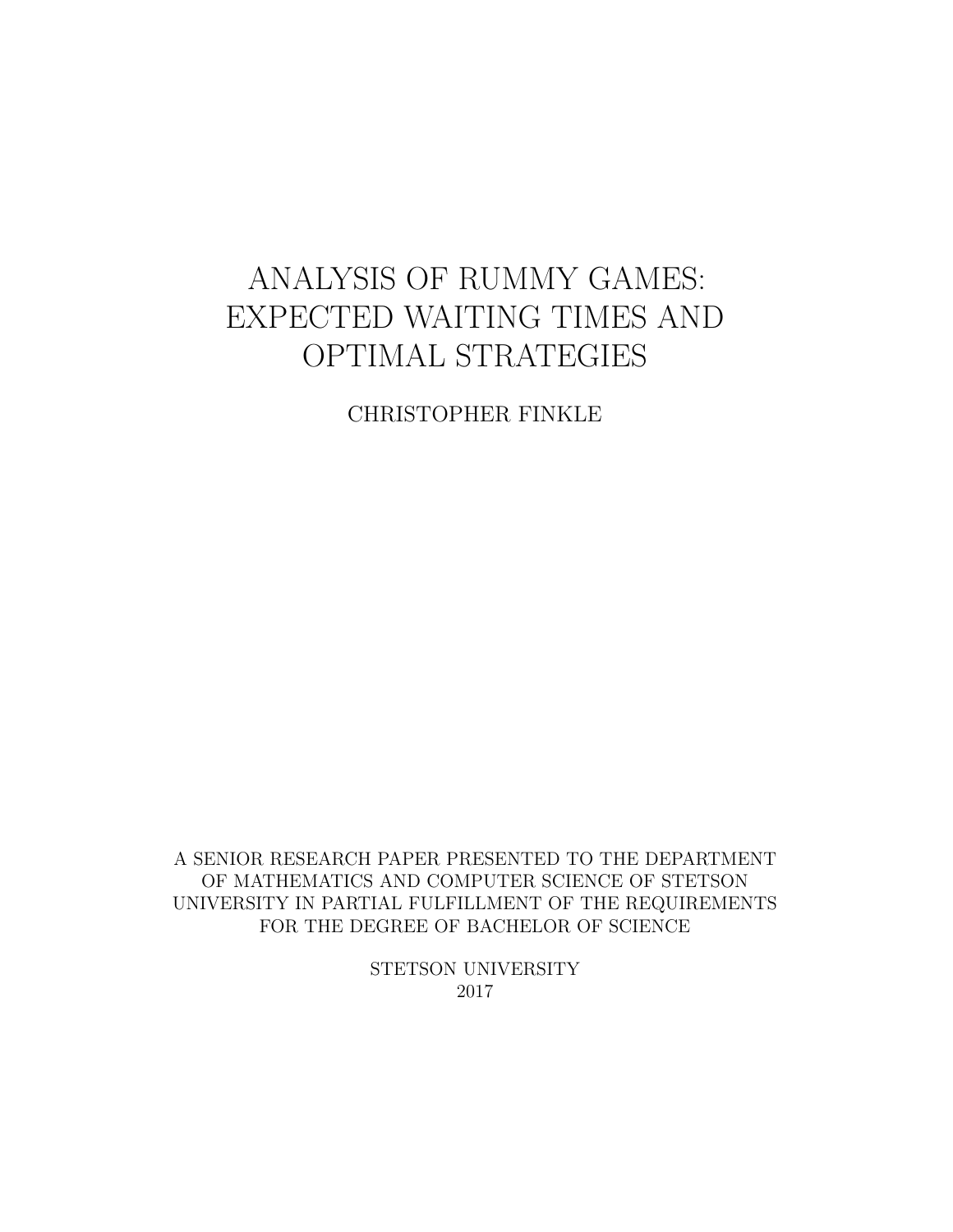# Contents

| $\mathbf{1}$   |         | Introduction                                                                                                                | $\boldsymbol{2}$ |
|----------------|---------|-----------------------------------------------------------------------------------------------------------------------------|------------------|
|                | 1.1     |                                                                                                                             | $\overline{2}$   |
|                | 1.2     |                                                                                                                             | 3                |
|                | 1.3     | Expected Value and Expected Time                                                                                            | $\sqrt{4}$       |
|                | 1.4     |                                                                                                                             | $6\phantom{.}6$  |
| $\overline{2}$ |         | A Computational Approach                                                                                                    | $\boldsymbol{6}$ |
|                | 2.1     | The Combinatorial Explosion of Rummy $\ldots \ldots \ldots \ldots$                                                          | $\,6\,$          |
|                | 2.2     | The Strategy of Dynamic Programming                                                                                         | $\overline{7}$   |
|                | 2.3     | Introduction of Simplifying Assumptions                                                                                     | $8\,$            |
|                | $2.4\,$ |                                                                                                                             | 10               |
|                | 2.5     | Modifying the Bellman Equation to Describe Rummy                                                                            | 11               |
|                | 2.6     | Iterating Over the Set of Hands                                                                                             | 12               |
| 3              |         | Three-Card Rummy                                                                                                            | 14               |
|                | 3.1     |                                                                                                                             | 14               |
|                | 3.2     | Results.                                                                                                                    | 16               |
|                |         | Analysis of Results for 3-Card Rummy with Aces Low<br>3.2.1<br>Analysis of Results for 3-Card Rummy with Aces High<br>3.2.2 | 16               |
|                |         |                                                                                                                             | 18               |
|                |         | Analysis of Results for 3-Card Continuity Rummy<br>3.2.3                                                                    | 19               |
| 4              |         | <b>Four-Card Rummy</b>                                                                                                      | 21               |
|                | 4.1     |                                                                                                                             | 21               |
|                | 4.2     | Analysis of Results for 4-Card Continuity Rummy                                                                             | 21               |
| $\mathbf{5}$   |         | <b>Approximation and Least Upper Bounds</b>                                                                                 | 23               |
|                | 5.1     | An Illustration of the Bounding Process                                                                                     | 23               |
|                | 5.2     | Implementation of the Approximation Algorithm                                                                               | 24               |
|                | 5.3     | Approximation of 3-Card Rummy with Aces Low                                                                                 | 26               |
|                | 5.4     | Approximation of 4-Card Rummy with Aces Low                                                                                 | 29               |
|                | 5.5     | Approximation of 4-Card Rummy with Aces High or Low                                                                         | 32               |
| 6              |         | <b>Future Research</b>                                                                                                      | 33               |
|                | 6.1     | 7-Card Rummy                                                                                                                | 33               |
|                | 6.2     | Other Statistical Measures of a Given E                                                                                     | 34               |
|                | 6.3     | More Accurate Simulation of Actual Games $\ldots \ldots \ldots$                                                             | 35               |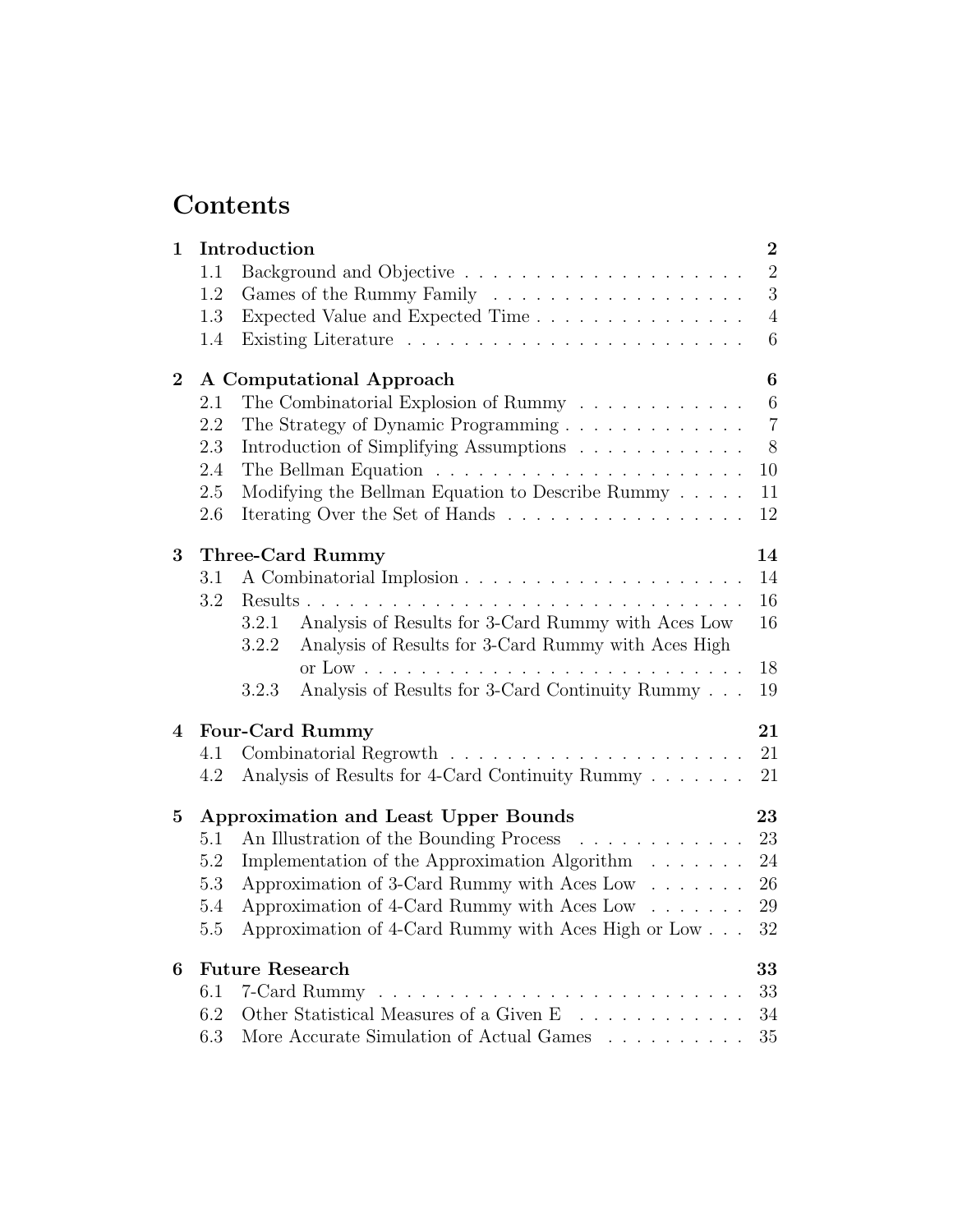| 7 Appendix        |                                                                                      | 35 |
|-------------------|--------------------------------------------------------------------------------------|----|
|                   | 7.1 C++ Code Sample - Hand.cpp $\ldots \ldots \ldots \ldots \ldots \ldots \ldots 35$ |    |
|                   | 7.2 Summary of Results for 3-Card Continuity Rummy 38                                |    |
|                   | 7.3 Summary of Results for Approximations of 3-Card Rummy                            |    |
|                   |                                                                                      |    |
| <b>References</b> |                                                                                      |    |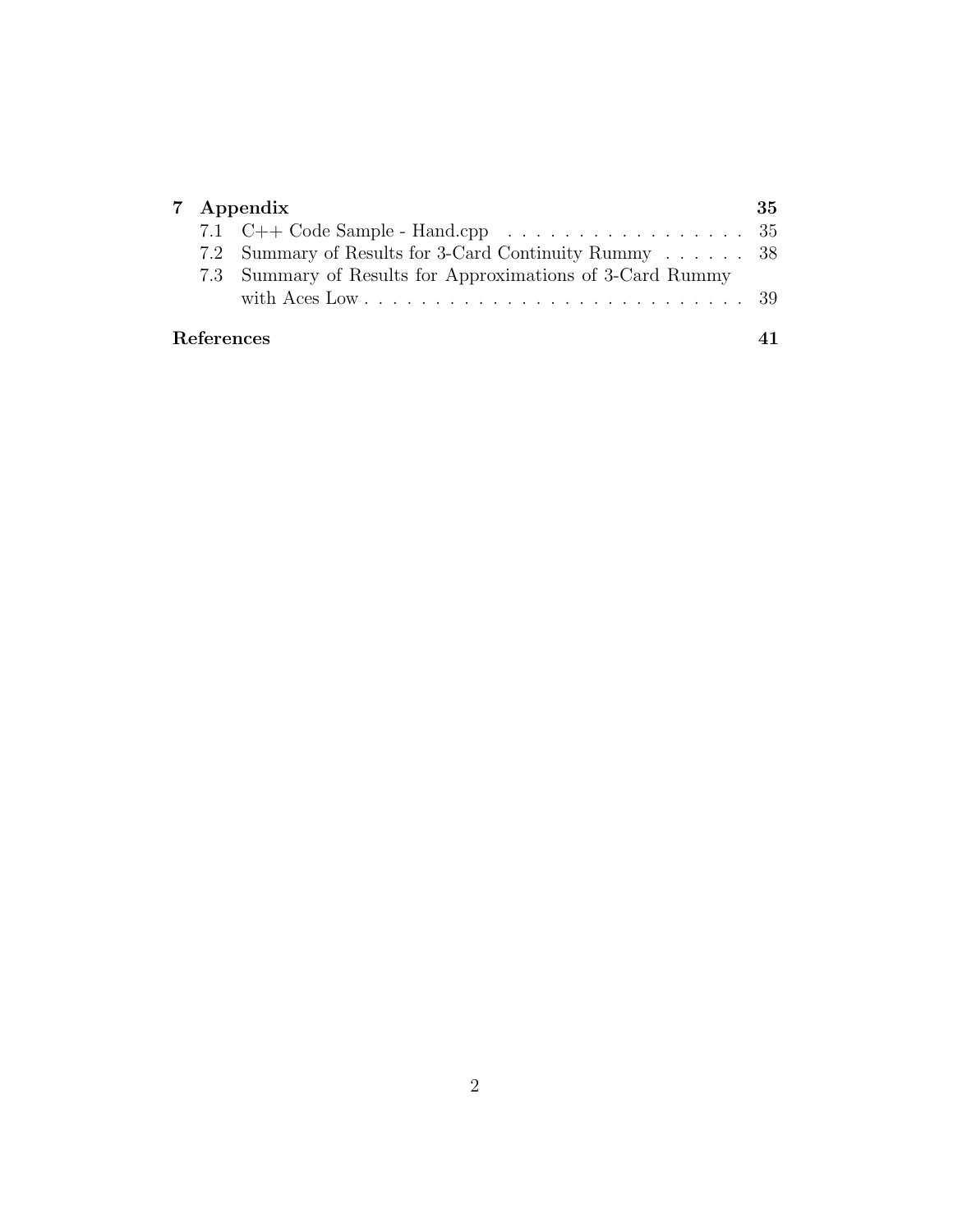# List of Figures

| $\mathbf{1}$   | Summary of E for 3-Card Aces Low 18                                   |     |
|----------------|-----------------------------------------------------------------------|-----|
| $\overline{2}$ | Summary of E for 3-Card Rummy with Various Rules 20                   |     |
| 3              |                                                                       |     |
| $\overline{4}$ | 3-Card Ace Low Approximation with Tolerance 1 vs. Actual.             | 27  |
| 5              | Residuals for Approximation with Tolerance of $0.5 \ldots \ldots$     | -28 |
| 6              | Residuals for Approximations with Various Tolerances                  | 28  |
| $\overline{7}$ | Calculation Time vs. Tolerance (log scales) for $3$ -Card $\ldots$ 29 |     |
| 8              | Approximation of E for 4-card Rummy with Tolerance of $1 \ldots 30$   |     |
| 9              | Estimated E for 4-Card Rummy with Various Tolerances 31               |     |
| 10             | Estimated E for 4-Card Ace Low Rummy with $t=0.001$                   | 31  |
| 11             | Time vs. Tolerance for 4-Card Approximation $\ldots \ldots \ldots$ 32 |     |
| 12             | Comparison of Rule Sets for 4-Card Rummy 33                           |     |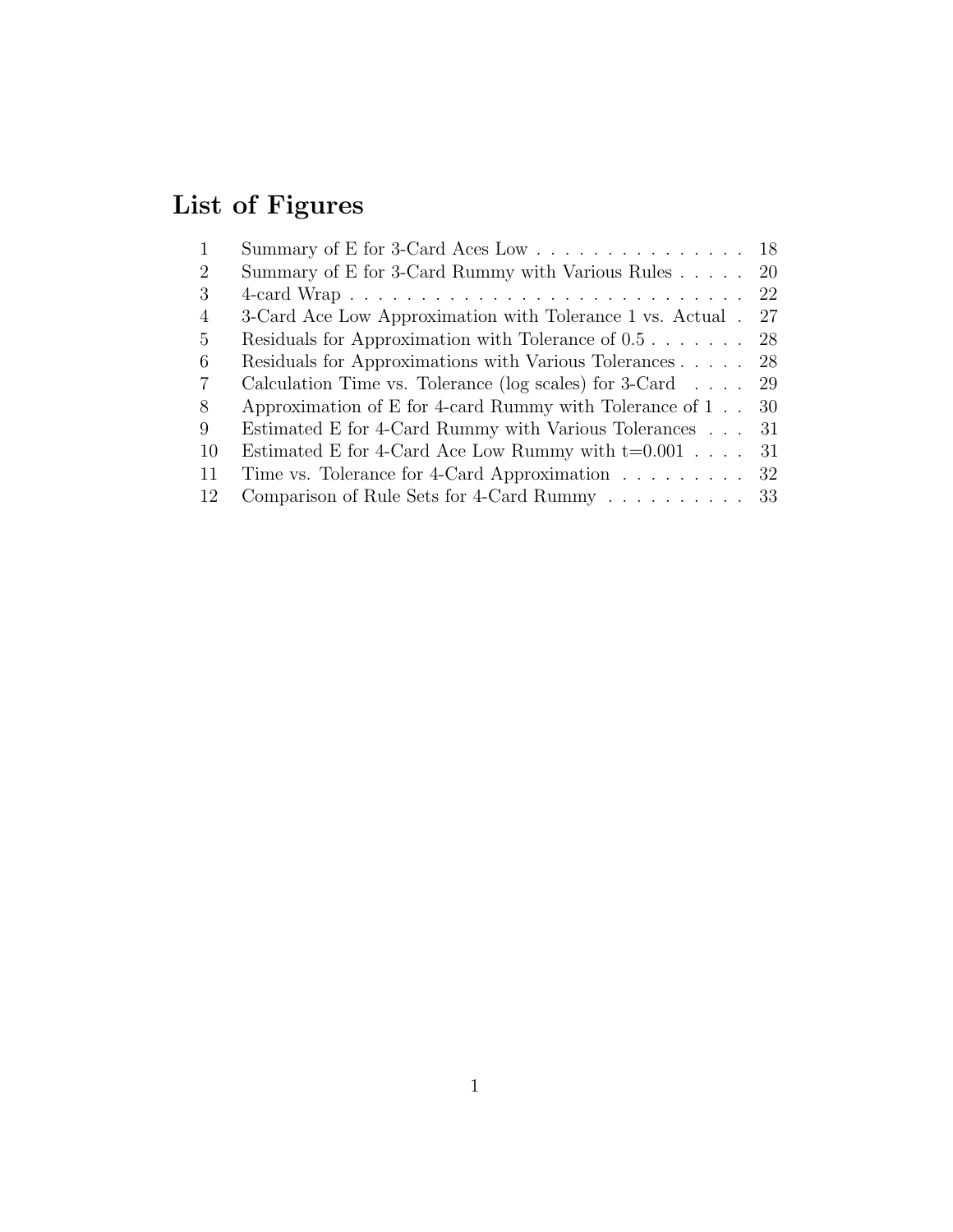#### ${\rm Abstract}$

#### EXPECTED TIME TO VICTORY IN GAMES OF THE RUMMY FAMILY

By

Christopher Finkle Advisor: Dr. Erich Friedman Department: Mathematics and Computer Science

We will examine card games of the rummy family. Specifically, we will attempt to find the expected waiting time before a given hand goes rummy. This, in turn, will lead to the ability to make optimal decisions about which cards to keep and which to discard to reach rummy most efficiently. We will use the techniques of discrete probability and expected value to perform this analysis. The calculations are executed using high-performance C++ code.

Initially, the project will deal with artificially simplified games of the rummy family in order to idealize our core technique. We will, for example, consider a game of 3-card rummy which is assumed to be played without an opponent and with replacement of discards in the deck. After this, larger games are considered, as are more efficient methods for acquiring approximations and upper bounds for expected value.

# 1 Introduction

### 1.1 Background and Objective

The ability of computers to 'solve' human games of skill has increased greatly in tandem with processing power. Simple games like Checkers have been completely solved by exhausting the game states to determine the optimal move to counter any choice made by an opponent, while algorithmic approaches have allowed computers to eclipse the skills of the world's best Chess and Go players despite the games not being solved in the same sense as Checkers, or even solvable using the resources available to human society. While artificial intelligences (AIs) designed to play specific games have continuously improved their abilities in contests of pure skill, their prowess in games which incorporate elements of chance is less assured.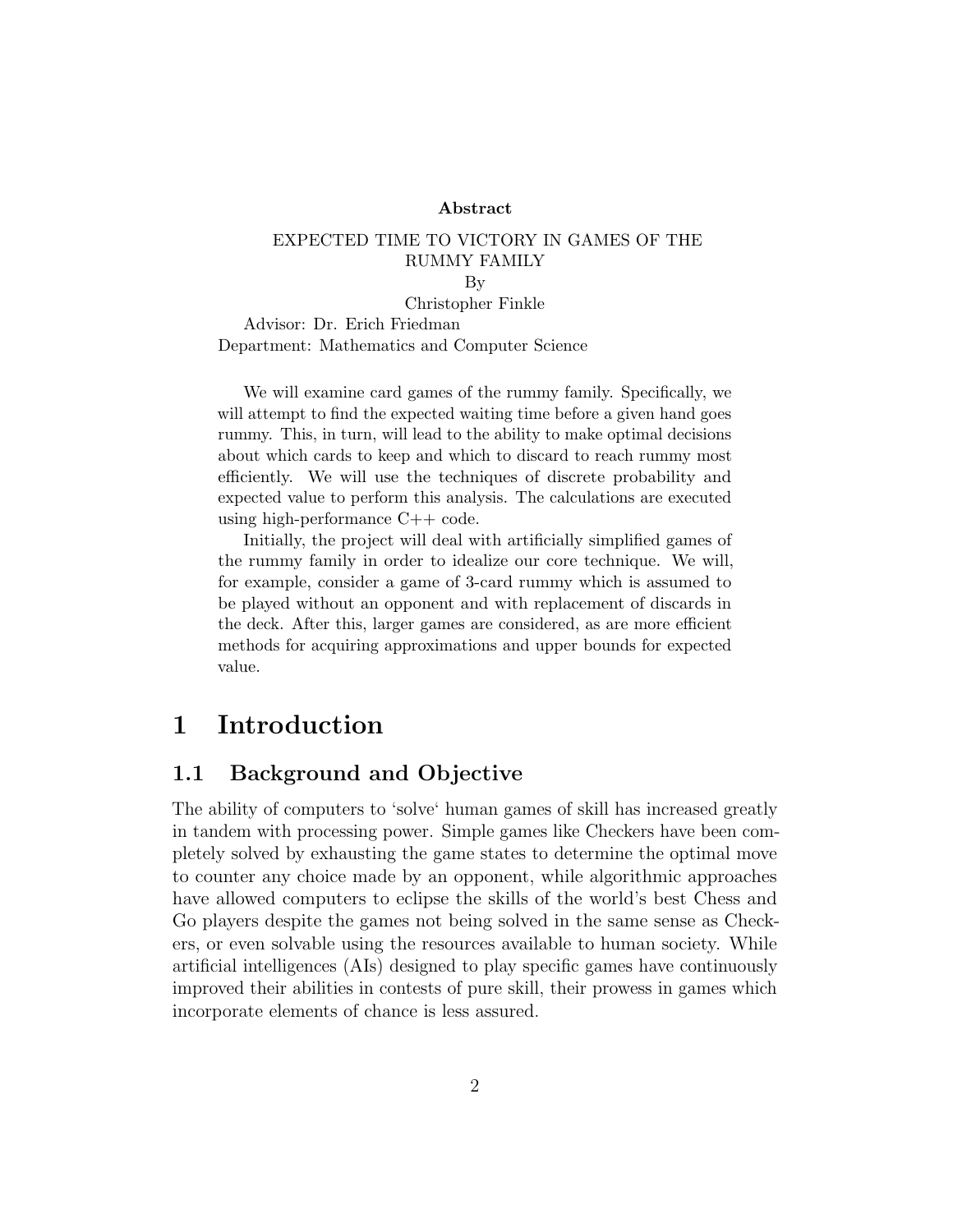We seek to shed light on one such class of card games those of the Rummy family. We believe it may be possible to probabilistically solve certain types of Rummy game so that the best possible decision (i.e. the decision which minimizes the expected time to Rummy) for any game state is known. Such a solution would not be a deterministic one like the solution of Checkers, but it could shed light on the nature of the game and suggest pathways to a human-beating AI all the same.

#### 1.2 Games of the Rummy Family

The history of Rummy-like games stretches back centuries, perhaps even longer than the existence of the standard deck of playing cards itself. The earliest observed game with Rummylike features come from China, where the tile-matching game Mahjong and the card game Khanhoo appeared during the middle part of the second millennium. The lineage of Khanhoo continued with the Mexican game Conquian, the predecessor to all subsequent Rummy-like games (Parlett, 1978). Today, Rummy variants number in the thousands, with the most common being Straight Rummy and Gin Rummy (though each of these in turn has many variants). A few familiar examples are Canasta, Rummikub, and Tonk.

The defining features of a Rummy-like game are its mechanic and its objective. The mechanic is known as draw-and-discard on each turn, a player draws a set number of cards (usually 1) into his hand and then discards a set number of cards (also usually 1) from his hand. Sometimes it is possible to pick up the card which the opposing player has just discarded. In this manner, hands evolve into each other one card at a time. The objective, meanwhile, is known as melding. To meld is to lay down a collection of cards, either a set (three or four cards of the same rank) or a run (three or more cards of the same suit in sequence). On a given turn, cards which cannot be incorporated into a meld are known as deadwood. The combination of this mechanic and objective makes the Rummy family well suited for mathematical analysis, as there is only a single decision to make on each turn (which card to discard) and each decision must be made with a single well-defined goal in mind (melding). Indeed, while many variants exist which complicate the nature of melding with desynchronization and complicated scoring systems, we will focus almost exclusively on a variant called Straight Gin Rummy, in which a player can only go out if all of the cards in their hand can be incorporated into melds simultaneously, because this is mathematically speaking the simplest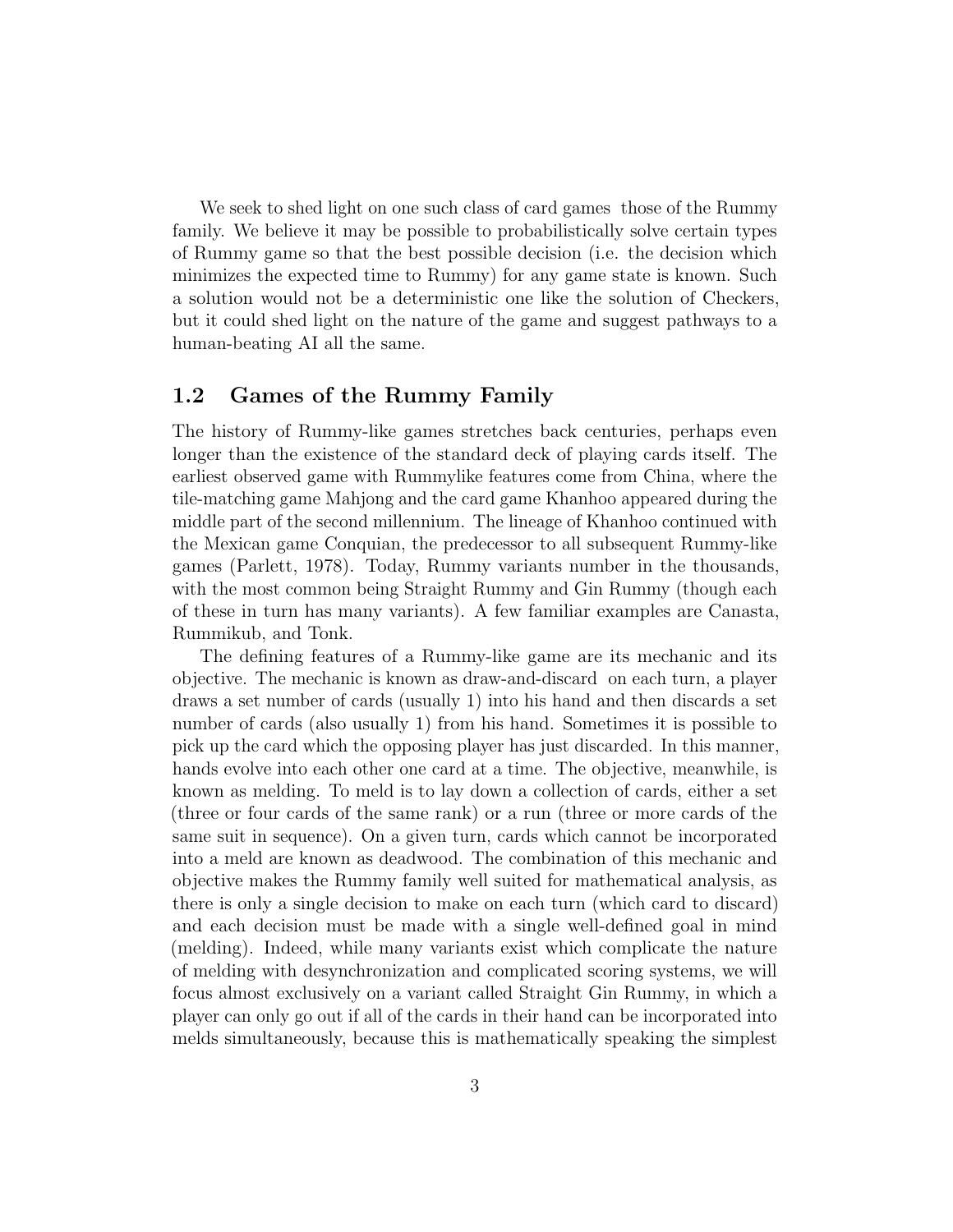goal possible for a Rummy-type game.

Some of the Rummy Familys rule variations are worth considering in more detail. One of the most basic concerns the treatment of Aces. Commonly, they are low-valued, which means that only runs like A23 are allowed. However, some players prefer to count them as low or high, making A23 and QKA runs valid. Another variant, attested as Round-the-Corner or ContinuityRummy is even more forgiving, allowing runs to wrap around through the Ace, e.g. KA2 (Gibson). The myriad symmetries present in Round-the-Corner Rummy make it especially amenable to mathematical analysis, as we shall see later.

#### 1.3 Expected Value and Expected Time

The expected value of a discrete random variable is the probability-weighted average of all possible values. For a discrete random variable , the expected value will be the sum of the products of the possible values of X with their respective probabilities of occurring. We write

$$
E(X) = \sum_{x} xP(X = x).
$$

We are interested in the expected value of one variable,  $Y$ , relative to another random variable X.

#### Theorem 1.

$$
E(Y) = \sum_{x} E(Y|X=x)P(X=x).
$$

Proof. Using the definition of expected value we write

$$
E(Y) = \sum_{y} yP(Y = y).
$$

We introduce X by noting that  $P(Y = y) = \sum_{x} P(Y = y \cap X = x)$  for any given  $X$ . Substituting, we find that

$$
E(Y) = \sum_{y} y \sum_{x} P(Y = y \cap X = x).
$$

Rearranging gives us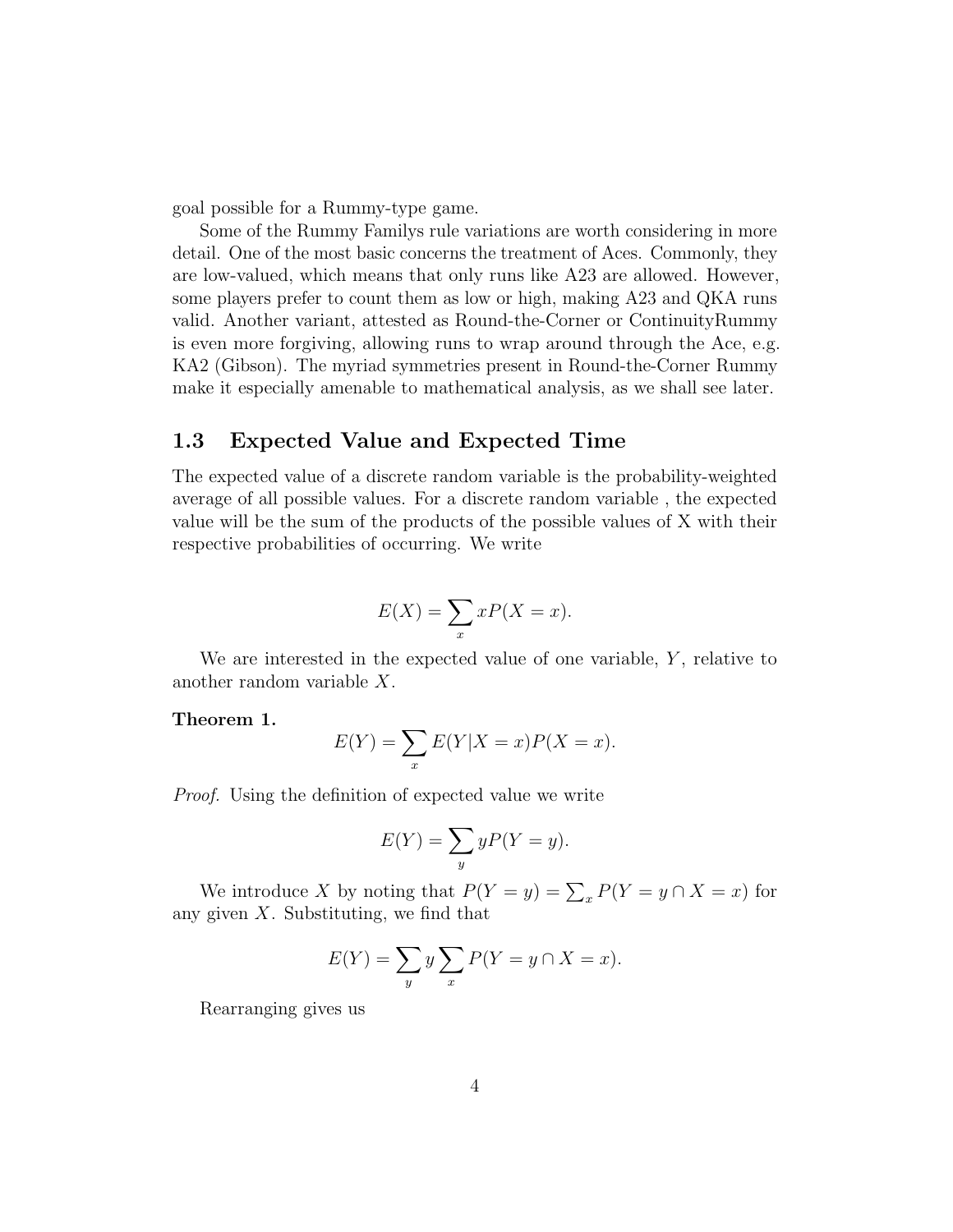$$
E(Y) = \sum_{y} \sum_{x} y \frac{P(Y = y \cap X = x)}{P(X = x)} P(X = x).
$$

The Law of Total Probability tells us that  $\frac{P(Y=y \cap X=x)}{P(X=x)} = P(Y=y|X=x)$ . Substituting yields

$$
E(Y) = \sum_{x} \sum_{y} yP(Y = y|X = x)P(X = x),
$$

and another application of the definition of expected value suffices to show that

$$
E(Y) = \sum_{x} E(Y|X=x)P(X=x).
$$

 $\blacksquare$ 

This result will form the basis for our analysis of expected times, as the expected time to rummy of a hand,  $E(Y)$ , will be given by the sum of the expected values of that hand given each card  $x$  in  $X$ , the probability space of available cards.

Another calculation of interest is that of expected time. For this quantity, the simplest scenario to consider is a trial which will either succeed or fail with a certain probability. If each successive trial is independent of all the previous ones, we call the probability distribution of this trial geometric, and the variable which describes its outcome is a geometric random variable. Consider a geometric random variable with success probability  $p$ . We wish to find the expected time to success.

**Theorem 2.** For a geometric random variable X with success probability  $p$ , the expected time to success is  $\frac{1}{p}$ .

*Proof.* Let  $T(X)$  be the expected time it takes for X to succeed. The probability that X is successful on time step n is  $(1-p)^{(n-1)}p$ . The value of such an outcome will be  $n$ , since that is the time it took to succeed. So, using our definition of expected value we write

$$
E(X) = \sum_{n=1}^{\infty} (1-p)^{(n-1)} p n = \frac{p}{1-p} \sum_{n=1}^{\infty} n (1-p)^n = \frac{p}{1-p} \frac{1-p}{[1-(1-p)]^2} = \frac{1}{p}.
$$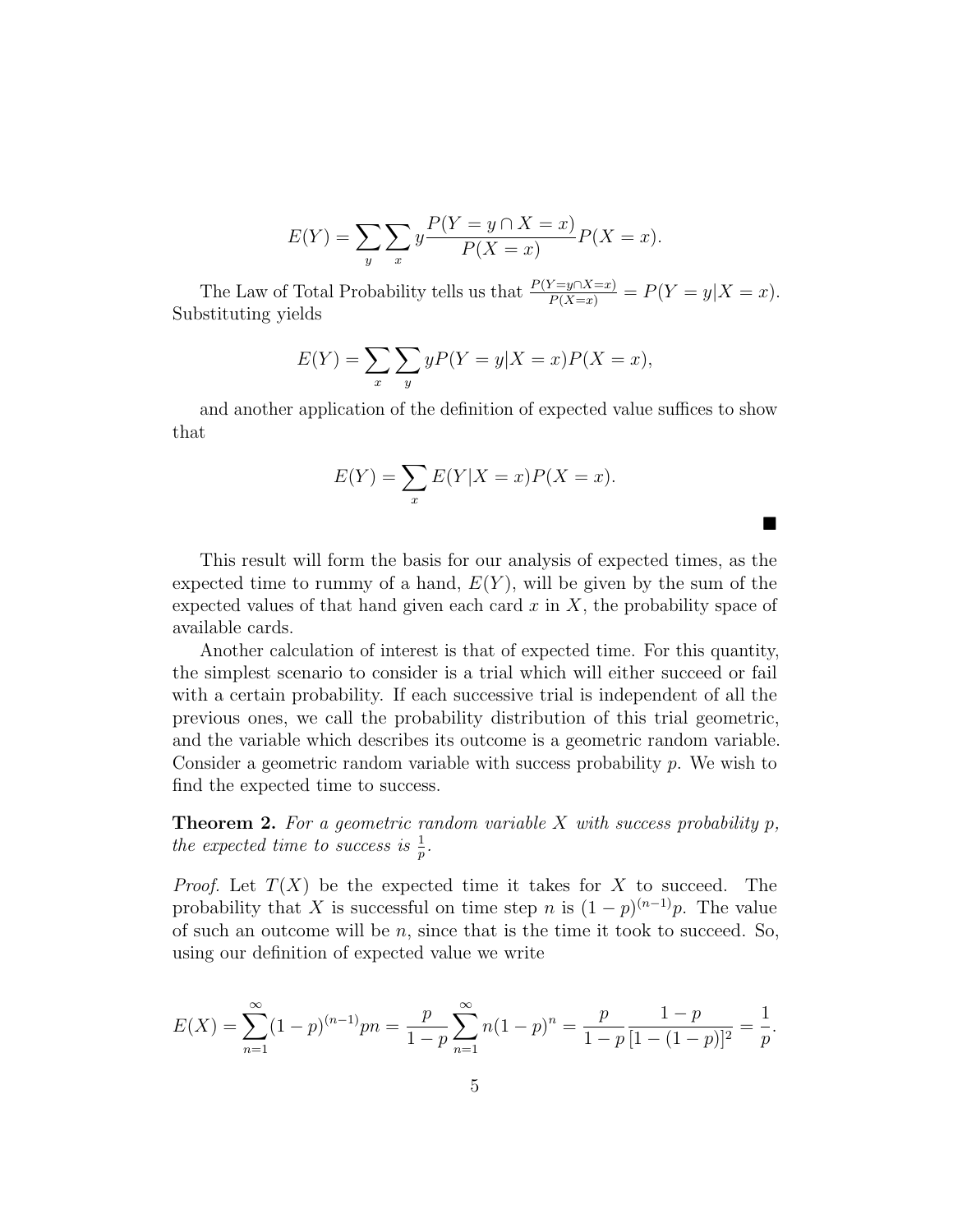The penultimate equality comes from the known relation  $\sum_{x=1}^{\infty} x r^x$ r  $\frac{r}{(1-r)^2}$ . (Saeed, 2005). This result will be useful in verifying some of the simplest results achieved by our later approach.

 $\blacksquare$ 

#### 1.4 Existing Literature

A survey of scholarly articles related to Rummy games reveals that a project like ours has not been attempted or at least, if it has, it has not been published. However, attempts have been made to develop Rummy-playing Artificial Intelligences (AIs) using bottom-up techniques, rather than the top-down enumerative approach we intend to pursue. Specifically, we look to a paper by Kotnik and Kalita, who employed two different methods of machine-learning to develop a Rummy-playing AI (Kotnik & Kalita, 2003). Their approach is decidedly, pointedly agnostic about the finer points of the games structure. The AI sees game states, decisions, and its own slowlyrefined value function relating the two. There is no knowledge of the rules of the game built into the value function. There is no notion of sequences, sets or deadwood. The AIs built using the teams machine learning (ML) techniques showed improvement relative to a random player, but they were still soundly beaten by humans.

While intriguing, this machine-learning oriented approach elides exactly those mathematical features of Rummy which we intend to investigate. While Kotnik and Kalitas work may offer little illumination of our specific path forward, it does serve as a goal we ultimately seek to match. If it is possible to develop a mathematically-determined policy function for a rummy game, rather than a ML-determined one, then that development would be the holy grail of our research.

# 2 A Computational Approach

#### 2.1 The Combinatorial Explosion of Rummy

The problem of evaluating the expected time to rummy of a given rummy hand is one complex enough that even with the immense capabilities of modern computers, a brute force strategy is doomed to failure. Attempts to evaluate hands in a holistic sense are apt to induce a combinatorial explosion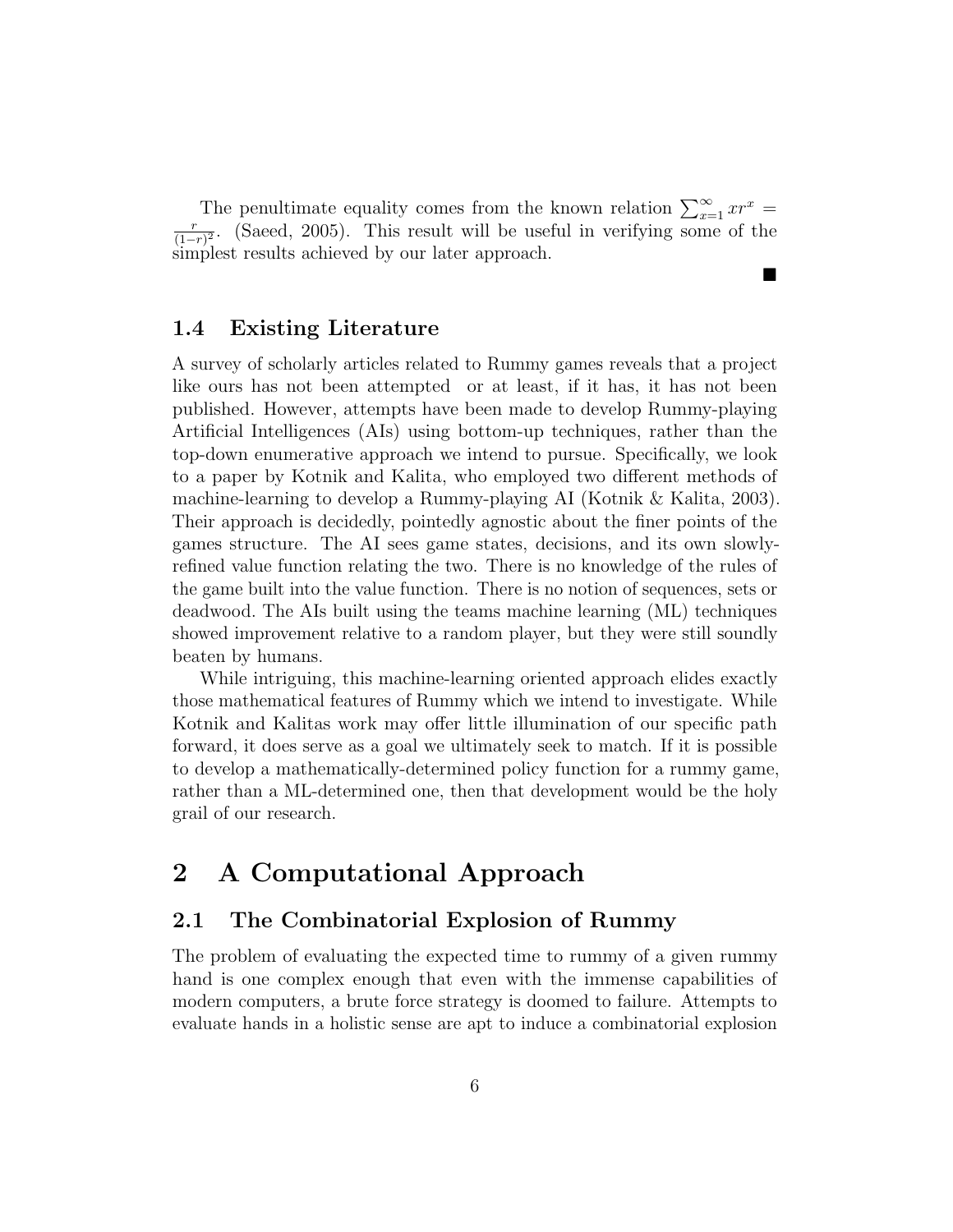there are so many factors multiplying the complexity of the calculation that it rapidly becomes impossible to carry out via brute force.

The total calculation to find the expected value of a single hand would involve running through an unfeasibly large number of paths of possible cards and decisions indeed, we would have to evaluate the expected value for every possible sequence of cards which might be given to us over the course of the game. For a typical game of ten-card Rummy played with a standard deck, this would entail finding the expected time to rummy for  $\binom{42}{10} \cdot 32!$  possible arrangements of the remaining 42 cards (as our outcome can be affected by the subset of 10 cards which ends up in the second player's hand and by the order of the remaining 32 cards in the deck which we will draw from during the game). Furthermore, we have no way of knowing which discard decision will be optimal at a given turn on a given path, so we will have to evaluate 11<sup>16</sup> possible sets of discard choices for each of the paths (since the game can take up to 16 turns and on each turn we have a choice of 11 cards which can be discarded). Then we must recall that all of this was for a single hand of which there are  $\binom{52}{10}$  possible. All in all, to completely solve the game of 10-card Straight Gin Rummy would require us to perform expected value calculations on  $2.81 \cdot 10^{71}$  game states a task which is clearly infeasible with even the highest-powered supercomputer.

Reducing the size of the hands fails to alleviate this problem in fact, it makes the explosion worse. By putting more cards back in the deck, dealing with smaller hands increases the number of possible game states found by this method of calculation by orders of magnitude.

#### 2.2 The Strategy of Dynamic Programming

For problems of great complexity, a strategy which is often useful is the decomposition of one large problem into several smaller subproblems, whose solutions can then be stored and called upon as needed in a process known as memoization. In practice, applications of dynamic programming appear in problems of optimization (what is the highest-valued path through a grid of values?) or enumeration (how many ways can we create a value from a set of coins?).

It is our hope that by employing the techniques of dynamic programming, the complexity of the problem of solving Rummy can be reduced greatly (though perhaps not greatly enough to put it into the realm of possibility on consumer-grade hardware). It is perhaps obvious where memoization may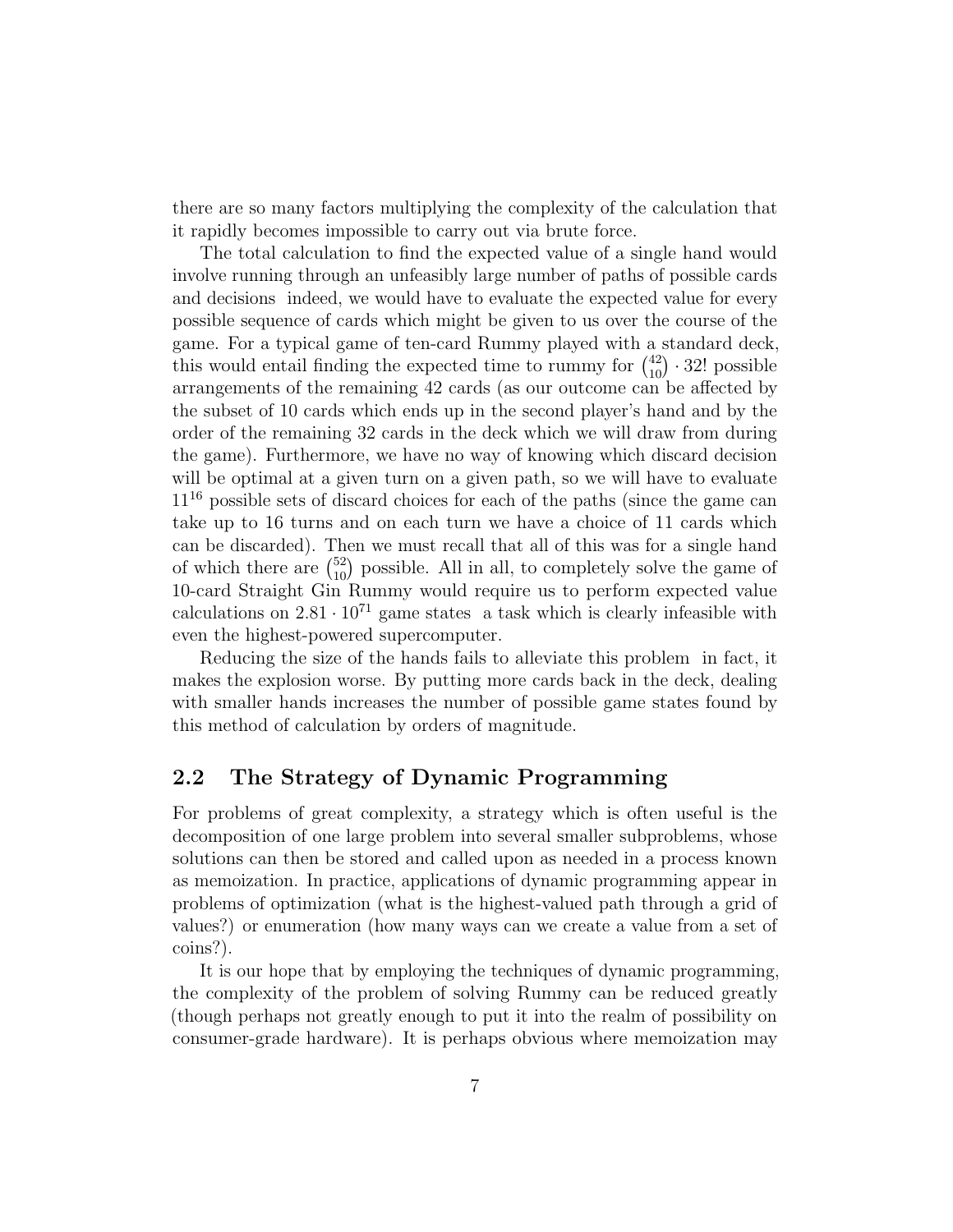be applied in our process. The immense brute-force operation above would ultimately employ the formula in Theorem 1 by summing the expected values for a hand over the set of pairs of the possible sequences of future draws and the possible sequences of future decisions. The central insight which allows us to deploy dynamic programming techniques is that each combination of possible future card and possible future decision leads to exactly one of the  $\binom{52}{10}$  possible hands. From a starting hands there are a mere 42 possible draws, each of which leads to 10 possible new hands. If we were to know the expected values of each of these hypothetical hands, we could choose the minimum expected value  $(E)$  possible for each card and thus sum our probability over only 42 values, which is eminently feasible. The expansion of this technique to encompass every hand again brings difficulties of scale, but the reduction in complexity between  $\binom{52}{10}\binom{42}{10} \cdot 32! \cdot 11^{16}$  and  $\binom{52}{10} \cdot 42$  is certainly noteworthy.

#### 2.3 Introduction of Simplifying Assumptions

The keen-eyed reader may note that our scheme does not entirely preserve the complexity of the task at hand. As far as a player of Rummy is concerned, she has more available knowledge than simply the contents of her hand she also knows which cards have been discarded. To see why this matters, consider a hand in which the player possesses two complete melds totaling 7 cards, plus the  $2\heartsuit$ , the  $2\diamondsuit$  and the  $3\diamondsuit$ . In this case, there are four cards - A $\diamondsuit$ ,  $4\diamondsuit$ , 2 $\spadesuit$  and 2 $\clubsuit$  - which can complete the gin rummy and win the game in a single turn. At the start of the game, these cards are 4 out of 42 cards whose positions are unknown, and thus the probability of drawing any one of them is  $\frac{2}{21}$ . If she does not draw one of the four, her optimal strategy is to simply discard the newly-drawn card and return to her initial state. A naive calculation of expected value using the result of Theorem 2 leads us to believe that for such a hand,  $E = \frac{21}{2}$ 2

But now imagine that the player holds this hand not at the beginning of the game, but several turns in and that she has seen each of the four cards which could provide her with Rummy discarded by her opponent, taking them out of circulation. Now, assuming those cards are out of circulation, her best strategy is undoubtedly to begin discarding the deadwood in favor of newly-drawn cards in the hopes that new potential Rummies will emerge. As paths are closed off by discarding, it is possible for a hand with a very low at the beginning of a game to become no better than completely disjointed deadwood. In other words, for a given hand,  $E$  is not solely determined by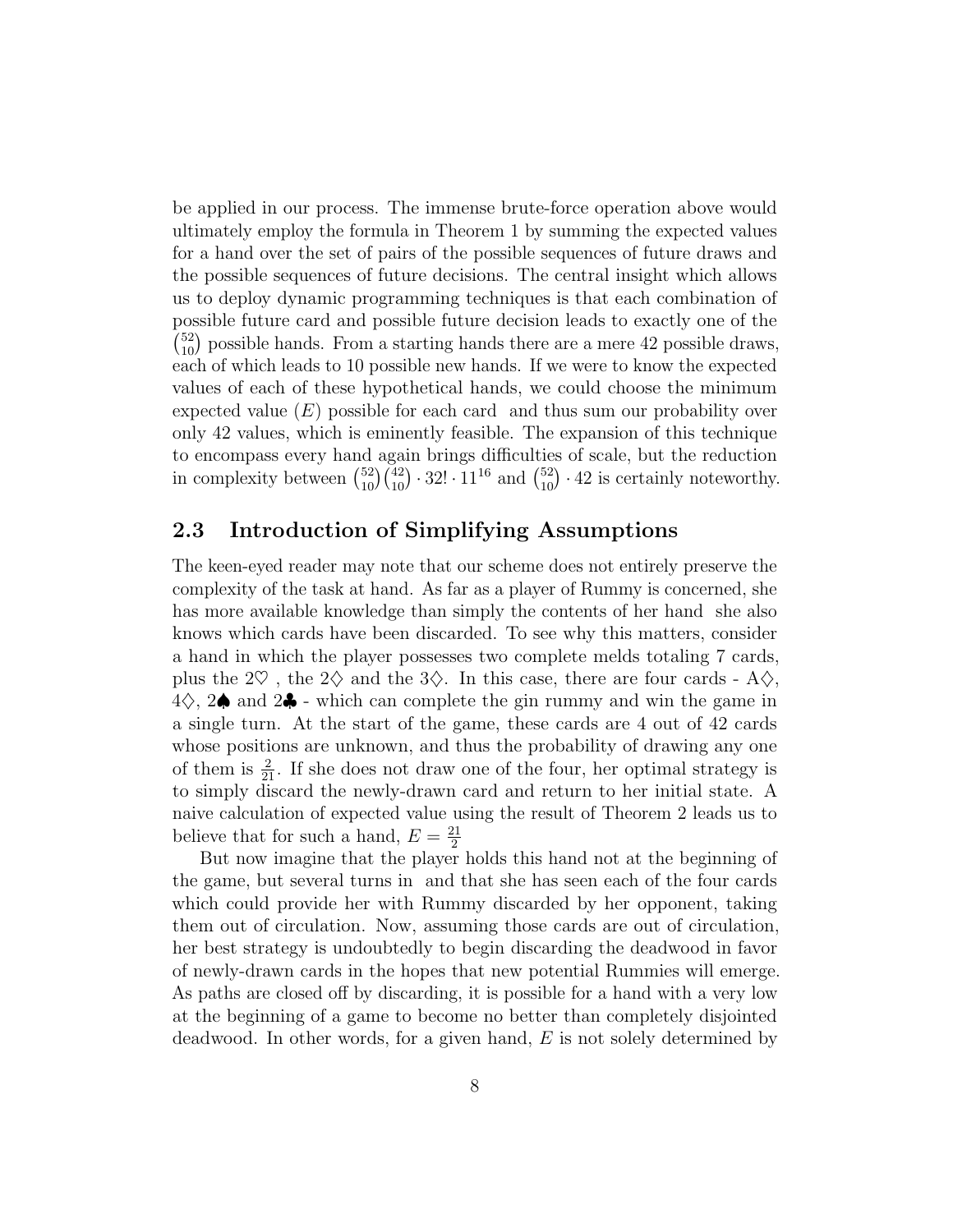the contents of the hand; it is also affected by the complete game state on a given turn.

To perform our expected value calculations for each hand for each game state would end up creating a problem of exactly the same complexity as our initial brute force strategy dynamic programming would not help us at all. We need to be able to assume that expected value results we found for our hypothetical hands are still valid despite the fact that there is by definition a change in game state as we proceed from one hand to another by taking a turn, since we have now discarded a card that was not discarded before.

In order to get around this issue, we will quite simply ignore it for the time being. We feel that this is justified for several reasons. First, it is still of interest to know the expected value of all hands in the starting game state, which is what our dynamic programming approach will most easily be able to calculate. Second, once our model is complete it should be possible to tweak it to calculate the best decision for any given non-starting game state in roughly the same amount of time that it takes to calculate for the starting game state (perhaps less!). The problem is not that calculating  $E$  for a given hand and game state is impossible, it is that there are so many game states that enumerating all of them beforehand is impossible. The final reason, however, is perhaps most compelling in many games of Rummy, a card, once discarded, is not actually out of the game forever. So long as neither player wins within 16 turns, the discard pile will be shuffled, turned over, and used as the draw pile. In effect, this means that there is a constant churn of cards over a long enough time scale. The situation for our hypothetical player above is not quite as hopeless as it seemed, and she can still hope that one of the four cards will arrive she just knows that it will take a bit longer. Over the vast array of possible game states, we conjecture that the temporary out of circulation effect of discards will mostly be a wash, though of course this is a rich area of potential future investigation.

For all these reasons, we will now introduce a vastly simplifying assumption that makes our dynamic programming approach work at all: we assume that after being discarded, each card is placed directly back into the deck (again, this effect occurs in actual games, just less uniformly). Furthermore, we treat our opposing player's hand as an extension of the deck, since we have no way of knowing which cards are in which in other words, we ignore the opposing player entirely for the time being.

The fact that the player is a cipher who places discards directly back into the deck face down means that we clearly cannot pick up our opponent's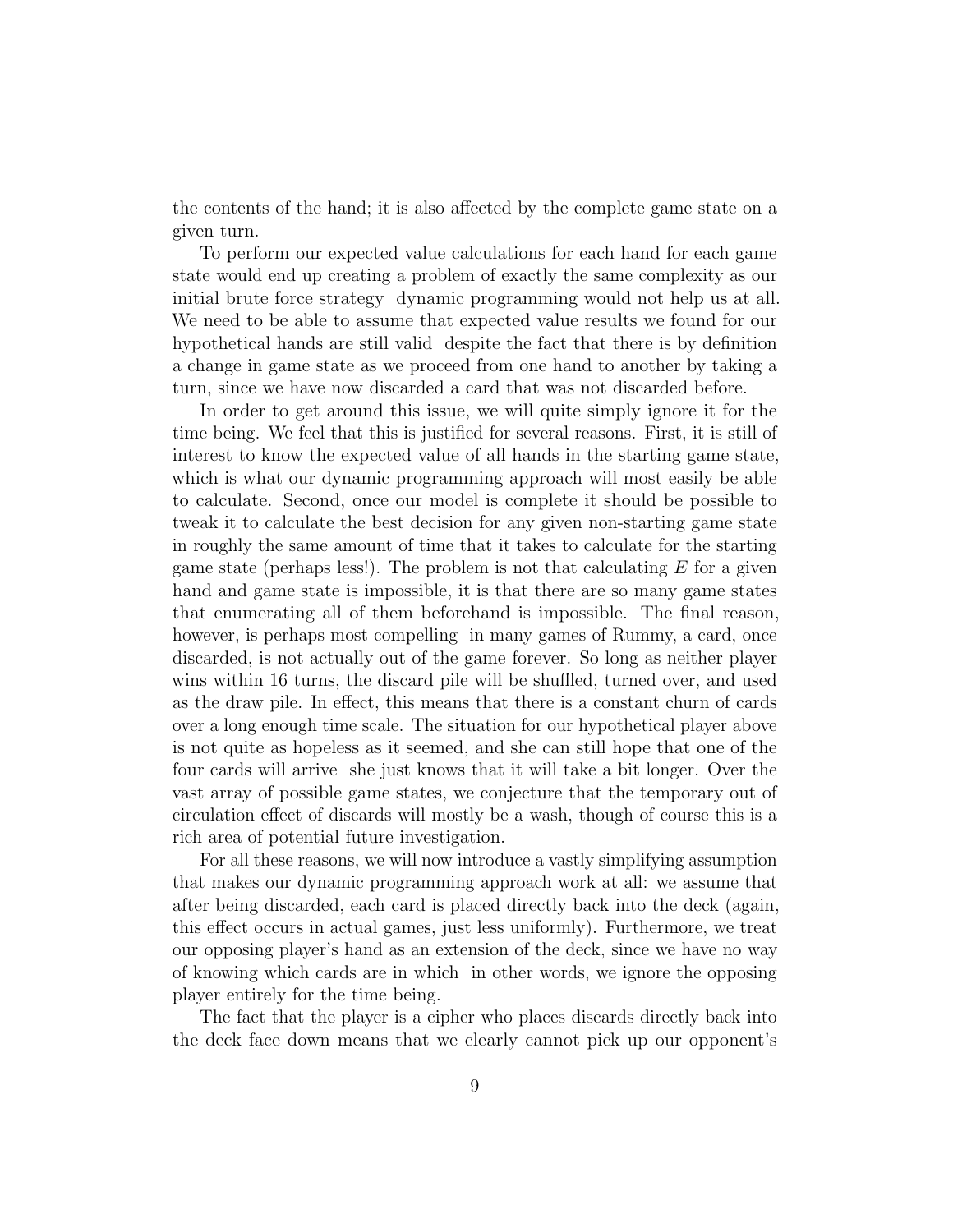discard. This reduces the number of decisions the player makes each turn from two to one. We may reintroduce this mechanic later, but for now it does not factor into our calculations. After all, the decision whether or not to choose the discard is based on whether its expected value is better than the expected value of a random draw, which is the very thing we seek to analyze in the first place. The knowledge of whether it is optimal to draw the discard will be predicated on our initial findings which ignore that same mechanic. With these assumptions in place, we are free to begin our exploration of how dynamic programming applies to games of the Rummy family.

#### 2.4 The Bellman Equation

The Bellman equation, named for its inventor Richard Bellman, is a recursive functional equation which serves as a mathematical formulation of the technique of dynamic programming as it relates to optimization. Bellman's approach relies on a form of backward induction starting with best of all possible outcomes, repeated application of the Bellman equation allows one to reason out the best decision possible for each preceding time step until some arbitrary starting state is reached. In order to make its decision at each time step, the Bellman equation relies upon an objective value function  $V(x)$ which must somehow be optimized for a state  $x$ .

Bellman's formulation relies on a number of other functions as well. What follows is an informal tour of the equation as it is ultimately derived; its recursive form is intuitive even without first seeing the derivation that rigorously proves its validity (Bellman, 1957).

First, there is the decision function  $\Gamma(x) = \{a_1, a_2, \ldots, a_n\}$ , the set of decisions available from the state x. Each decision we can make will send us to a new state, in a process governed by the transformation function  $T(x, a)$ . It is here that we introduce recursion, for this new state will have its own value function, which we can find using  $V(T(x, a))$ . In some situations, we will care less about the value of each successive future generation, a quality of the decision making process known as impatience. When our decisionmaking process is impatient, we multiply the future value by a discount factor  $0 < \beta < 1$ . But what are these future values being discounted against? That would be the immediate payoff function  $F(x, a)$ , which tells us how our value function will change immediately should we make decision  $a$  in state x. Because its consequence is immediate and unavoidable, it has no discount factor.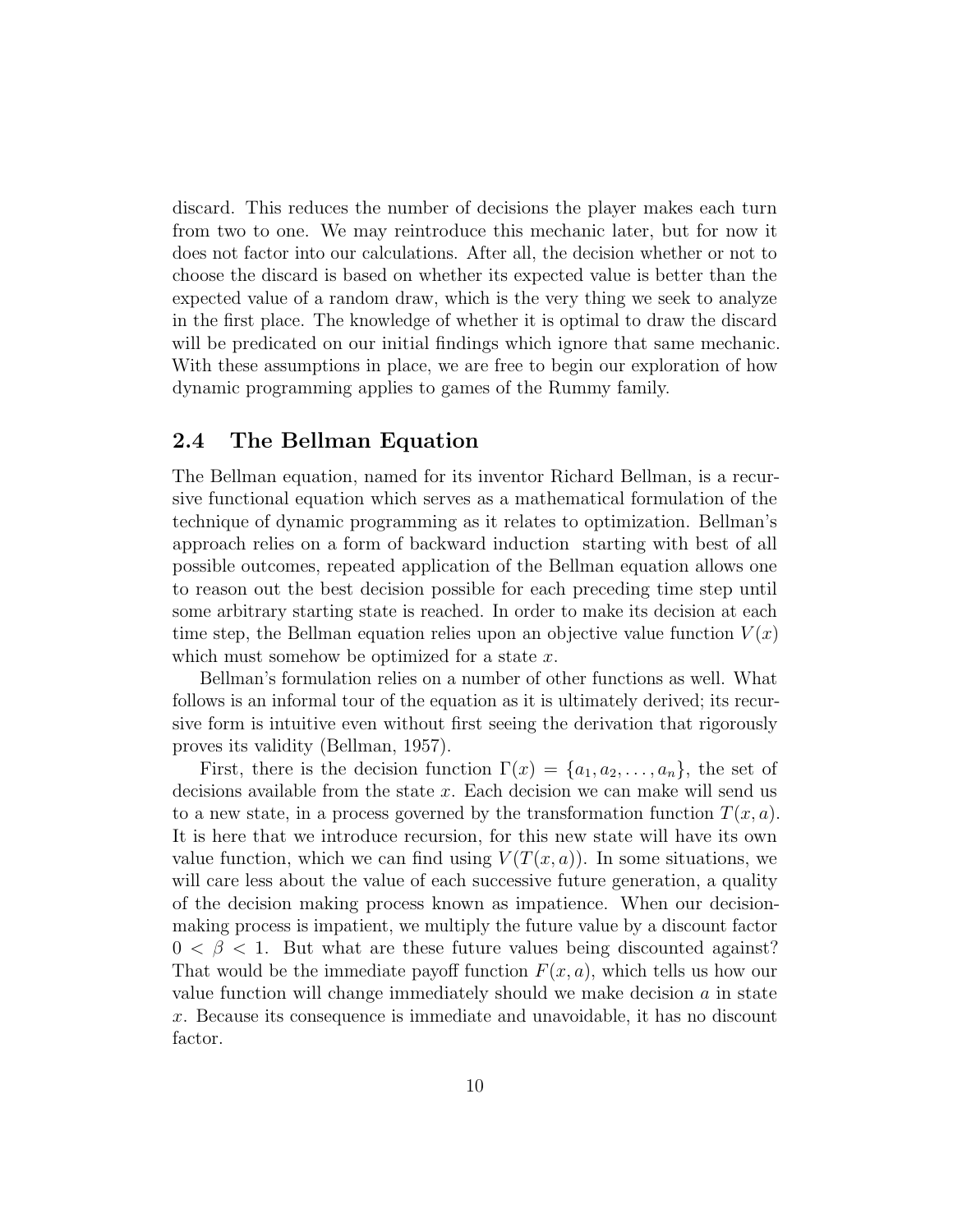Let us put all of this together. Recall that we are seeking to optimize the value of  $V(x)$ . For the general case, let us assume that this means maximizing it. What are we maximizing? The values of outcomes, both present and future, as determined by decisions. The functions above describe how we find those outcomes. So, we write:

$$
V(x) = \max_{a \in \Gamma(x)} \{ F(x, a) + \beta V(T(x, a)) \}
$$

This is the recursive formulation of the Bellman equation. While its notation may be abstruse at first, it does an excellent job of formalizing what at first seem to be strictly intuitive or qualitative notions about choice and value. It also happens to be simultaneously more general and less flexible than we need it to be to break down a Rummy game. We can now set about tinkering with its structure to suit our needs.

#### 2.5 Modifying the Bellman Equation to Describe Rummy

Perhaps the most obvious change is this: the optimization of our value function for a given hand will entail minimizing, rather than maximizing, the time to Rummy. So, with little change in the actual meat of the equation, we will write  $V(x) = \min_{a \in \Gamma(x)} \{F(x, a) + \beta V(T(x, a))\}.$  The mechanics of the game affect the equation as well. In non-Gin games, where melds can be laid down before the end of the game, an impatient decision process might make sense. However, the optimal decision-making process for Gin Rummy is patient there is no payoff possible until the game ends, so our current turn ought not be privileged over future turns. They all contribute to our value function equally. When the decision making process is patient, we let  $\beta = 1$ , ultimately ignoring it.

The deferred reward of Rummy greatly simplifies our immediate payoff function as well.  $F(x, a)$  takes a game state and a decision, which in our case will be which card to discard. No matter what, discarding a card will complete a turn, thus increasing  $V(x)$  by precisely 1. Even if the decision allows the player to go Gin, he has still taken one turn to do so. This simplicity of the payoff structure lets us define  $F(x, a) = 1 \forall x \forall a$ , which means in practice that we can replace it with the constant 1 in all cases. With these substitutions in place, we can now write a more specific version of the Bellman equation:

$$
V(x)=\min_{a\in\Gamma(x)}\{1+V(T(x,a))\}
$$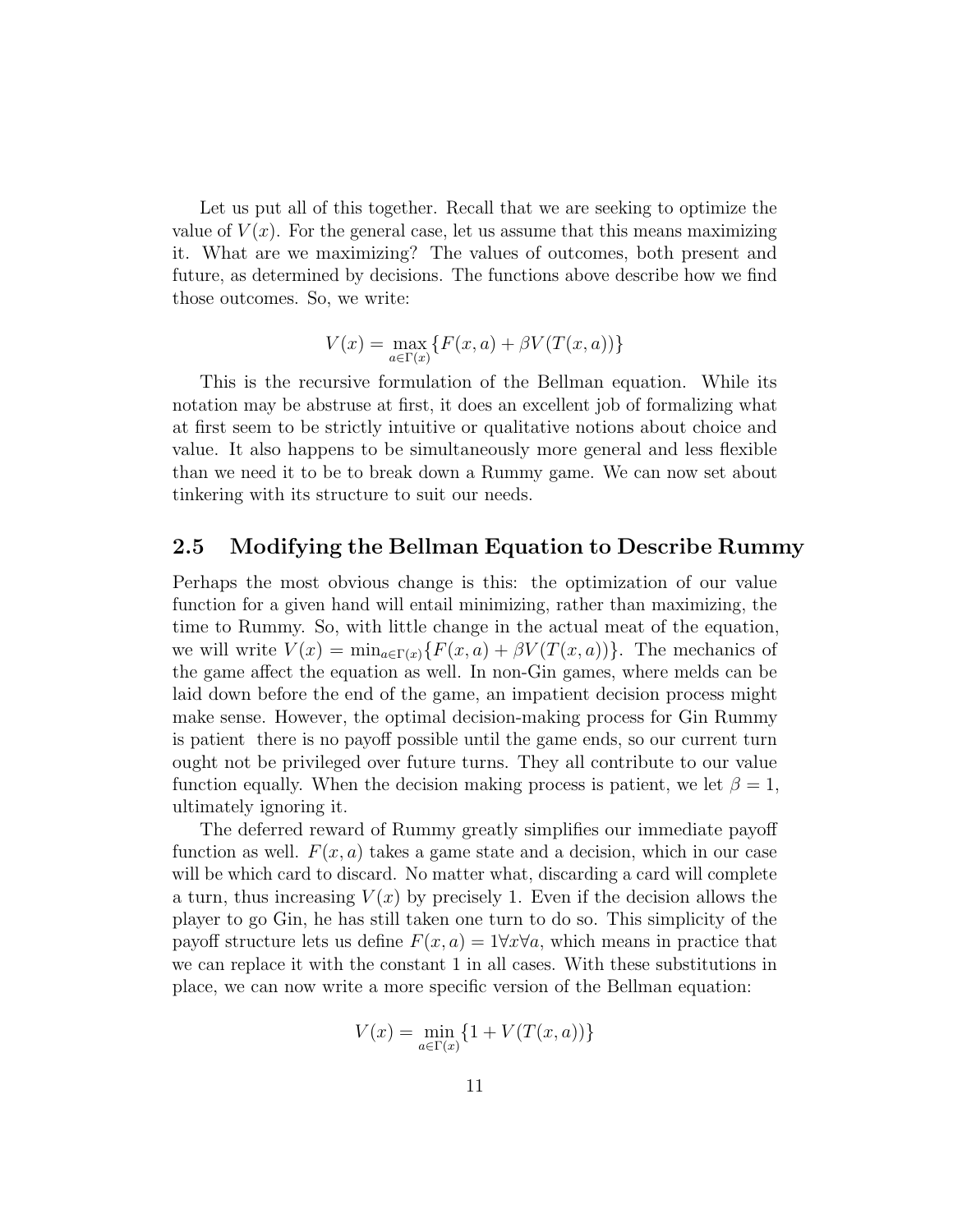It is clear from our strategy that the game states x are in fact just stand-ins for hands h. In fact, we might as well just refer to our game states by the hand they entail, such that we write  $V(x) = E(h)$ . Now we can attempt to marry our understanding of expected value with our understanding of the Bellman equation, to find a formula which encompasses the stochasticity and determinism of the game, the draw and the discard (in that order).

We are concerned with the value function  $E(h)$  of an *n*-card hand h consisting of cards  $\{h_1, h_2, \ldots, h_n\}$ . On our turn, there is a random distribution of cards which can be drawn,  $X$ , which contains each card not in  $h$ , all weighted with equal probability. In Theorem 1, we use the notation  $E(Y|X=x)$  to mean the expected value of a variable Y given a predetermined outcome for another variable  $X$ . We wish to convey a similar sentiment for our drawdependent functions in the Bellman equation: what choices are available from a hand h after we have drawn a card  $x \in X$ ? What transformation function will tell us the results of this decision? The  $(h|X=x)$  notation is cumbersome, so we will employ a different notation to indicate that it is given that  $X = x$ . We will say that a given  $x \in X$  will provide us with a set of possible actions  $\Gamma_x(h) = \{a_0, a_1, \ldots, a_n\}$ , where decision  $a_k$  is the action of discarding  $h_k$  if  $0 < k \leq n$  and discarding the new card x if  $k = 0$ .

Finally, we can similarly define  $T_x(h, a)$  to be the *n*-card hand that results from making decision  $a \in \Gamma_x(h)$  with hand h and new card x. Note that for any x, h, and a,  $T_x(h, a_0) = h$ . Since the value which we are optimizing is expected value, we can draw on Theorem 1 and rewrite it as:

$$
E(h) = \sum_{x \in X} \min_{a \in \Gamma_x(h)} \{1 + E(T_x(h, a))\} P(X = x)
$$

#### 2.6 Iterating Over the Set of Hands

Intuitively, since there is a deterministic  $E(h)$  for each hand  $h \in H$ , we should be able to apply partial order to H using E. Specifically, we say that  $h_1 \leq h_2$ if  $E(h_1) \leq E(h_2)$ .

**Theorem 3.** For a hand  $h_0 \in H$ ,  $E(h_0)$  is determined only by the values of the hands in the set  $\{h \in H | h < h_0\}.$ 

*Proof.* We will use induction. For our base case, consider the hands  $\{h \in$  $H|h$  is Rummy}. By the rules of the game, we can end the game before even taking a turn, so  $E(h) = 0$  regardless of our decision making structure.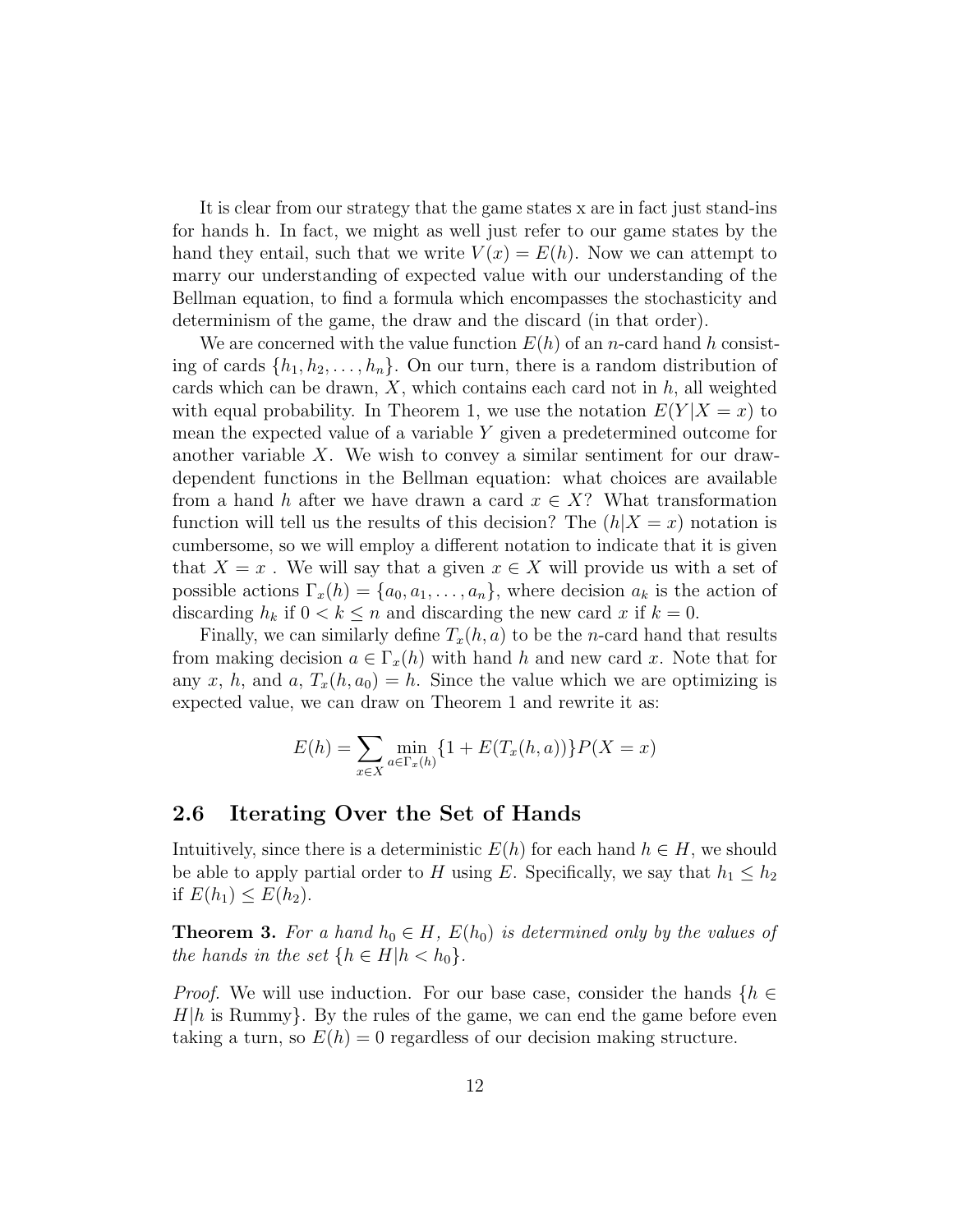Now, assume that there is some *n*-card hand  $h_0$  for which we know all expected values  $E(h)$  for values of h in the set  $\{h \in H | h < h_0\}$ . We wish to show that our modified Bellman equation can determine  $E(h_0)$  using only this information. Since our equation is a sum, we seek a way to reduce each term of the sum either to a constant or a term of order  $E(h_0)$ . If this can be achieved our equation will be linear and of one variable, and thus easily solvable.

This means that for each card  $x \in X$ , we need to know the value of

$$
\min_{a \in \Gamma_x(h_0)} \{1 + E(T_x(h_0, a))\} P(X = x)
$$

either as a constant or in terms of  $E(h_0)$ .  $P(X = x)$  is always a constant multiplier, so we merely need to establish the value of the *min* function. For a given card  $x$ , there are two possible cases. If it is possible for the card to improve our hand, then the value of the min function is a known constant - since any improvement will have a lesser E, it will previously be known according to the Inductive Hypothesis.

The other case is that  $x$  does not improve our hand. No matter what we discard, the resulting hand will be no better than  $h_0$ . Since  $T_x(h_0, a) \geq$  $h_0 \forall a \in \Gamma_x(h_0)$ , it follows that  $\min_{a \in \Gamma_x(h_0)} \{1 + E(T_x(h_0, a))\} = 1 + E(h_0)$ , a value which can always be achieved by taking  $a_0 \in \Gamma_x(h_0)$ , which as noted above, will result in  $T_x(h_0, a_0) = h_0$ . If this is the case, the value of the x term of the sum will be  $P(X = x)(1 + E(h_0)) = P(X = x) + P(X = x)E(h_0)$ , which are a constant and a term of order  $E(h_0)$  as desired.

Thus, no matter what, our equation can be made to consist of one variable, allowing it to be solved using only information about hands with lower E. The inductive step has been achieved. Starting from those hands which are Rummy, we can always solve for those hands with the next-smallest  $E$  using only smaller Es, a process which will eventually find  $E(h)\forall h \in H$ .

With the theoretical proof that our approach works finally in place, we now turn to the practical. The ugly truth is that this calculation, evaluating each term of the Bellman sum using the knowledge we have, reducing it to the smallest known value or  $1 + E(h)$ , and then solving the equation for  $E(h)$ , can be performed for any  $h \in H$  regardless of whether the expected value of each member of  $\{h \in H | h < h_0\}$  is known. Additionally, without foreknowledge of the value of  $E(h_0)$ , we cannot actually know whether  $\{h \in H | h < h_0\} \subseteq \{h \in$  $H|E(h)$  known} before we evaluate the Bellman sum. (That the converse is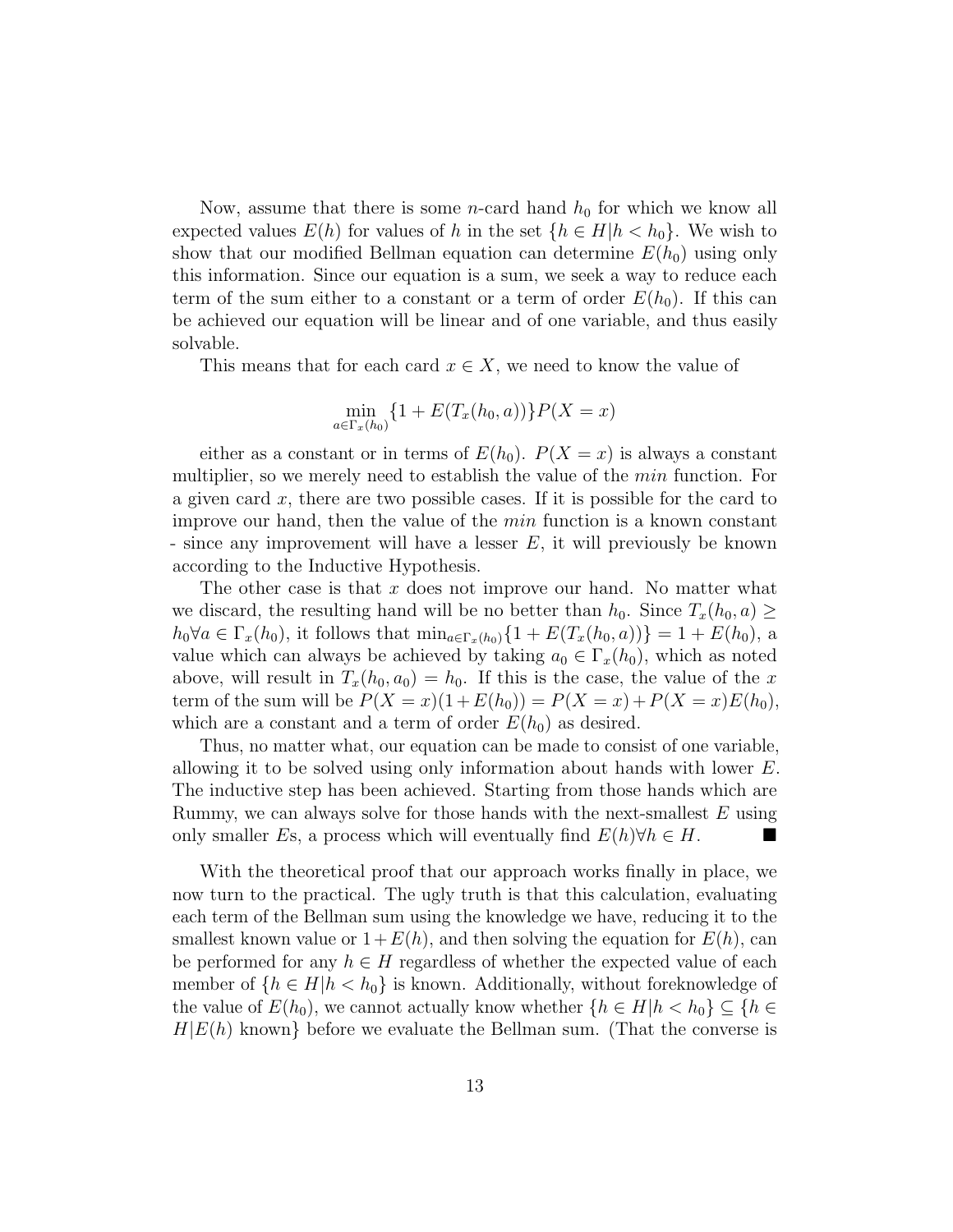true follows from the recursive structure of our solution since we must know all lesser  $Es$  to determine an  $E$ , it follows that at a given solution step all known  $E$ s are less than all unknown  $E$ s). Since the foreknowledge of  $E$  for all members of  ${h \in H | h < h_0}$  was a precondition for finding a valid result according to Theorem 3, this presents something of a problem.

Fortunately, there is a way to figure out after the fact whether our solution for a given hand is accurate. Let us first describe in more precise terms what form the solution takes. Since the procedure calculates a potential value for  $E(h)$  which may or may not be correct, let us call its result  $E_{hyp}(h)$ . For a given hand  $h_0$ , let  $X' = \{x \in X | \exists a \in \Gamma_x(h_0), E(T_x(h_0, a)) \text{ is known}\}.$ Then by construction  $\forall x \notin X'$ ,  $\min_{a \in \Gamma_x(h_0)} \{1 + E(T_x(h_0, a))\} = 1 + E(h_0)$ . Rearranging all terms of the sum to combine all instances of  $E(h_0)$ , we will find that

$$
E_{hyp}(h_0) = \frac{(52 - n) + \sum_{x \in X'} \min_{a \in \Gamma_x(h_0)} \{E(T_x(h_0, a))\}}{|X'|}
$$

.

Since each of the values involved is always known, we can always calculate  $E_{hvp}(h_0)$  for all  $h \in H \ni E(h)$  unknown. How can we know for which hands  $E_{hyp}(h) = E(h)$ ? This is the same as asking for which values of  $h_0$  were the Es of all members of the set  $\{h \in H | h \langle h_0 \rangle\}$  known. When we find  $E_{hyp}(h) \forall h \in H \ni E(h)$  unknown, the answer is simple:

For convenience, let  $H' = \{h \in H | E(h) \text{ unknown}\}\$ . If  $E_{hyp}(h_0) =$  $\min_{h\in H'}\{E_{hyp}(h)\}\$ , then any  $h \in H \ni h \langle h_0 \rangle$  is not in H' and thus is known, which satisfies the precondition of Theorem 3 and shows that  $E_{hyp}(h_0) = E(h_0)$ . If  $E_{hyp}(h_0) \neq \min_{h \in H'} \{E_{hyp}(h)\}$ , then  $\exists h \in H \ni E(h)$  $E(h_0) \wedge E(h) \in H'$  (e.g., any h for which  $E_{hyp}(h) = \min_{h \in H'} \{E_{hyp}(h)\}\)$ . Thus, Theorem 3 is satisfied only for those h for which  $E_{hyp}(h) = \min_{h \in H'} \{E_{hyp}(h)\}\$ during a given iteration. Using this fact, we can at last iterate over the set of hands.

# 3 Three-Card Rummy

#### 3.1 A Combinatorial Implosion

With an overall strategy now rigorously prepared in theory, we want to put it into practice. In order to practice on a manageable scale, we seek the smallest testing grounds possible. Clearly 10-card Rummy is out, as simply listing all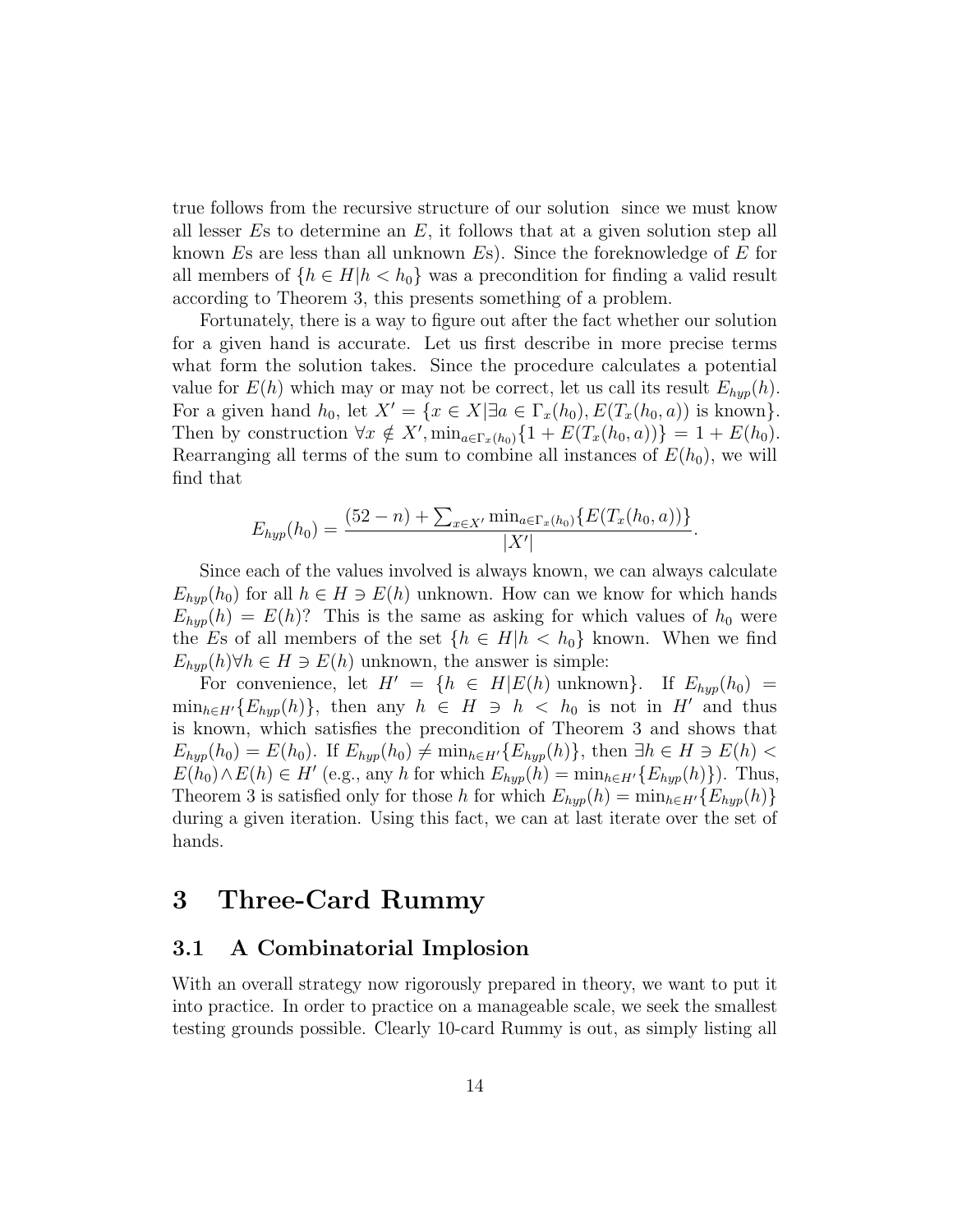the possible hands would take up several gigabytes of space. 7-card Rummy, another variant sometimes found in the wild, is not nearly so cumbersome, but it still has hundreds of millions of hands to check against each other. To find a manageable testbed we will have to invent our own Rummy game that narrows things down much further.

First, the essential elements we must have for our game to still be a Rummy Game: a turn must consist of drawing and discarding a card, and the goal must be to create a meld. Ideally, we dont want to change the definition of a meld, so the size of the smallest possible sets and runs, three cards, becomes the minimum number of cards we can deal with.With this in mind, Three Card Rummy is born.

Since we are defining the rules of a new Rummy variant, the simplifying assumptions above can now shed their approximate nature and become the official rules. We let 3-Card Rummy be played on the assumption that when cards are discarded, they are immediately placed back in a random position in the deck of cards yet to be drawn. For now, we assume that our opponent either does not exist, or behaves completely randomly, so that his hand can be considered a mere extension of the deck from a probabilistic point of view. This game is not fun, but mathematically speaking it is immensely manageable.

To wit, the number of hands whose  $E$ s we are now attempting to enumerate has been slashed to  $\binom{52}{3}$  $(3<sup>3</sup>)<sub>3</sub>$  = 22, 100. The fact that we can even write this number without resorting to scientific notation is a good sign. Even so, the problem is not trivial. A brute force approach (note that this is distinct from the brute force approach described in section 2.1; our problem is of such difficulty that two entirely different magnitudes of brute force may be brought to bear on it) will perform  $|H| \cdot (52n) \cdot n$  calculations for each iteration.

To break down that number, for each hand in  $H'$ , for each card in  $X$ , for each possible decision in  $\Gamma_x(h)$ , we must look up that future hand to see if it is locked in, and if it is, to use its  $E$  in the Bellman sum. On reasonablypowerful consumer grade hardware, the computation time required for these calculations is not unreasonable, but neither is it negligible. For 3-card Rummy, one iteration near the beginning of the process will involve over a million computations.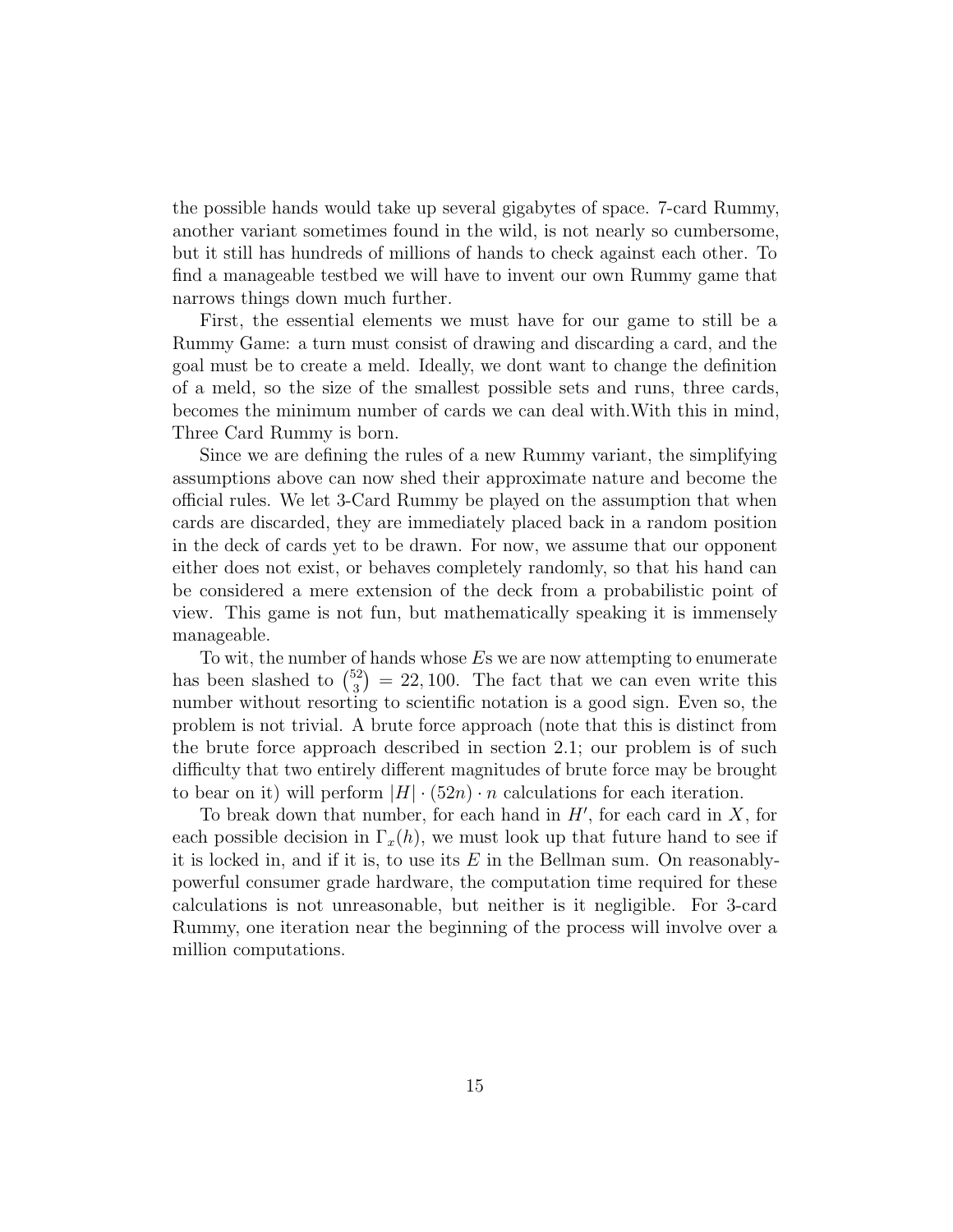#### 3.2 Results

#### 3.2.1 Analysis of Results for 3-Card Rummy with Aces Low

Even within the greatly simplified framework we have defined for 3-card Rummy there are still changes to be made. The most salient concerns the treatment of Aces. For our first area of analysis, we have selected the version in which Aces are treated as low cards, meaning that runs of A23 are valid, but not runs of QKA. The implications of this choice will become clear in comparison to other rule sets to be explored later, but for now we will examine the results in a vacuum.

Let us look at our programs first line of output, summarizing the results of our first iteration through the dynamic programming process:

#### 240 hands like  $2\clubsuit$   $2\diamondsuit$   $3\clubsuit$ , E = 12.25

There are a few things to note here. First is the relative tidiness of our *E* value. It is  $\frac{49}{4} = \frac{52-n}{|X'|}$  $\frac{52-n}{|X'|} = \frac{1}{p}$  $\frac{1}{p}$ , as described in Theorem 2. This simplicity is a consequence of the fact that we are examining the very first iteration of the program: in other words, these are the very best hands, those which are closest to being Rummy. From hands like this, the player either goes Gin, or rejects the new card and keeps hoping. There are no incrementally better hands to seek. This reduces the decision structure to a simple binary variable, which makes it amenable to a naive calculation of E as described in Theorem 2. The situation is very similar to the one described for our hypothetical player in section 2.3.

The second thing we notice is that there are fully 240 hands which share this , greater than 1% of our total. We call this set of 240 hands an equivalence class within the set of hands, as they are all equivalent under the partial order defined in section 2.6. Our results will all be summarized in terms of equivalence classes.

The sizes of these equivalence classes varies widely, but the essential symmetry of suits assures that they will never contain less than 4 hands, and in fact that their cardinality will always be a multiple of 4. Sometimes, they will be very large, as in the 12<sup>th</sup> iteration of the program:

#### 544 hands like A♣ 5♣ 6♣ with E = 15.228977272 (1400 total)

This is the largest equivalence class under ace-low rules. (Note that the E values quoted for hands past the first generation are limited by the precision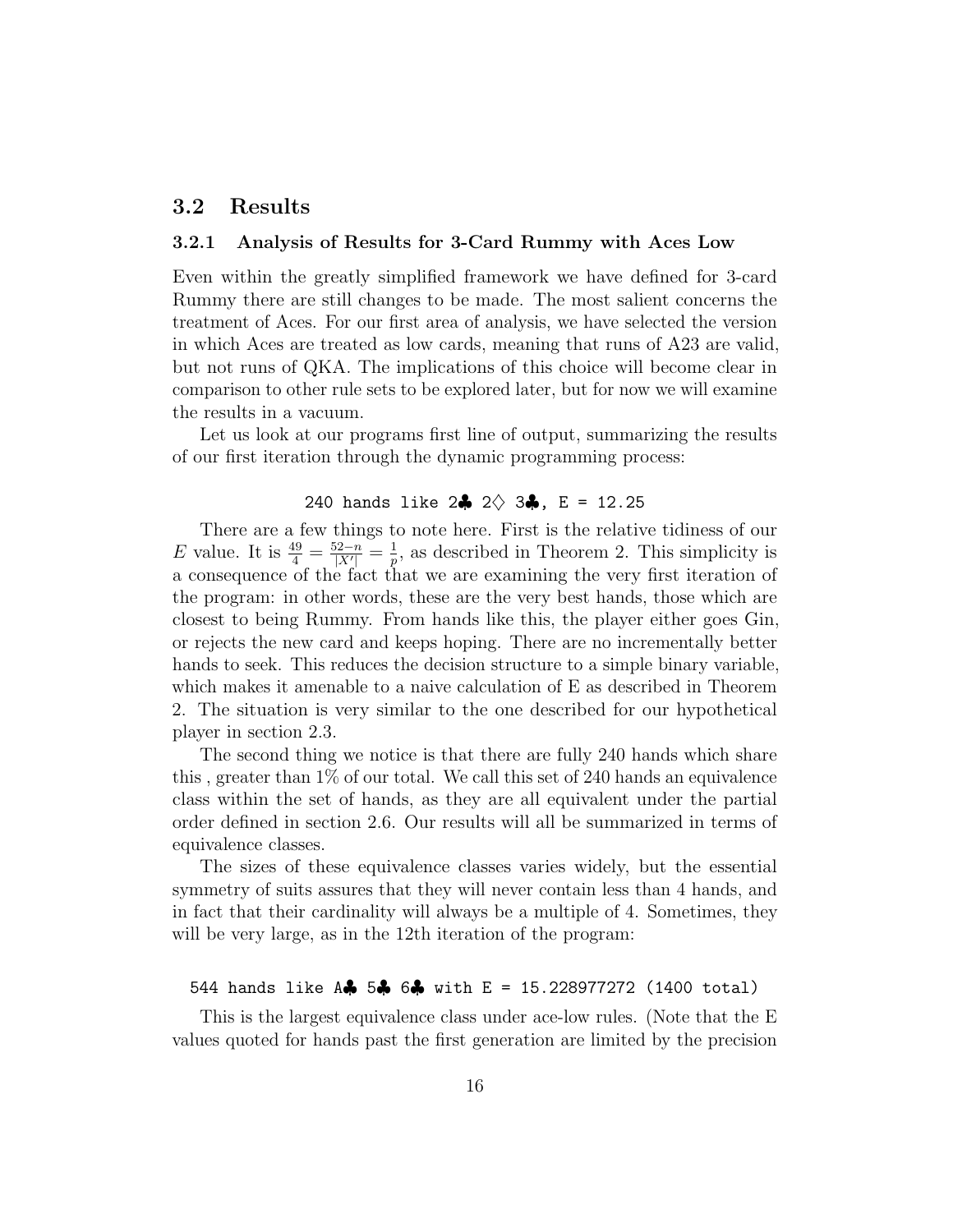of the computers floating-point arithmetic, so they are not exact, just very close to it). In total, this version of the game has 688 equivalence classes including the class of Rummies, with a median size of 24 hands. The median hand is like:

#### 8 → 9● J → with E = 18.223831446346434

A final equivalence class which may be of interest is the worst one. Which type of hand has the highest expected time to Rummy? Intuitively, we expect it to contain cards which are limited in the number of runs in which they can appear that is, aces (which can appear only in A23) and kings (which can appear only in JQK). Having taken on each of these types, we complete the hand with the next-most limited types of cards, 2s and queens (each of which can appear only in two types of runs, whereas all other cards can appear in three). Furthermore, our intuition tells us that these cards should be of three different suits, to maximize the difficulty in building melds from them. This is exactly what our program finds, with the worst hands being those like:

#### A $\spadesuit$  Q $\heartsuit$  K $\diamondsuit$  with E = 19.18005509646004

This information is more than a curiosity, since it is also the upper bound on s for all possible 3-card Rummy hands. We never expect to draw more than 20 cards on average, with optimal play.

While the complete description of all 688 equivalence classes, much less all 22,100 hands, is too cumbersome for inclusion in this paper, we can summarize the results graphically. Figure 1 plots  $E$  against the cumulative number of hands calculated.

We can make some qualitative observations based on this graph. The expected time increases rapidly for the first few iterations, then levels off with values slightly greater than 15 for more than 4,000 hands. We might think of these as good hands, while all the ones that come after might be thought of as bad hands. Such subjective simplifications are mere heuristics for now, but they may come in handy as we seek ways to simplify our understanding of larger and more complex games.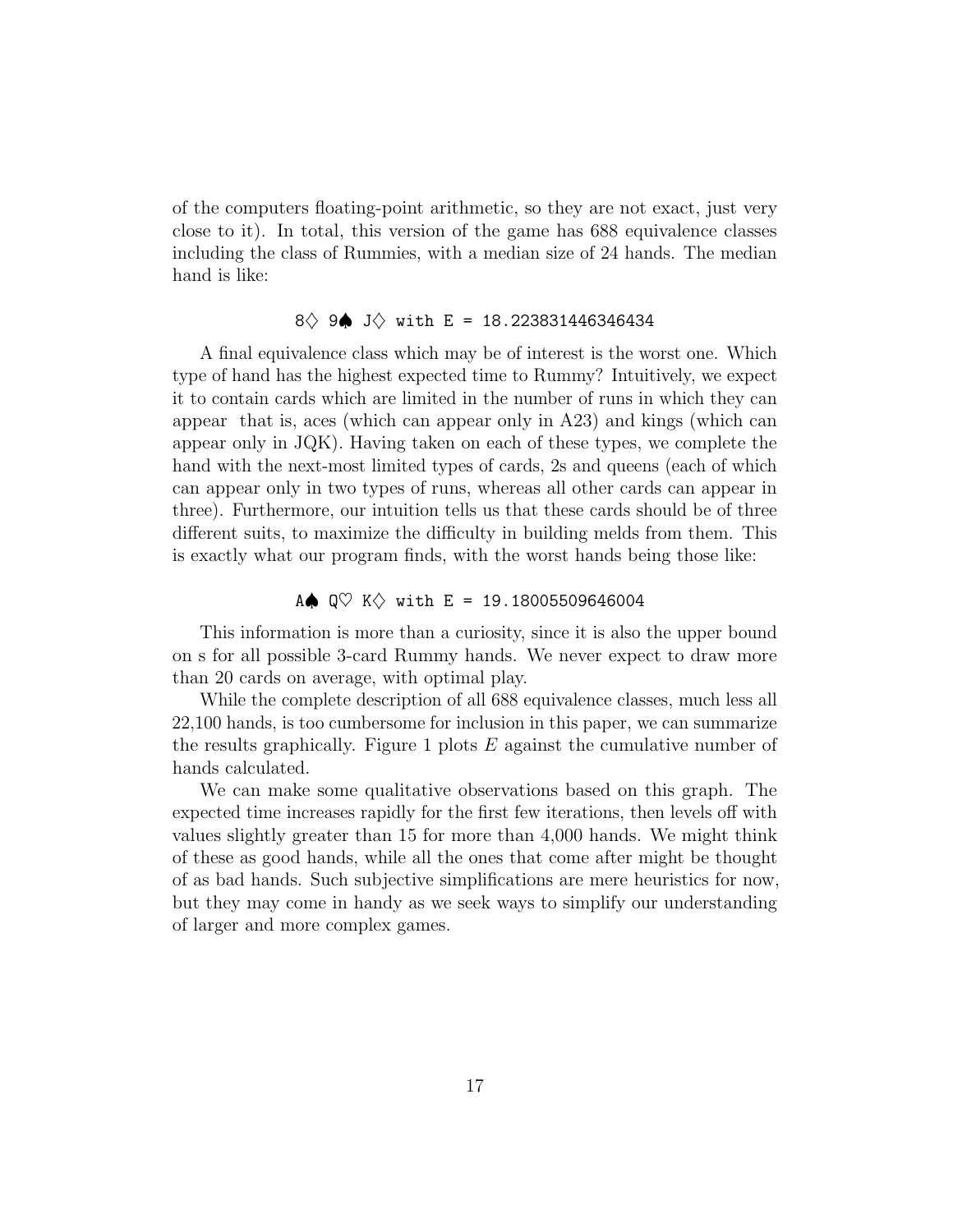

Figure 1: Summary of E for 3-Card Aces Low

#### 3.2.2 Analysis of Results for 3-Card Rummy with Aces High or Low

In the future, we will concentrate mostly on Aces Low rules since they are the most natural of the Ace conditions. However, the relative invariance of the results under Ace High rules is somewhat interesting. In increasing the flexibility of the Ace, Two, King, and Queen cards, the Ace High rules somewhat reduce  $E$  values overall. By the end of the calculation the accumulated change results in this smaller lower bound:

#### 12 hands like A $\clubsuit$  2 $\diamondsuit$  K $\diamondsuit$  with E = 18.861678332 (22100 total)

Those hands which consist of A2K of three different suits immediately precede this group, but with an E that differs in the hundredths place. When many equivalence classes are separated by orders of magnitude less, the difference is clearly significant. The reason for this distinction is not intuitively obvious, but it is proven true nonetheless.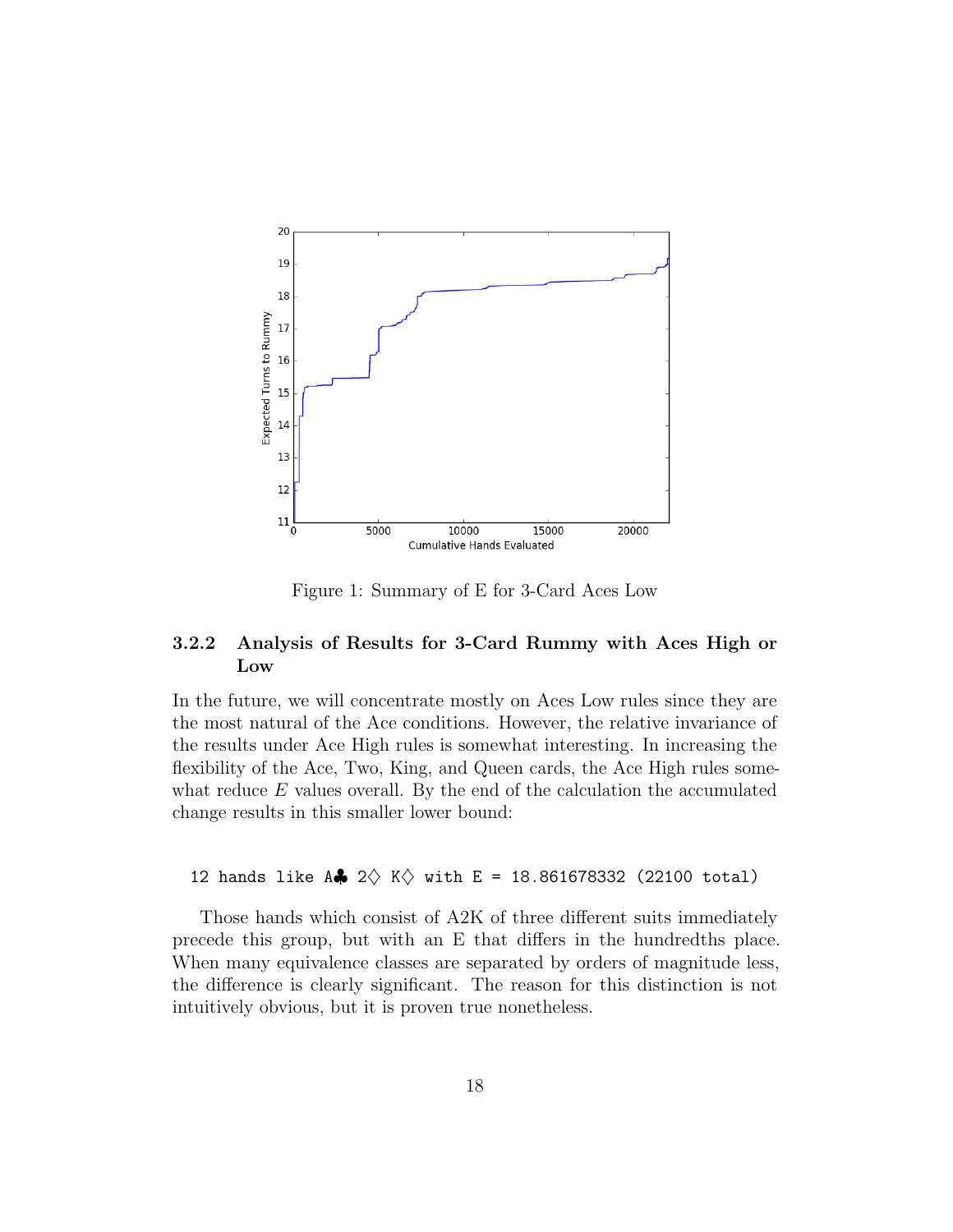#### 3.2.3 Analysis of Results for 3-Card Continuity Rummy

Continuity, or Round-the-Corner Rummy, vastly expands the symmetries that govern our equivalence groups. Since each card value can be incorporated into a full three runs, there are no least-useful cards like the aces and kings were before. This removes the end effects that we used to intuit the worst hands for other rule sets, and reduces the qualities governing a hands goodness or badness to the relative, rather than absolute, positions of the cards it contains, and the relative homo- or heterogeneity of their suits. With symmetry over the suits and the values, the minimum size of an equivalence class is now 52 hands. The largest equivalence class balloons up to:

#### 1768 hands like A $\clubsuit$  2 $\clubsuit$  3 $\lozenge$  with E= 15.228977272 (2912 total)

Unlike before, it is the set of hands solved by not the 12th but the 4th iteration of the dynamic program. The overall scheme of equivalence classes is even more compressed: there are only 60 of them (as enumerated in Appendix 2). The median equivalence class consists of 312 hands rather than 24 (though it is worth noting that these numbers do have something in common, as each is six times the smallest possible class). The form of our highest-E hands is difficult to intuit, and quite different from what came before:

#### 52 hands like A♣ 4♣ 7♣ with E= 18.24424854000194 (22100 total)

With such radical changes from our other two rule sets apparent in these metrics, we might question whether the overall contour of the accumulation curve will be radically different as well. The answer is: not quite. As seen in Figure 2, the curve for this wrap-around rule set is chunkier, lower, and slower than the curves for the other two rule sets, but it follows a similar path overall. There is still the same sudden jump from good hands to bad, though this one occurs more than 6,000 hands deep rather than 5,000 hands. This jump is also more precipitous: there are actually no hands whatsoever whose E begin with 16 under Continuity rules (one class has  $E \approx 15.98$ , the next has  $E \approx 17.01$ . But as we can see on the graph, it is qualitatively speaking a very similar jump.

What can we learn from this surprising similarity? It is apparent that the most important factor in the value of E for most hands is the relative position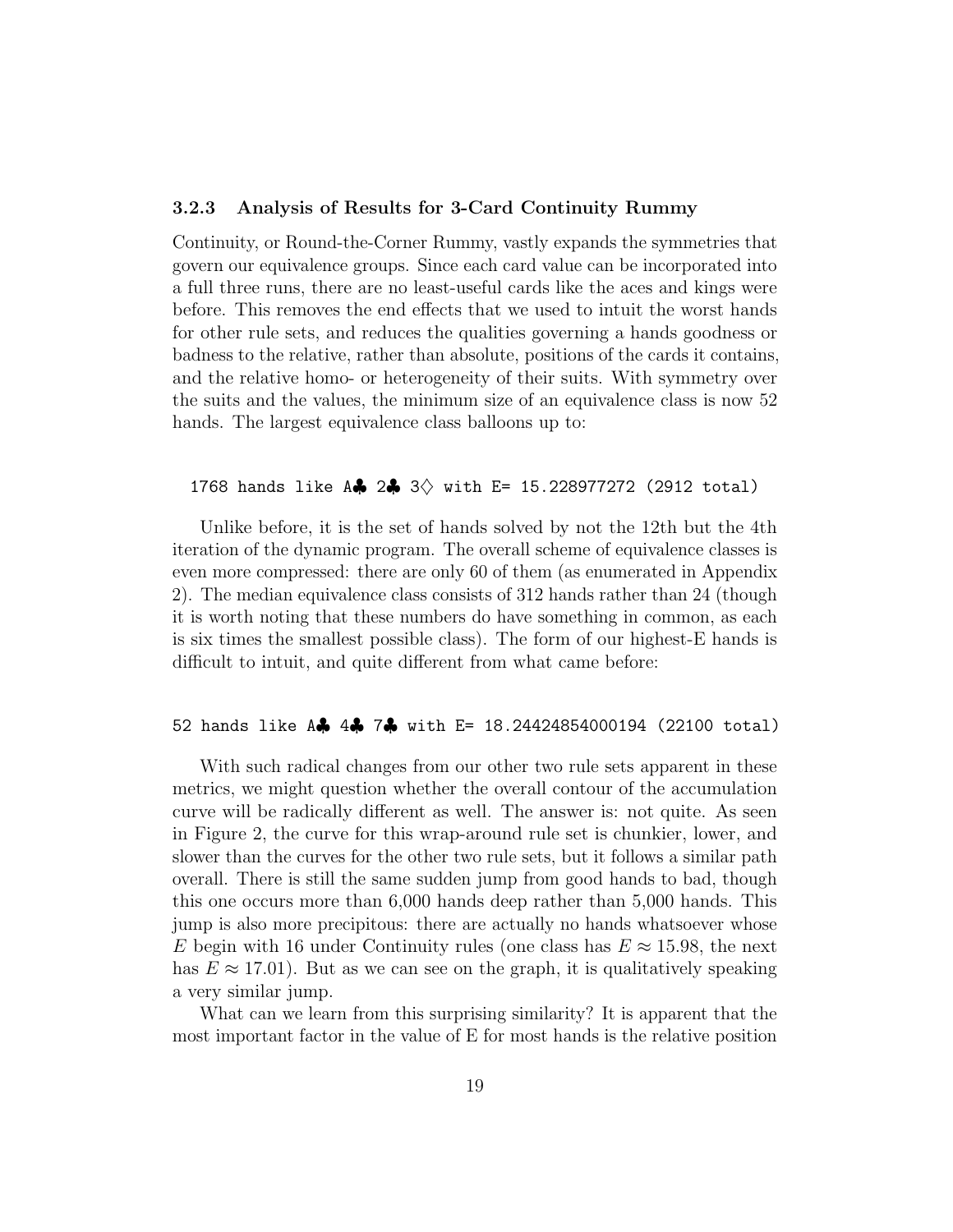

Figure 2: Summary of E for 3-Card Rummy with Various Rules

and suit of the cards to each other, with absolute end effects only interfering partially with these more powerful forces. This near-congruence bodes well for our future efforts to simplify larger Rummy games. The Continuity Rummys dynamic program took only a half hour to run, a tiny fraction of the time required for the other two rule sets. If the most influential factor on policy ought to be the relative values and suits of cards, the construction of our policy function may be simplified immensely.

It is here that we pause and note that the output of our program, in aggregate, forms the basis for the hugely complex discrete policy function for these three rule sets describing games of 3-card rummy. It serves as a dictionary for evaluating  $\min_{a \in \Gamma_x(h)} \{T_x(h, a)\}\$ in all situations, thus finding what is expected to be the objective best move. While it will not guarantee a win in all situations, this counts as optimal play; for any hand  $h_0$ , E will be reduced from  $E(h_0)$  to 0 as quickly as possible under the circumstances. 3-card Rummy is solved.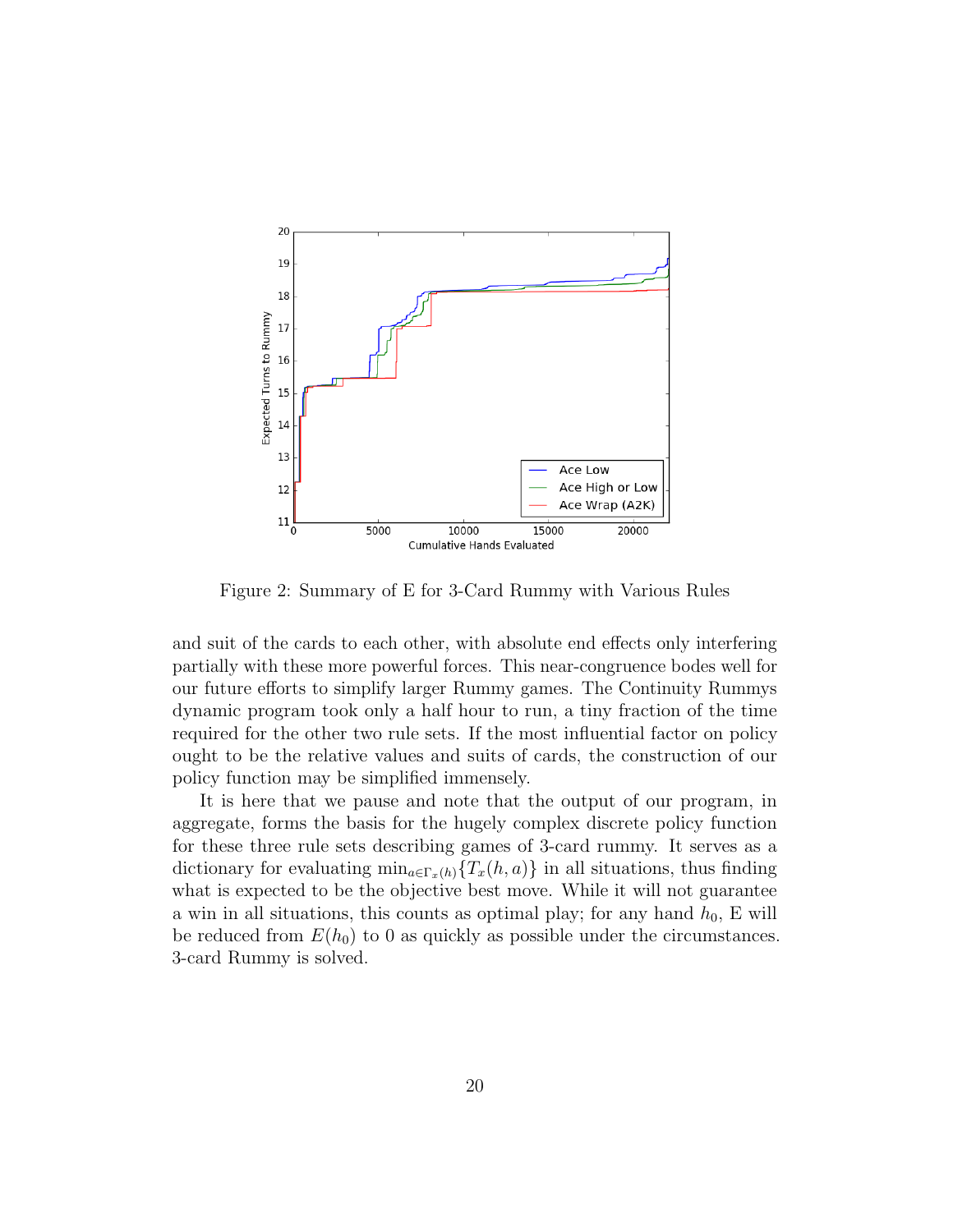# 4 Four-Card Rummy

#### 4.1 Combinatorial Regrowth

Compared to the efficiency with which 3-card Rummy could be handled, 4-card Rummy sees a rise in complexity. The formula for the number of calculations which must be conducted remains the same, but with the size of H having grown to  $\binom{52}{4}$  $\binom{52}{4} = 270, 725,$  a typical iteration early in the process will now require 12 times as many calculations simply because there are 12 times as many hands. Likewise, because of the radically increased number of potential symmetries, the total number of iterations required will be several times larger than for 3-card Rummy. The computational times required become much higher, stretching to the dozens of hours compared to 3-card's dozens of minutes.

There are fewer Rummies in the 4-card game, as well. This is due to the lost flexibility of the sets. Whereas each card value produced four potential sets in 3-card Rummy, to get a 4-card set requires four-of-a-kind. As a result, there are only  $4 * 10 + 13 = 53$  Rummies to start with for Ace Low rules, 57 for Ace High, and 65 for Ace Wrap. In all three rule sets there are fewer opportunities for 'adjacency' - the best hands in any rule set are those which are adjacent to two Rummies, not four, resulting in a first generation E of  $\frac{52-4}{2} = 24$  turns.

#### 4.2 Analysis of Results for 4-Card Continuity Rummy

Due to the high symmetry of Continuity Rummy, it was possible to run the calculation at full precision in a reasonable time frame. We find that there are 2496 'best' hands with  $E = 24$  as mentioned above, slightly less than  $1\%$ of the total. The worst hands are these:

#### 156 hands like A $\clubsuit$  2 $\lozenge$  5 $\clubsuit$  6 $\lozenge$  with E = 38.6563243418

Figure 3 illustrates the complete summary of the results. The strictures of 4-Card Rummy are unforgiving. Games would be expected to last much, much longer than 3-Card rummy because it is much more difficult to arrange all four required cards. This indicates that in the games of 7-card and 10-card Rummy, it would be the acquisition of a 4-card meld which would be the bottleneck.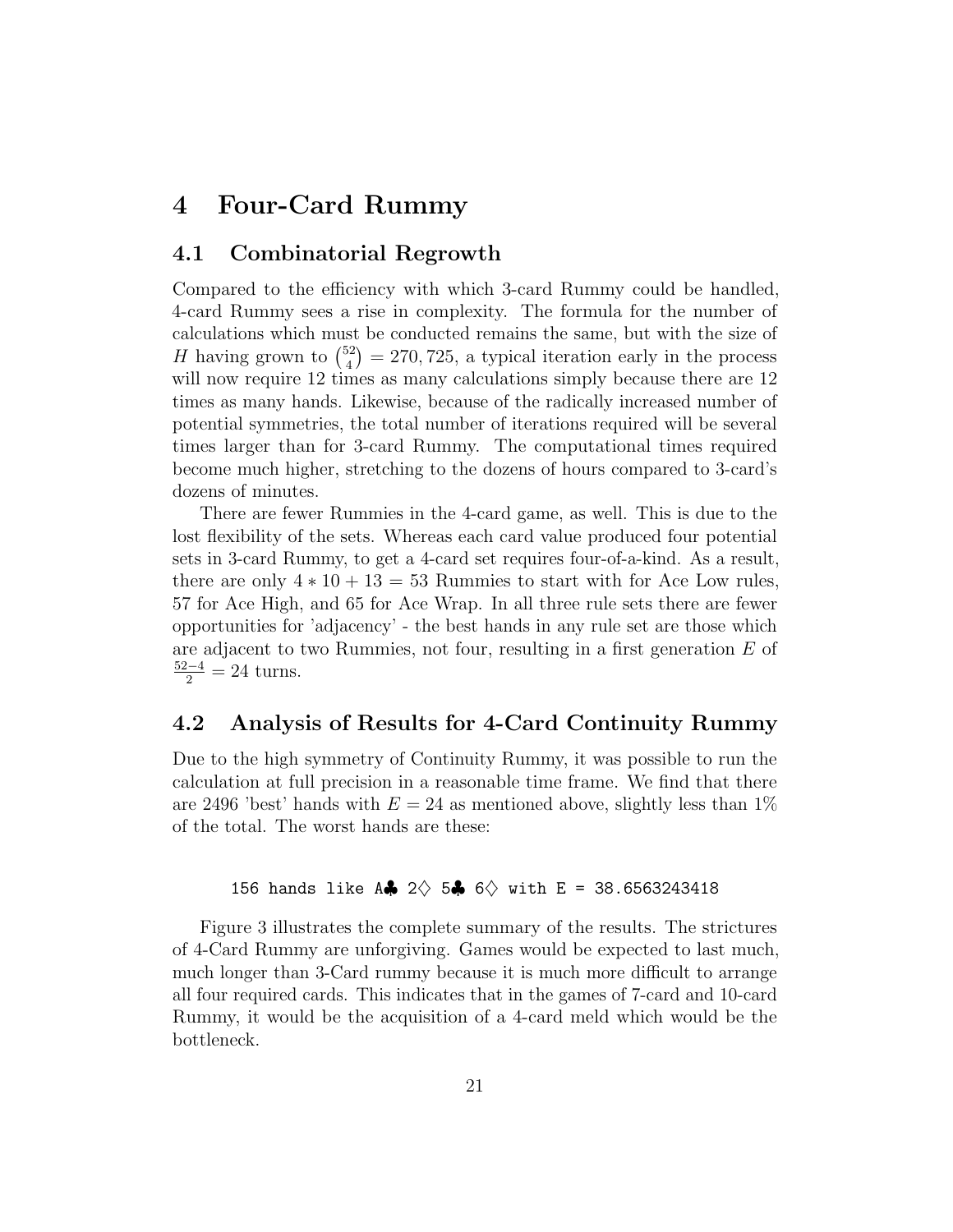

Figure 3: 4-card Wrap

The resulting output featured 654 equivalence classes as compared to 3- Card Continuity's mere 60. The ratio  $\frac{654}{60} \approx \frac{270725}{22100}$ , indicating that the number of equivalence classes may grow roughly in proportion with the number of hands. We may conjecture that 7-card Continuity Rummy would have roughly  $\frac{\binom{52}{7}}{270725} * 654 \approx 300,000$  such classes - a dispiriting estimate to be sure. Our approach, while the most rigorous available, may not be readily applicable to games larger than 4-card Rummy. In fact, even 4-Card Rummy with Aces low invites difficulties of scale, as we may conjecture that it will require a similarly greater number of equivalence classes to fully describe. For 3-Card Rummy the ratio from Wrap to Aces Low was 60:688. If the results for 4-Card are similar we will have  $\frac{654}{60} * 688 \approx 7000$  classes on our hands - hardly a summary at all.

While our interest began with optimization, it has become clear that the scale of the problem is such that finding the true optimal solution may not always be efficient, and that the marginal utility of such aggressive optimization may not be worth the computational effort. Let us now consider methods for finding satisficing strategies - those which are good, but not necessarily perfect.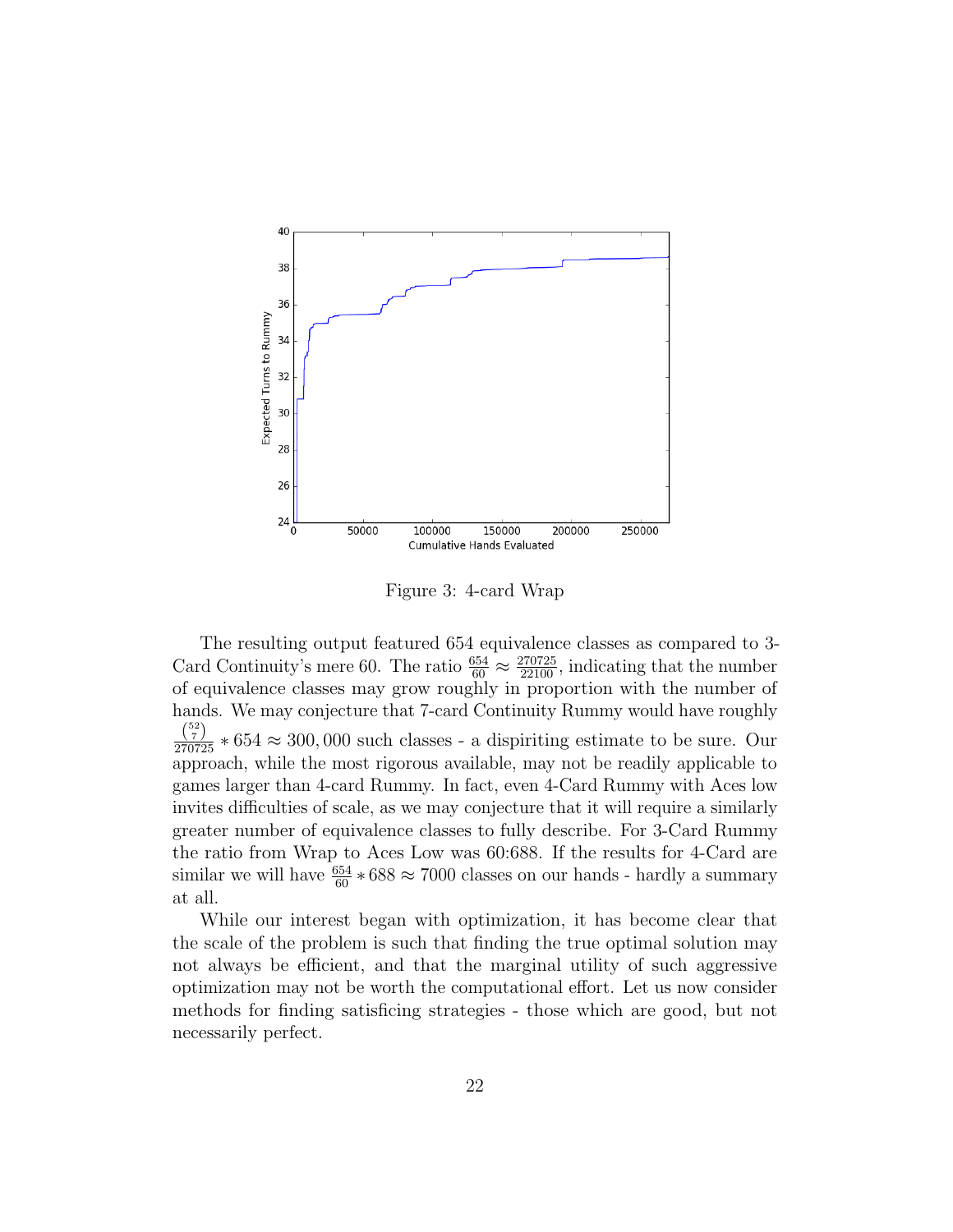# 5 Approximation and Least Upper Bounds

#### 5.1 An Illustration of the Bounding Process

Consider a hand  $h$  of 3 non-adjacent cards arranged to have the minimum possible number of potentially-adjacent drawable cards. Under Ace-Low rules, this would be a hand containing an Ace, a King, and some other card between 4 and Jack. For the sake of illustration, let us declare that these cards are A.,  $7\Diamond$ , K $\heartsuit$ . For such hand, each of the three cards presents three other options which could result in a pair of the same value, and there are also two cards which could result in a dual-ended two-card run (these being  $6\diamondsuit$ and  $8\diamondsuit$ ). Once one of these proto-sets or -runs is established, there are two remaining cards which could complete it.

In order to place an upper bound on  $E$  for all hands in  $H$ , we may use the expected value results achieved in Theorem 2 to determine how long it will take to produce a hand with a valid pair, and then once a pair is established how long it will take to complete it. Because there are a total of 11 cards which will give us a pair, we expect it to take  $\frac{49}{11}$  turns to create a pair. Once a pair is achieved, we expect it to take  $\frac{49}{2}$  turns to complete it. As such, we expect that an upper bound for all hands in 3-card Rummy is around  $\frac{49}{11} + \frac{49}{2} = 29$  turns.

As it turns out, this is a very bad upper bound. The true least upper bound, as mentioned in section 3.1.1, is around 19.18. But the general strategy here is sound - if we establish how long it takes to get to a known class of better hand, we can derive an upper bound from the time it takes to reach to that class of hand and that class' own  $E$ . In essence, we are generating an approximation by choosing a strategy which is willfully obtuse, intentionally ignoring potential improvements in exchange for increased simplicity.

How can we refine the strategy? Well, for starters, we need not rely on getting to just one class of hand. For the hand above there are two cards which lead to two-card runs which are single-ended (these being  $2\clubsuit$  and  $\mathbb{Q}^{\heartsuit}$ ). Because we are playing with aces low rules, these each have only one card which can complete them, which gives them an  $E$  of 49 in our naive current scheme. But how are we to integrate this with the other cards that have different, better future values for  $E$ ? As it happens, we already have a tool for such calculation: the Bellman Sum.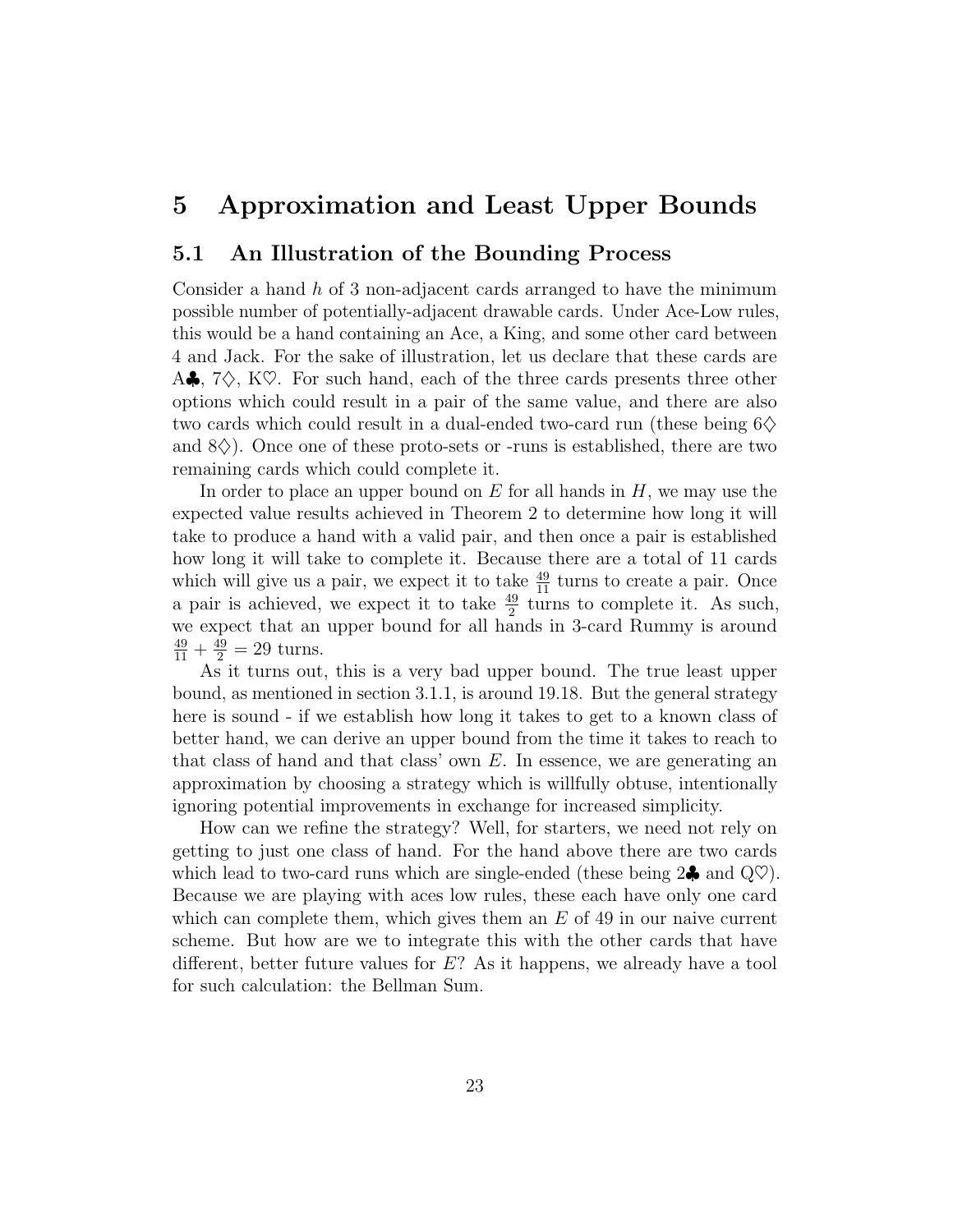#### 5.2 Implementation of the Approximation Algorithm

Recall that the general strategy for calculating  $E$  was to, for each iteration, calculate the quantity  $E_{hyp}$  for each h in H', then 'lock in' the value of E for each h whose  $E_{hyp}$  was equivalent to the global minimum of the current set of  $\{E_{hyp}(h)|h \in H'\}$ . When this process was automated, however, allowances had to be made for the non-arbitrary precision of computer arithmetic. Due to floating-point errors in the evaluation of the Bellman Sum, hands which are in fact symmetrical might end up with values for  $E$  which differ slightly beyond the eight decimal place. In order to fix this problem, the program featured a check not for equality, but for proximity within a certain tolerance. Here is an example from 3cardRummyLow.cpp (where minE is the minimum  $E_{hyp}$  for the current iteration:

```
for(int i=0; i<22100; i++){
    if(hands[i]->getE()-minE < 0.0000001 && !hands[i]->getLockedIn()){
        hands[i]->lockIn();
        locked++;
        //output procedure omitted
    }
}
```
The tolerance was hardcoded as  $10^{-8}$  during the initial implementation to ensure eight digits of significance in the results. But if all we seek is an approximation, an upper bound, then the tolerance can be increased to some arbitrary value like so:

```
double tol = 0.1; //for example
for(int i=0; i<22100; i++){
    if(hands[i]->getE()-minE < tol && !hands[i]->getLockedIn()){
        hands[i]->lockIn();
        locked++;
        //output procedure omitted
    }
}
```
On each generation, this will in effect decide that a hand's current  $E_{hyp}$  is 'good enough' if it is within the tolerance range of the current minimum  $E_{hyp}$ and finalize it prematurely. Then, using the prematurely finalized values it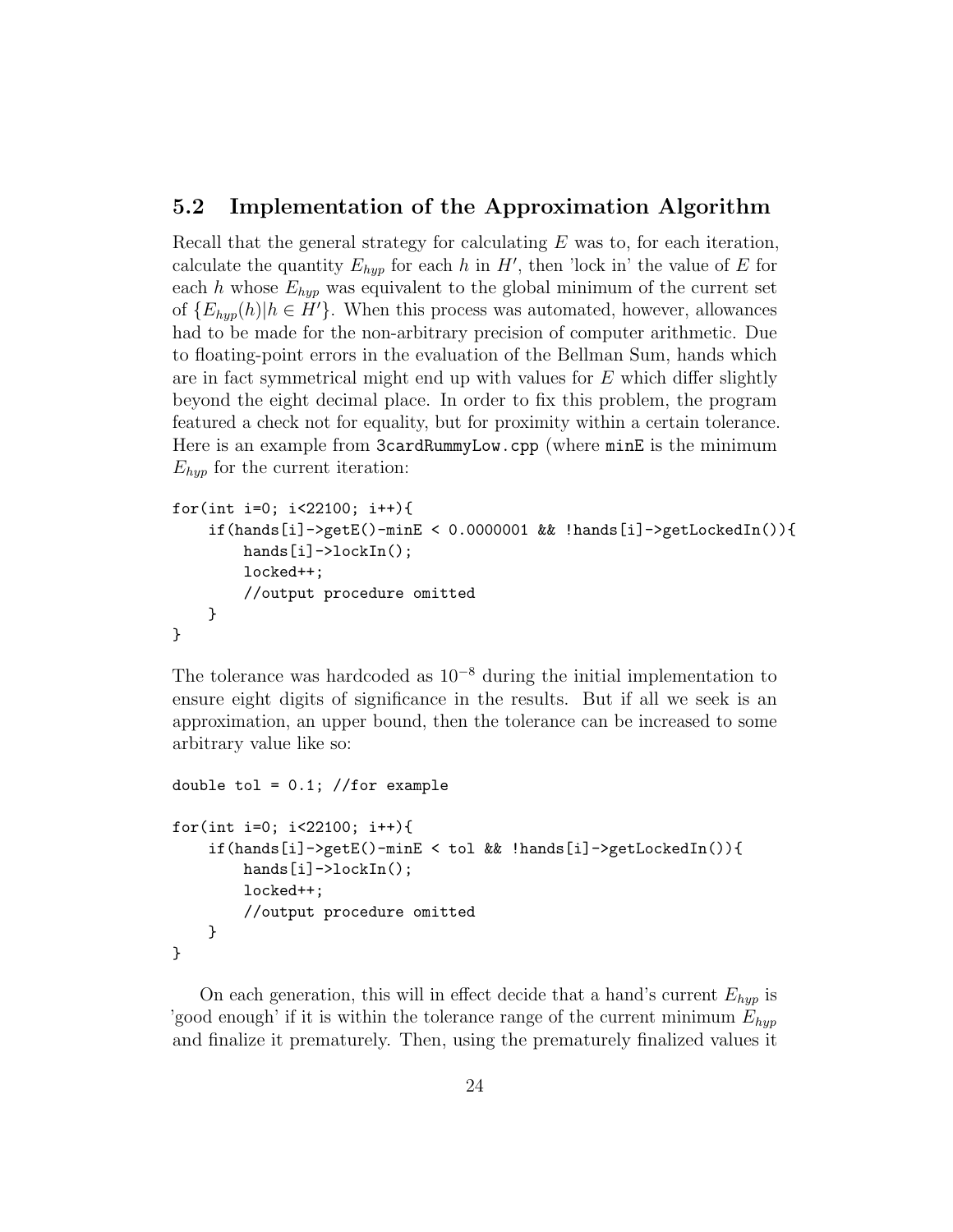will go on to calculate the next iteration's  $E_{hyp}$  and so on. This technique is only useful if the error does not cascade with each successive calculation. Fortunately we can bound the error for this process as  $t =$  tolerance all the way through to the end.

**Theorem 4.** For a given tolerance t, the maximum error generated by the Bellman Sum algorithm for calculating expected time to Rummy will be bounded by t.

Proof. We will prove by induction. For the base case, consider the first iteration of the procedure. Those hands closest to Rummy will have their true E calculated and that E will be the first  $E_{min} = \min_{h \in H'} \{E_{hyp}(h)\}\.$  Now consider some other hand  $h_0$  which will be locked in. It will have  $E_{hyp}(h_0)$  <  $E_{min} + t$ . Because the development of a given hand's  $E_{hyp}$  is monotonic over the course of the iterations, the true value  $E(h_0)$  must be less than  $E_{hyp}(h_0)$ . So we have  $E_{min} < E(h_0) < E_{hyp}(h_0) < E_{min} + t \implies E_{hyp}(h_0) - E(h_0) < t$ , as desired.

Now, suppose we have an iteration where  $\forall h \notin H'$  there is a known satisficing approximation  $E^*(h) \ni E^*(h) - E(h) < t$ . Note that regardless of the tolerance used to perform the calculation, it will still be the case that  $\max_{h \in H \setminus H'} \{E^*(h)\} < \min_{h \in H'} \{E^*_{hyp}(h)\}\$ at each iteration (i.e., no worse hand may sneak into the set of finalized hands before a better hand). Because this is the case, there will be some subset of  $H'$  for which every element of  $X'$  has an associated  $E^*(T_x(h_0, a))$ . For members of this subset, we will have

$$
E_{hyp}^*(h_0) = \frac{49 + \sum_{x \in X'} E^*(T_x(h_0, a))}{|X'|} < \frac{49 + \sum_{x \in X'} (E(T_x(h_0, a)) + t)}{|X'|} = \frac{49 + \sum_{x \in X'} E(T_x(h_0, a)) + |X'| \cdot t}{|X'|} = E(h_0) + t.
$$

Indeed, for each  $x \in X$  we may introduce an error of up to t to the term  $E(T_x(h, a))$  and still retrieve a result for  $E^*_{hyp}(h)$  which is within t of  $E(h)$ .

Consider those members of  $H'$  for which not all of the cards that should be in a proper  $X'$  have associated future hands that are yet finalized. Let us say that for a hand  $h_1$  there is at least one future hand  $T_x(h_1, a_m) = h_m$ . What is the nature of these missing future hands? By definition they are better than  $h_1$ . This means that they are also among those hands for which  $E^*_{hyp}(h_m) < \min_{h \in H'} \{ E^*_{hyp}(h) \} + t$ , i.e. those hands which are set to be locked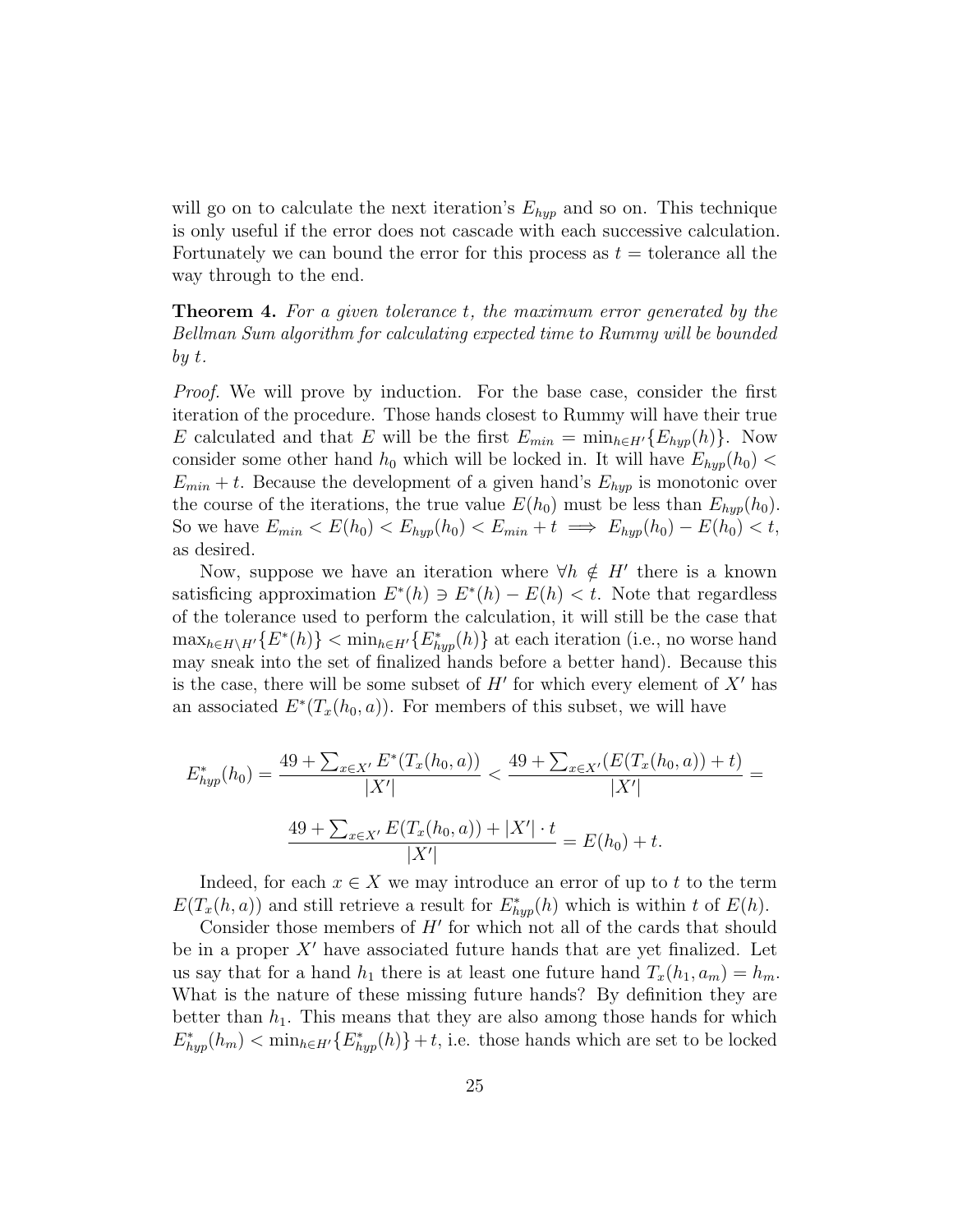in during the current iteration. This implies that  $E^*_{hyp}(h_1) - E^*_{hyp}(h_m) < t$ . Due to the monotonicity of the progression of  $E_{hyp}$  for each hand this proximity will translate to their true values as well. The upshot is that for each of the future hands like  $h_m$  which ought to add members to X' but don't, we will not be introducing an error of more than  $t$  by assuming instead that each  $x$ generates the hand  $h_1$ . In so doing we may still solve the sum for  $E^*_{hyp}(h_1)$  as before without introducing error of more than  $t$  in total, as each individual term will have error smaller than t.

Since the error will not grow during any iteration, the proof is concluded.  $\blacksquare$ 

What is the practical use of this approximation scheme? Well, since the errors are bounded by a constant we may produce data which is quite good while speeding up the process immensely - since each iteration finalizes far more than one equivalence class worth of hands, the program will execute more rapidly. This alacrity allowed us to examine the effects of many different tolerances, from 1.0 to 0.001, on the calculation. Even if there are some aspects of the above outline which could use further rigor, the empirical evidence speaks for itself.

#### 5.3 Approximation of 3-Card Rummy with Aces Low

In order to test the validity of this approximation scheme, it was applied to the already-solved problem of 3-Card Rummy. Even seemingly large tolerances result in surprisingly accurate results. Figure 4 shows the actual E arranged in ascending order for Ace Low (the black line) along with the approximations achieved by iterating with a tolerance of 1.0 (the red line).

With smaller tolerances, the deviations become even more minute, to the extent that they can barely be seen on a full graph. Figure 5 plots the error for each hand instead with a tolerance of 0.5, and Figure 6 shows a few more. In every case tested, the maximum error is significantly less than the tolerance itself. For  $t = 1$  the greatest error was with hands like  $3\clubsuit 5\clubsuit K\clubsuit$ ; their upper bound came out  $0.6109$  turns higher than their true E. It is not easy to form an intuition for why this type hand should be less accurate than all the others. With  $t = 1$  the hands had a mean error of only 0.086. When  $t = 0.1$  the mean error is 0.019. Finally, when  $t = 10^{-3}$ , the maximum error is  $2.35 * 10^{-4}$ and the mean is smaller still,  $1.87 * 10^{-5}$ . This consistent relationship, with tolerance greater than maximum greater than mean, is displayed for every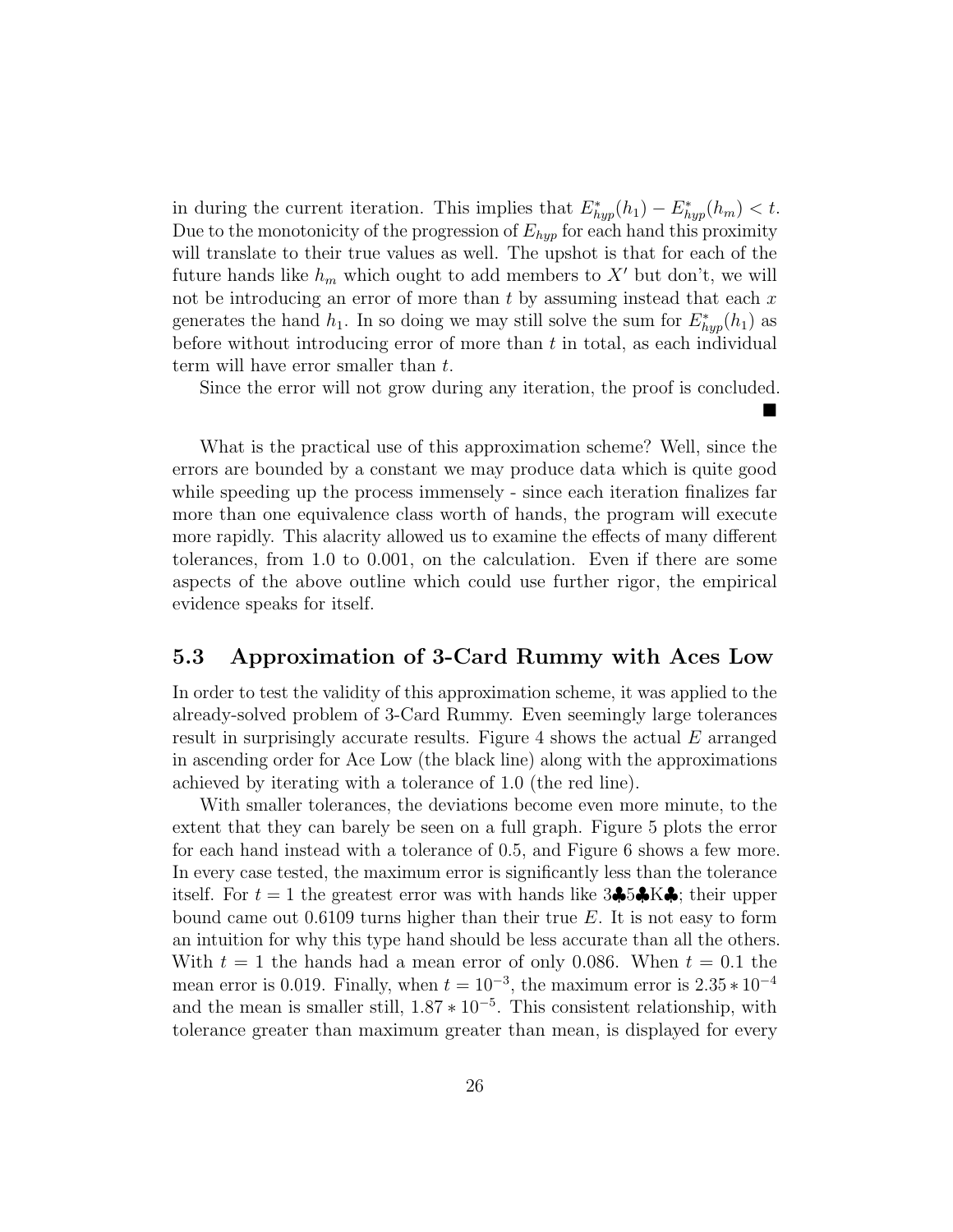

Figure 4: 3-Card Ace Low Approximation with Tolerance 1 vs. Actual

tolerance tested - about a dozen in all. The empirical evidence is ample that our scheme works and produces predictably highly accurate results.

Since the motivation for this approximation was to increase the speed of our calculation, the next relevant question to pursue is the trade-off between accuracy and speed. Can we establish a relationship between tolerance and the time required to complete the calculation? In order to test this notion, we collected the duration of the calculation for 17 different  $t$  values between 0.001 and 1. The results displayed a clear exponential nature. By performing a log transformation on the data we were able to obtain the following relationship via a standard linear regression:

$$
time = \alpha * t^{-0.538}
$$

where  $\alpha$  is a proportionality constant depending upon the speed of the hardware. On the machine used to conduct the calculations, we had  $\alpha = 7$ . Figure 7 represents these data and the linear regression deduced from them.

We may use this relationship to estimate how long it will take to execute the calculation of 4-Card rummy for various tolerances, so that we can decide which are feasible and useful.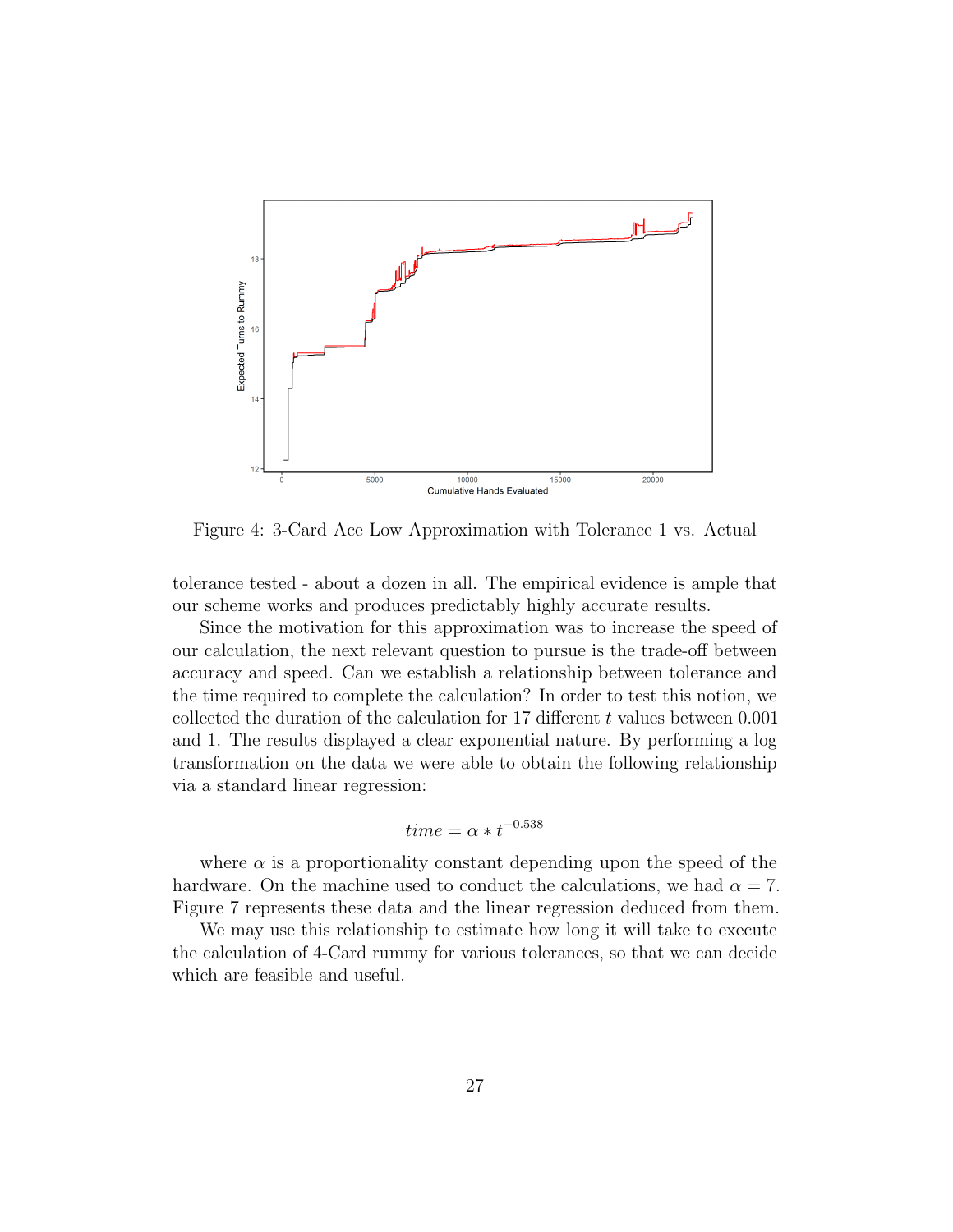

Figure 5: Residuals for Approximation with Tolerance of 0.5



Figure 6: Residuals for Approximations with Various Tolerances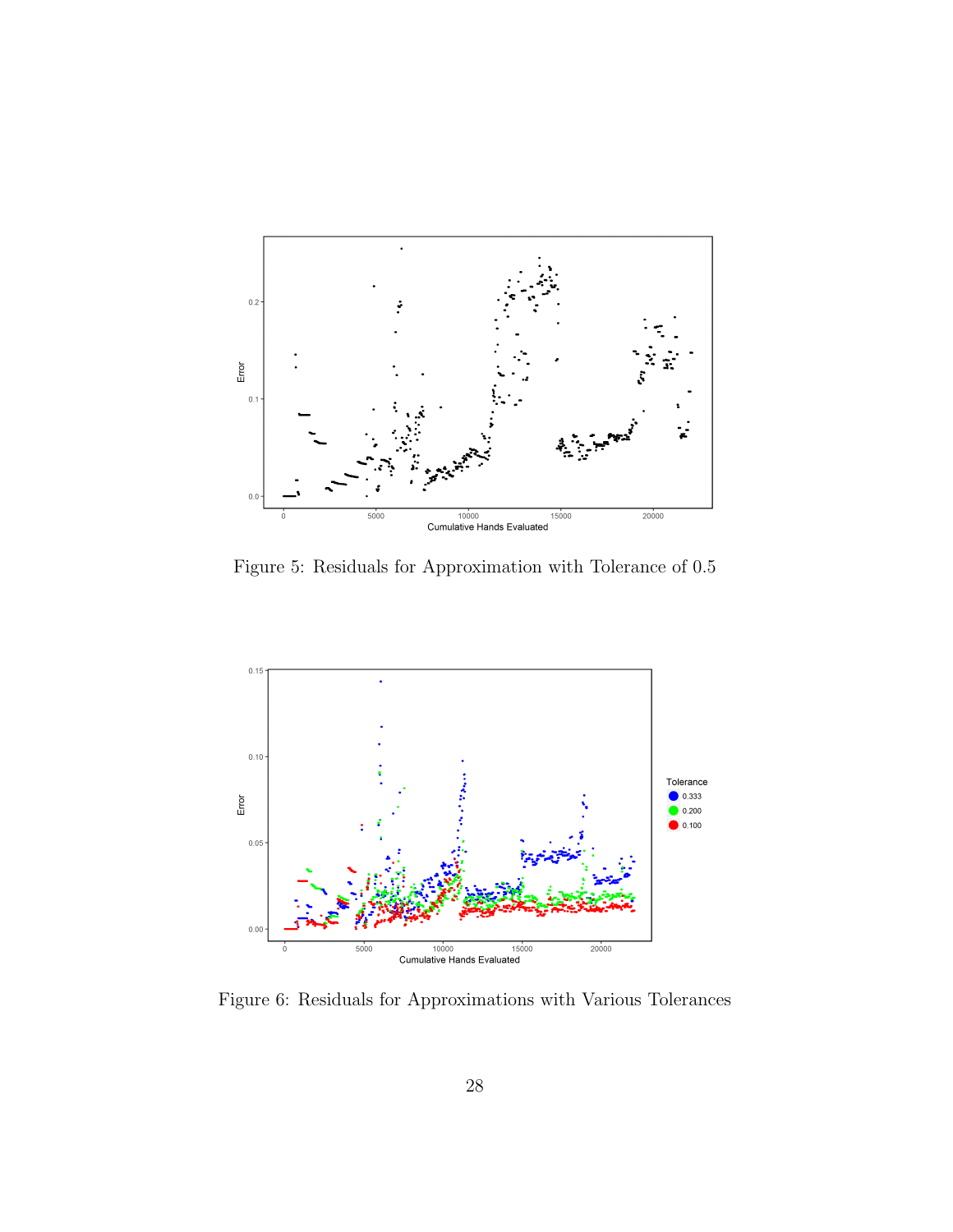

Figure 7: Calculation Time vs. Tolerance (log scales) for 3-Card

#### 5.4 Approximation of 4-Card Rummy with Aces Low

To start off, let us perform the 4-Card approximation with a tolerance of 1, the largest viable value. The results are represented as points in Figure 8.

This approximation is much more riotous than the 3-Card data plotted in Figure 4, with fuzzy clumps of values all along the apparent curve. The 270,672 non-Rummy hands were finalized in 19 cohorts, many of which can be seen qualitatively on the graph. (Compare this with the 7 cohorts of 3-Card Rummy with tolerance 1). The longest rectangle, fourth from the right, corresponds with the following program output:

67468 hands like A $\clubsuit$  A $\diamond$  3 $\clubsuit$  3 $\diamond$  with E = 39.6312457202

The program outputs as representative the minimum  $E$  of the entire cohort, so for the 67,468 hands which were locked in on that iteration,  $\min\{E^*_{hyp}\}$ was 39.6312457.

This program ran in 225 seconds. Extrapolating from our model above, we would expect a tolerance of 0.001 to take at least  $225 * 0.001^{-0.538} = 9250$ seconds. This seems feasible. First, however, let's try a few more large tolerances. Figure 9 shows the data in the order it was finalized for three more tolerances. We can see how it appears to converge towards a central curve. At this point a note on the appearance of the data is in order: When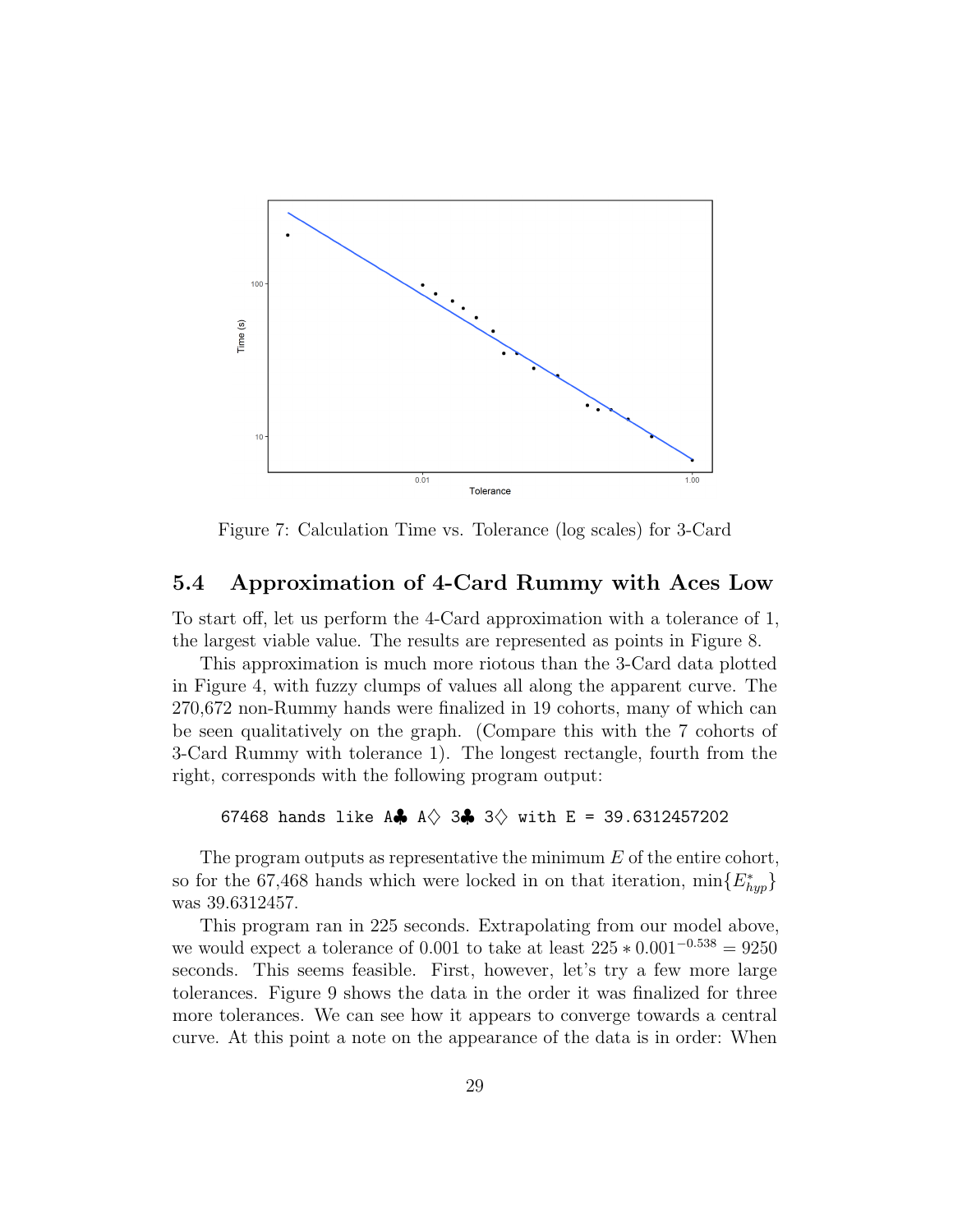

Figure 8: Approximation of E for 4-card Rummy with Tolerance of 1

dealing with the 3-Card approximations, we could arrange the approximated data according to the correct ordering of the hands, since we already knew the true  $E$  for each hand. Since we have not solved 4-Card rummy completely, such ordering cannot be achieved when displaying our approximations, resulting in the chaotic graphs, since within each cohort the points are arranged leftto-right in 'card order' (i.e. the order in which they were constructed by the triple loop), rather than in any coherent scheme.

In the end, we did run the 4-Card approximation with  $t = 0.001$ . The results of this calculation are presented in Figure 10. We may conclude that the true contours of the hand space for 4-Card Rummy deviate from this line by less than 0.001 turns for all hands. The calculation of these data was not as easy as the exponential model would lead us to expect, however - it took 27,108 seconds, or nearly 8 hours. Indeed, another regression (see Figure 11 based on 7 data points for 4-card Rummy indicates that the correct model for this more difficult approximation is

$$
time = \beta * t^{-0.710}
$$

with  $\beta = 225$  in this case. In the previous model, the time required to calculate 3-Card Ace Low with full precision was approximately 1980 seconds, a time value which corresponds with the tolerance value  $2.77 * 10^{-5}$ . (Interestingly, the smallest difference between equivalence classes for that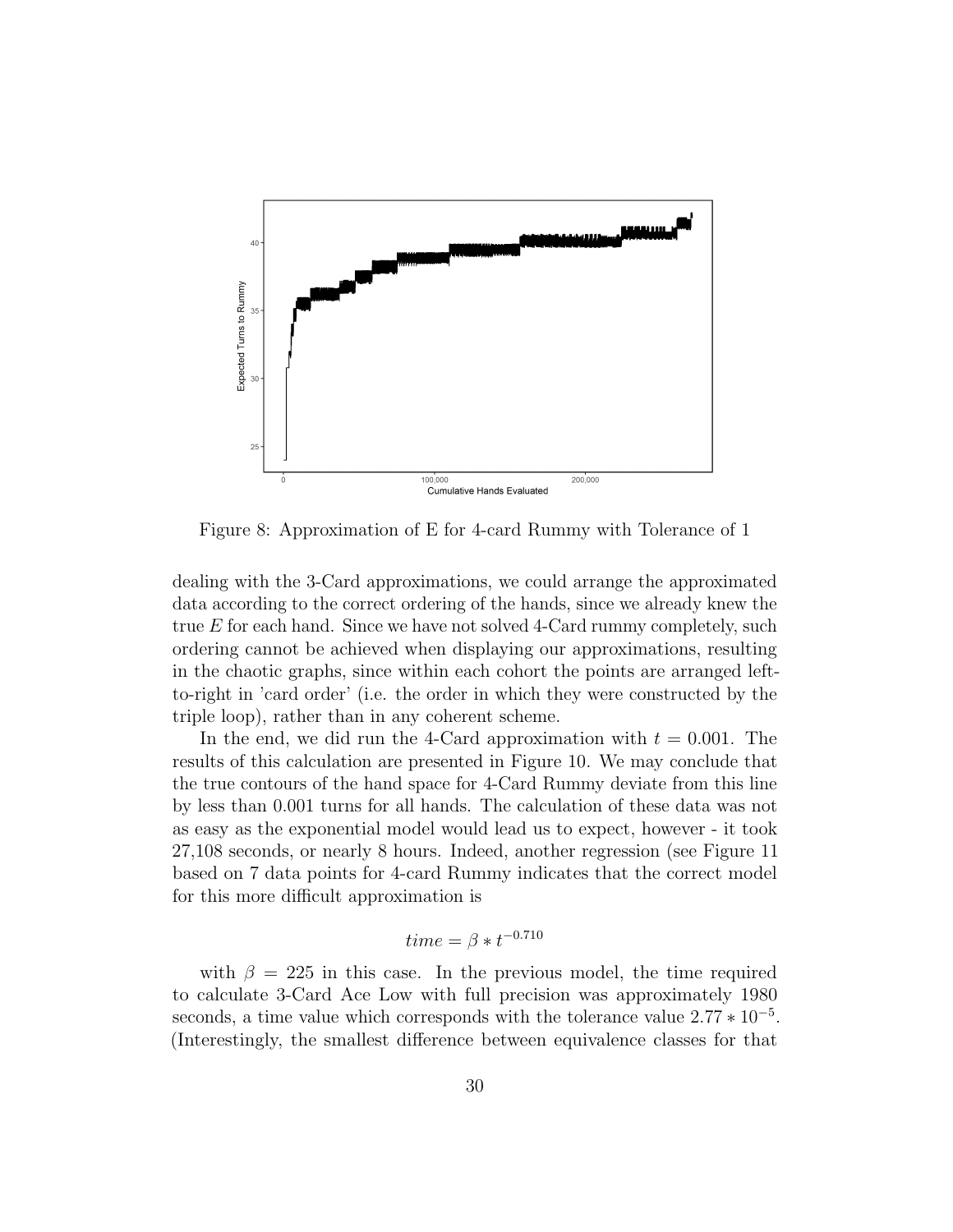

Figure 9: Estimated E for 4-Card Rummy with Various Tolerances



Figure 10: Estimated E for 4-Card Ace Low Rummy with  $t=0.001$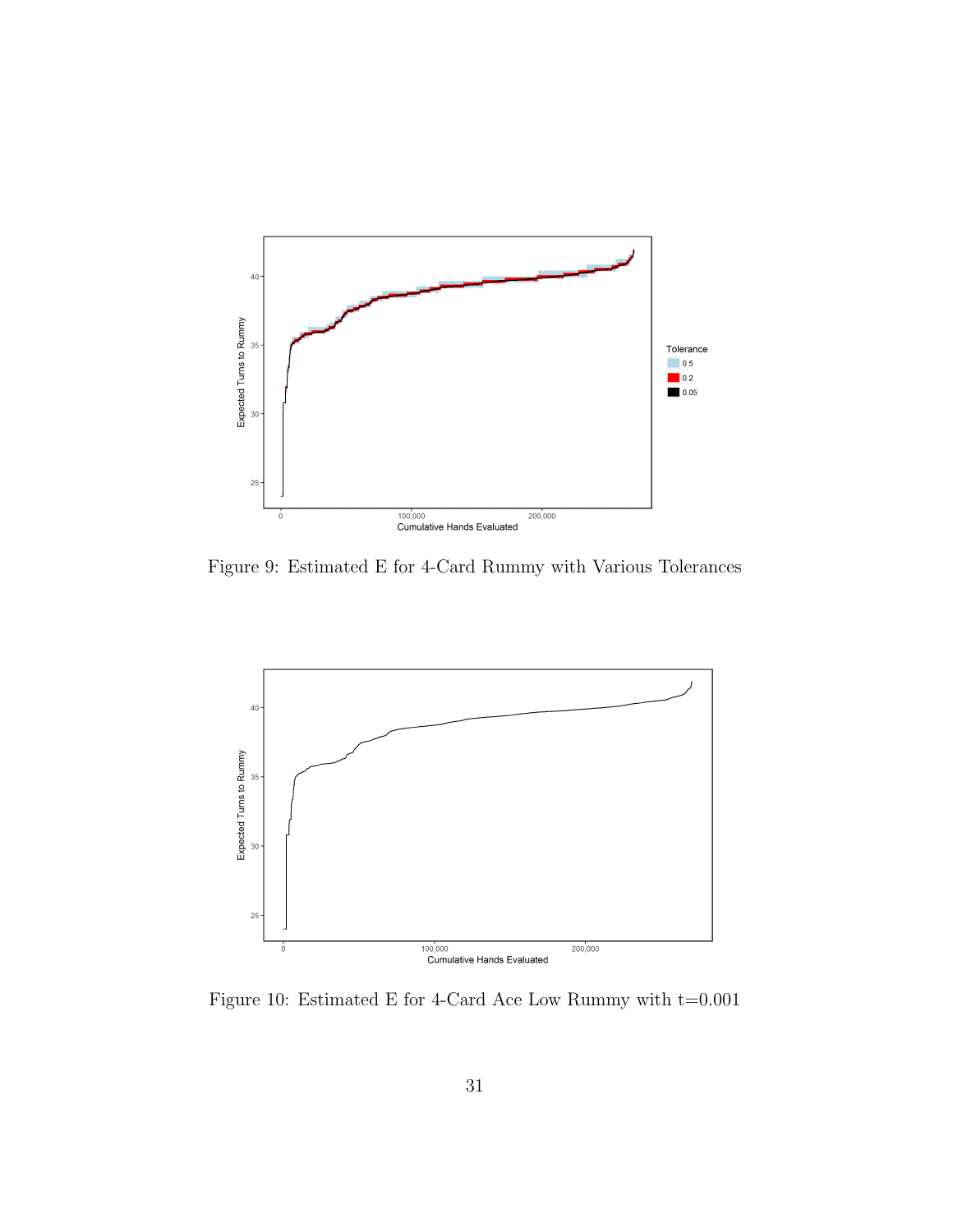

Figure 11: Time vs. Tolerance for 4-Card Approximation

game is around  $10^{-7}$ , so this tolerance would not actually be sufficiently granular to collect all the results). Plugging this same tolerance value into the new model predicts that a complete explication of 4-Card Rummy with Aces Low would require  $255 * 0.0000277^{-0.710} \approx 440000$  seconds  $\approx 121$  hours. While this would not be impossible to achieve, it is certainly inconvenient and an order of magnitude longer than any other calculation performed for this project. Since the edge gained by a refinement of 0.001 turns is unlikely to change the outcome of a game, we can confidently call the Hand - E dictionary formed by the output of this approximation a satisficing solution for 4-Card Rummy with aces low. The output consists of 2609 cohorts in all. The upper bound for 4-Card Rummy with Aces Low is  $E = 41.88666$ .

## 5.5 Approximation of 4-Card Rummy with Aces High or Low

We also tested 4-Card Rummy with aces High or Low at tolerance of 0.001. The results, in comparison with those for Wrap and Ace Low rules, are displayed in Figure 12. We may make a few observations here. Es for Ace High and Ace Low are closely married throughout, as they were for the 3-Card games. By the final cohort of the Ace High calculation, the worst hands are those with  $E = 41.3925$ , less than half a turn better than the maximum E for Aces Low. As in 3-Card Rummy, both hands exhibit a curious feature that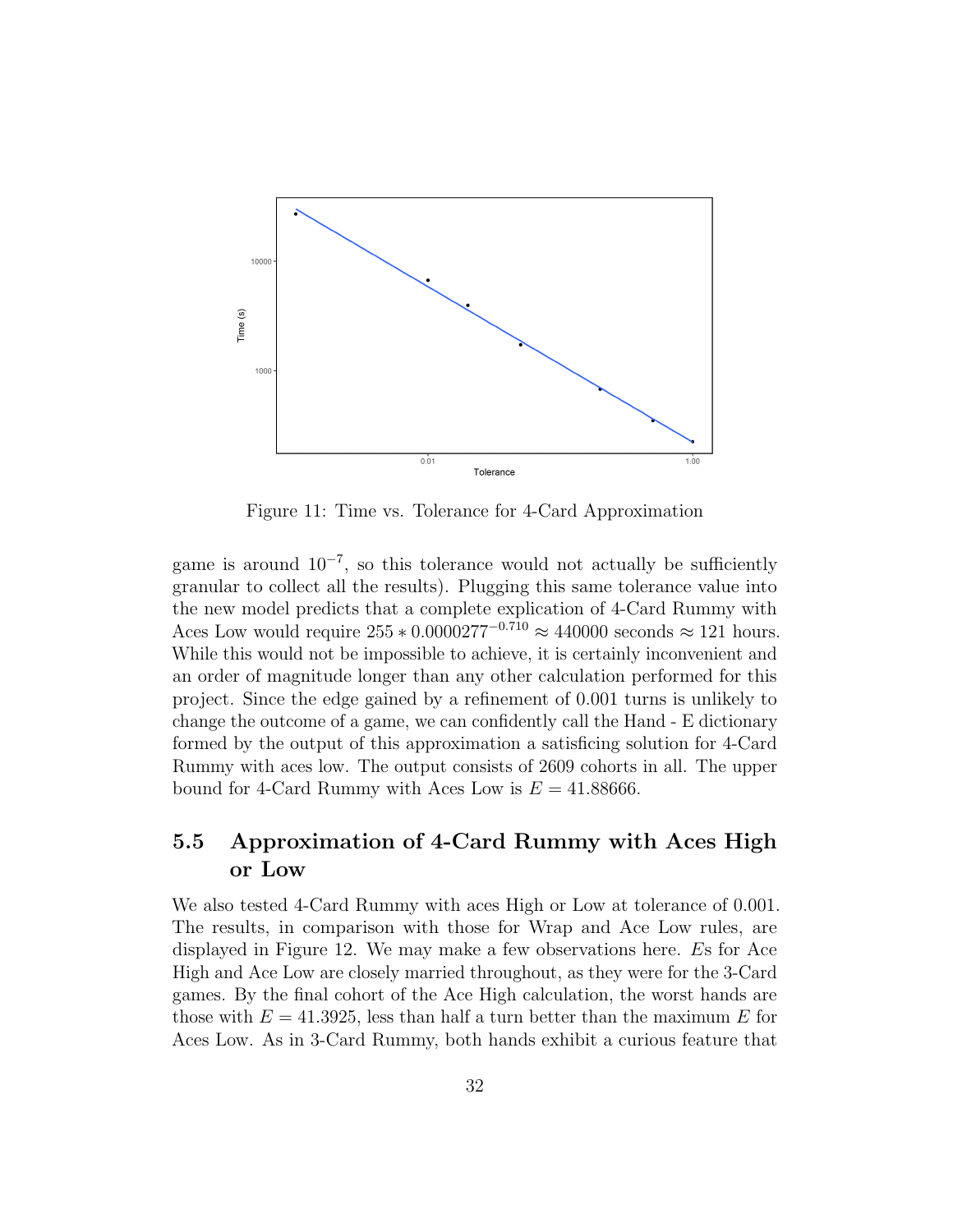

Figure 12: Comparison of Rule Sets for 4-Card Rummy

the final few hands exhibit a large jump above what was a large flat plateau.

However, compared to 3-card we see a decoupling between those two rule sets and the Wrap rule set; the line strays further faster, and the difference between the Wrap worst hands and the Ace High worst hands is nearly three whole turns. This indicates that the predictive value of Wrap bounds to overall bounds for other rule sets is reduced as the games get larger.

# 6 Future Research

### 6.1 7-Card Rummy

We still have not reached our goal of modeling a game that people might ever actually play, but with the completion of both 3-Card and 4-Card Rummy the ingredients are there. It is possible to imagine the outline of a scheme which could result in non-optimal but better-than-random policy function based on these data. Suppose we seed a list of all  $\binom{52}{7}$  $^{52}_{7}$ ) 7-card hands with adjusted versions of the known  $E$  values for those hands which contain a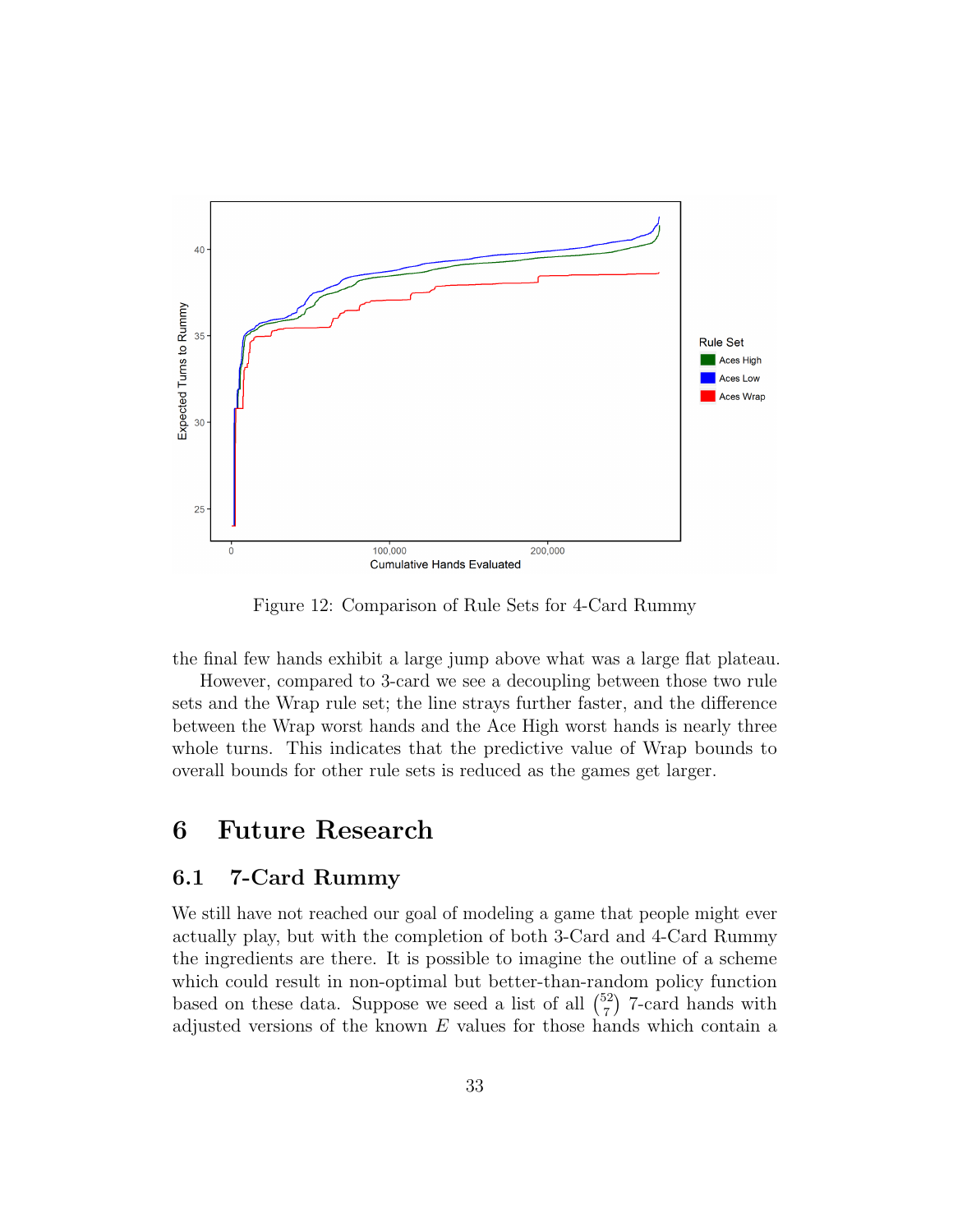3-card or 4-card meld. The remaining hands may be more efficiently evaluated by their proximity to these halfway-complete hands. The implementation of this program would be highly involved, but in theory it could run in a reasonable time frame on higher-end hardware.

Already we may generate a very loose upper bound for E in a seven-card game, in a manner similar to the obtuse method described in section 5.1. Suppose the player arbitrarily partitions the 7-card hand into a 3-card group and a 4-card group. The obtuse strategy which generates the bound is this: the player first completes the three-card meld (an operation known to have maximum  $E$  of 19.18), then moves on to completing the four-card meld (which has maximum E within 0.001 of 41.887). Even when the player ignores all sorts of opportunities to optimize, the maximum E is then  $19.180 + 41.887 = 61.067$ turns. This bound is quite large compared to the normal length of a Rummy game, as it would necessitate turning over the deck, a rare event in actual play (Kotnik & Kalita). Its improvement would be of great interest.

#### 6.2 Other Statistical Measures of a Given E

All this time we have been calculating  $E$ , which for each hand is essentially the mean expected time until Rummy. But what is the variance around this mean? We could generate a computerized Rummy-playing agent which follows our policy function at all times and let it play a large number of games. The number of turns it requires to get to Rummy would hopefully follow some recognizable probability distribution with a mean at our calculated  $E$ , and we could then investigate the variance and standard deviation for that hand. With repetitions for many hands we could begin to come to some conclusions about the variance for all hands.

Once we have these data, more involved analysis of 3-card Rummy as a game in and of itself could be conducted (though the interest of such investigations may be limited). In theory, our optimized policy function represents a player with maximized skill. How does the function fare against a randomized opponent? How much of the game is skill vs. luck? By generating agents with policy functions of varying efficacy (e.g. one for each approximate data set) and playing them off each other we might compare the completeness of their knowledge against their win/loss ratios and examine the correlation between knowledge completeness and victory.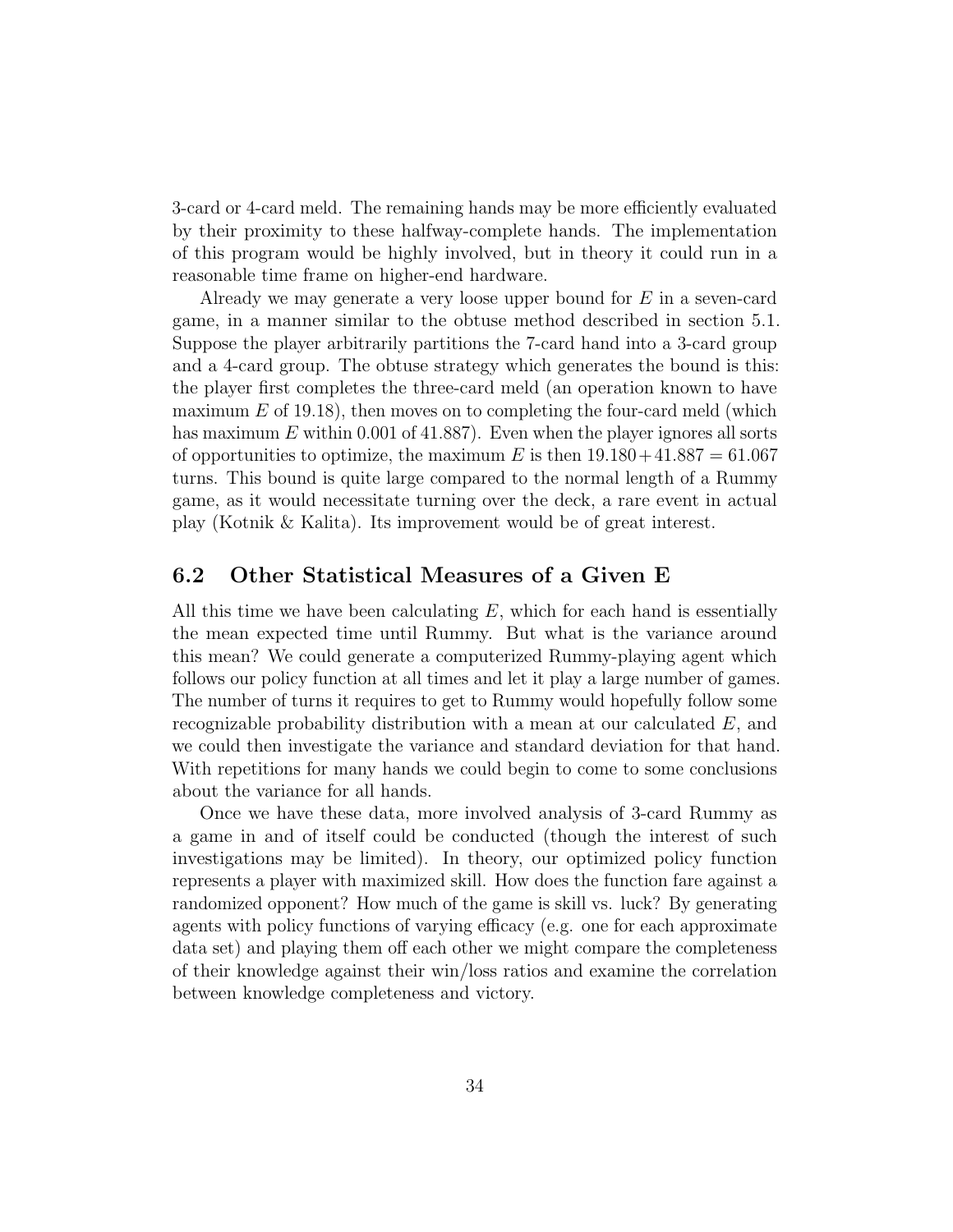#### 6.3 More Accurate Simulation of Actual Games

We never made an attempt to correct our erroneous assumption that cards drawn are immediately replaced in the deck. Because of the efficiency of the new implementation, it might be possible to create a responsive program that will recalculate the E for every hand after each discard in light of the longer time required to reintroduce that specific card to the set of possible draws. This would be especially feasible for 3-card Wrap, which requires a negligible amount of computation time.

However, this responsive paradigm will not scale to any sort of larger game. So another strategy might be to determine a static value-added model which can predetermine how much of a hand's 'goodness' or 'badness' is predicated on the presence of a certain card in the deck (and thus a certain future hand which becomes available). This method would have its own problems, chief among them the requirement of a huge amount of storage space for large games, and its mathematical validity is highly conjectural without further formal investigation.

# 7 Appendix

#### 7.1 C++ Code Sample - Hand.cpp

In the early part of this semester, much time was spent re-writing the original python code into far faster C++ code. In order to create a flexible program, an object-oriented approach was used in which a single Hand object could be plugged into multiple calculations. Below is the code for that hand, which contains many of the relevant calculations. However, by itself the Hand object does nothing. The complete complement of other necessary files (including hand.h and, e.g., 3cardapprox.cpp) may be found at https://github.com/ChrisFinkle/RummySeniorProject.

```
#include "hand.h"
#include <set>
#include <string>
#include <iostream>
using namespace std;
```
<sup>/\*</sup> Rummy hand class with methods designed for successive calculation of expected times to Rummy. This class is multi-purpose; it can hold any number of cards (though in practice only 3 and 4 are useful). It can also have any definition of what is Rummy as desired; the isRummy function is defined in another program that uses Hand and passed in via the constructor,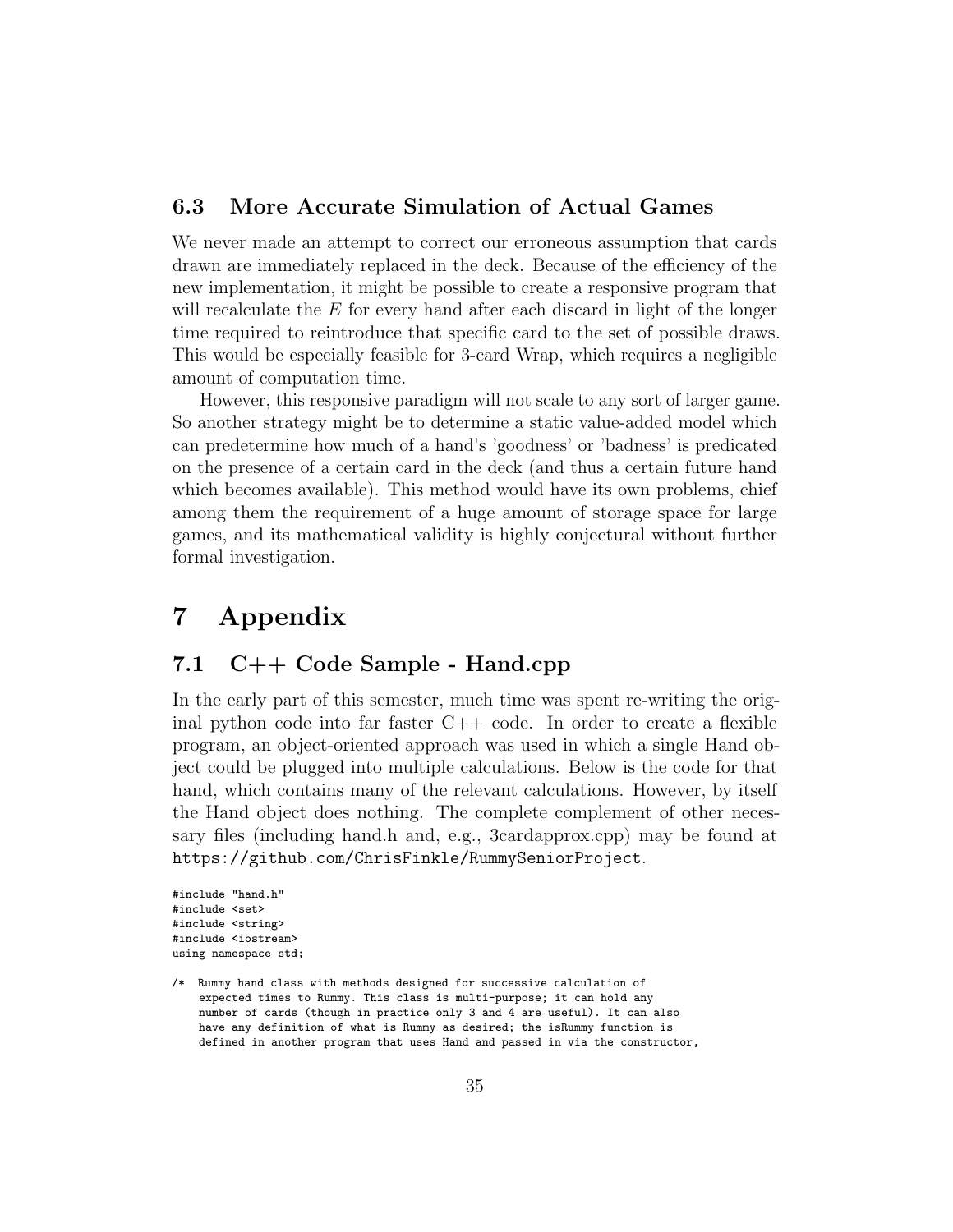```
along with a point to an array containing all other possible hands, a map
    that serves as a 'guide' to said array, allowing fast lookup, knowledge
    of what size the hand is, and its cards.
*/
Hand::Hand(set<int> cards, int _size, Hand **_allHands, map<set<int>,int> *_idxs, bool (*_isRummy)(set<int>)){
   size = _size;
    isRummy = _isRummy;
   allHands = _allHands;
    idxs = _idxs;
    cardSet = cards;
   lockedIn = isRummy(cardSet);
   E = (isRummy(cardSet)) ? 0.0 : 500.0; //500 is a stand-in for a high, unknown value for hands which are not rummy
}
bool Hand::hasSameCards(set<int> compare){
   return compare==cardSet;
}
void Hand::assocHands(){
   for(int i=0; i < 52; i + 1}
        set<int> newSet = cardSet;
        newSet.insert(i); //draw a random card
        if(newSet.size()>cardSet.size()){ //if card is not in your hand
            map<int, Hand*> m; //create map of outcomes by index of card discarded
            int j=0;
            for(set<int>::iterator it = cardSet.begin(); it!=cardSet.end(); ++it){
                newSet.erase(*it); //discard card
                m[j] = allHands[idxs->at(newSet)]; //search all hands for new hand, store ptr
                j++;
                newSet.insert(*it); //put the card back
            }
            futureHands[i] = m; //store map of outcomes
        }
   }
}
bool Hand::getLockedIn(){
   return lockedIn;
}
void Hand::lockIn(){
    lockedIn=true;
}
double Hand::evalE(){
   map<int, double> m;
    double sum = 0.0;
    //iterate over potential hands to draw
    for(map<int, map<int,Hand*>>::iterator it = futureHands.begin(); it!=futureHands.end(); ++it){
        map<int,Hand*> n = it->second; //possible post-discard outcomes
        //among locked-in future hands, if hand not yet stored in m or if hand is lower than value
        //currently stored in m under the drawn card, stores E in m.
        for (map<int, Hand*)::iterator it2 = n.begin(); it2!=n.end(); ++it2){
            if(it2->second->getLockedIn() && (m.count(it->first)==0 || m[it->first]>it2->second->getE())){
                m[it->first]=it2->second->getE();
            }
```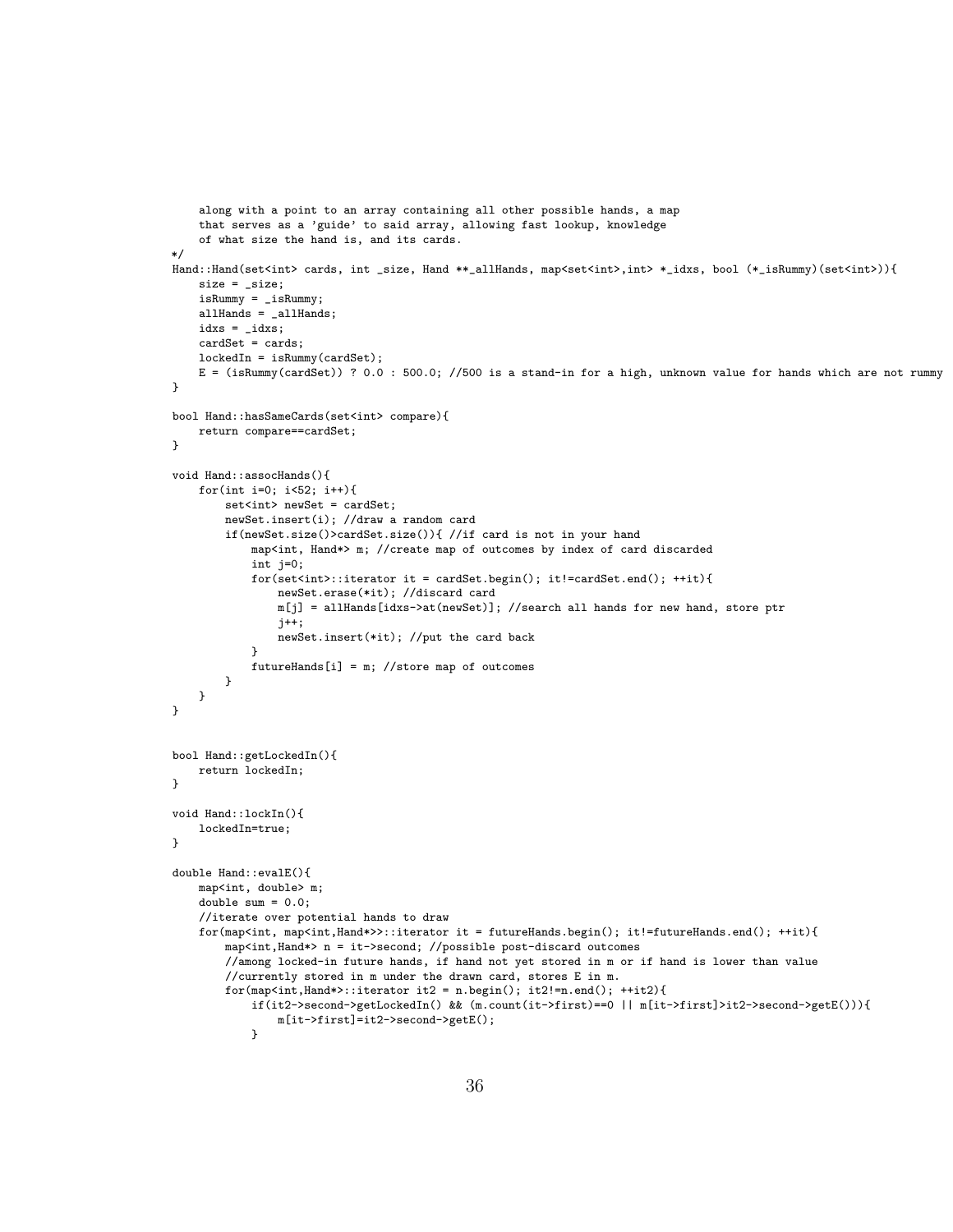```
}
   }
    //adds up all Es in accordance with Bellman sum
   for (map<int, double>)::iterator it3 = m.begin(); it3!=m.end(); ++it3){
        sum += it3->second;
    }
    //if any future hands locked in, calculate final value in accordance w/ Bellman sum
   if(m.size()>0){
        E = (sum+52.0-(float)size)/(float)m.size();}
   return E;
}
double Hand::getE(){
   return E;
}
string Hand::prettyPrintHand(){
    string st = "";
   for(set<int>::iterator it = cardSet.begin(); it!=cardSet.end(); ++it){
        string s = "X";if(*it%4==0){s="C";} //Clubs
        else if(*it%4==1){s="D";} //Diamonds
        else if(*it%4==2){s="H";} //Hearts
        else if(*it%4==3){s="S";} //Spades
        string v = "X";if(*it/4==0){v="A";} //Ace
        else if(*it/4==1){v="2";}
        else if(*it/4==2){v="3";}
        else if(*it/4==3){v="4";}
        else if(*it/4==4){v="5";}
        else if(*it/4==5){v="6";}
        else if(*it/4==6){v="7";}
        else if(*it/4==7){v="8";}
        else if(*it/4==8){v="9";}
        else if(*it/4==9){v="T";} //Ten
        else if(*it/4==10){v="J";} //Jack
        else if(*it/4==11){v="Q";} //Queen
        else if(*it/4==12){v="K";} //King
       st = st + v;st = st + s;st = st + " "}
   return st;
}
bool Hand::getIsRummy(){
   return isRummy(cardSet); //function pointer
}
//resets E without resetting hand associations; used in batch approximations
void Hand::reset(){
   lockedIn = false;
    E = (isRummy(cardSet)) ? 0.0 : 500.0;
}
```

```
37
```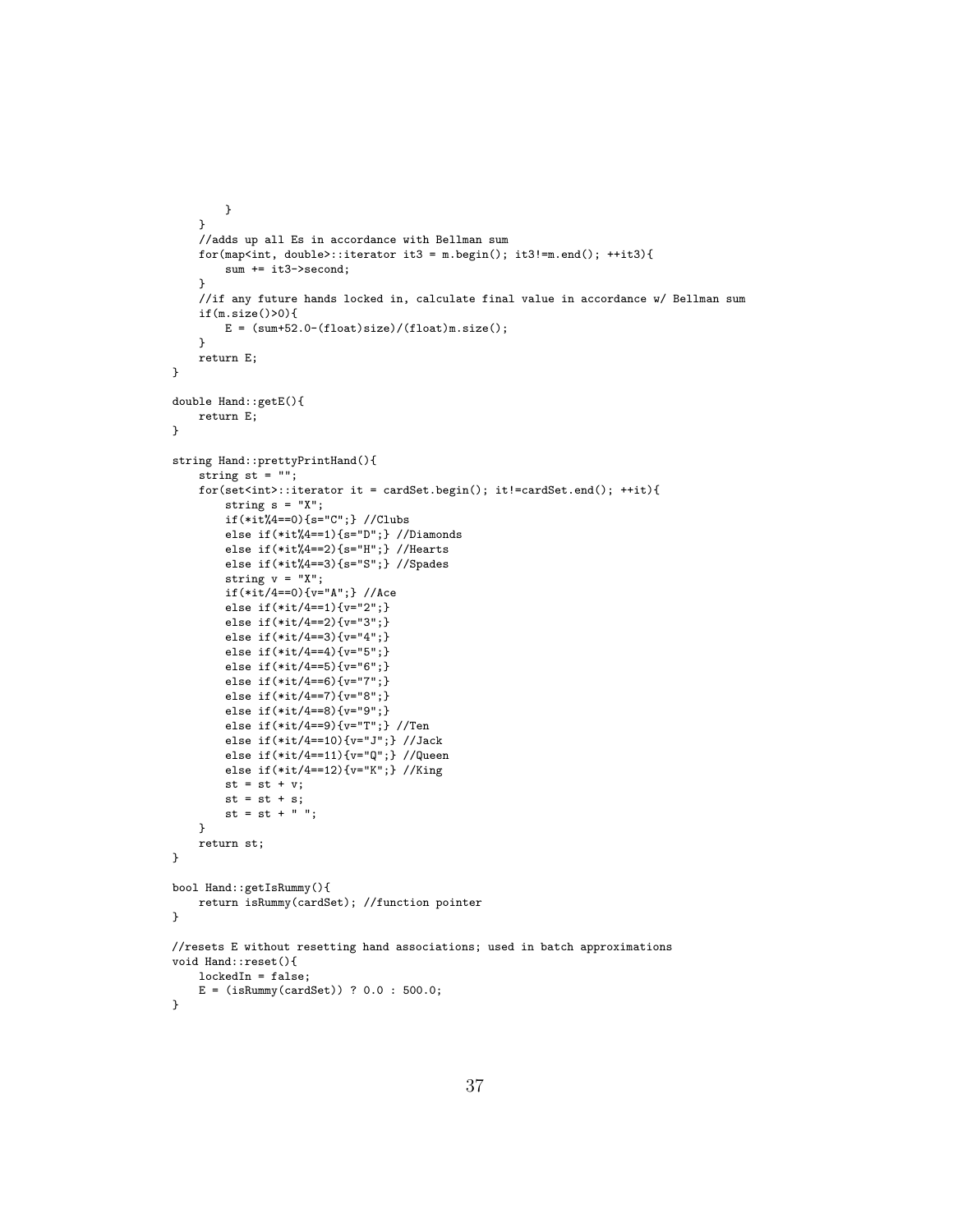#### 7.2 Summary of Results for 3-Card Continuity Rummy

312 hands like A $\clubsuit$  A $\lozenge$  2 $\clubsuit$  with E = 12.2500000000 312 hands like A $\clubsuit$  A $\lozenge$  3 $\clubsuit$  with E = 14.2916666667 104 hands like A♣ 2♣ 4♣ with E = 15.0340909091 312 hands like A. 2.  $4\Diamond$  with E = 15.1825757576 1768 hands like A $\clubsuit$  2 $\clubsuit$  3 $\lozenge$  with E = 15.2289772727 624 hands like A $\clubsuit$  A $\lozenge$  3 $\heartsuit$  with E = 15.4648516414 1560 hands like A $\clubsuit$  A $\diamond$  5 $\clubsuit$  with E = 15.4671717172 312 hands like  $A\clubsuit$   $A\diamondsuit$  5 $\heartsuit$  with E = 15.4672327718 312 hands like  $A \rightarrow A' + B$  with E = 15.4728488282 312 hands like A $\clubsuit$  A $\lozenge$  2 $\heartsuit$  with E = 15.4728992646 52 hands like A♣ 3♣ 5♣ with E = 15.9763986014 312 hands like A $\clubsuit$  2 $\diamondsuit$  4 $\diamondsuit$  with E = 17.0074215715 312 hands like A. 3. 5  $\Diamond$  with E = 17.0732305628 312 hands like A $\clubsuit$  3 $\clubsuit$  6 $\diamond$  with E = 17.0737070109 520 hands like A♣ 3♣ 7♣ with E = 17.0751942232 312 hands like A $\clubsuit$  3 $\clubsuit$  7 $\lozenge$  with E = 17.0752304967 104 hands like A♣ 3♣ 6♣ with E = 17.0953850796 156 hands like A $\clubsuit$  2 $\lozenge$  3 $\clubsuit$  with E = 17.1010958053 312 hands like A $\clubsuit$  2 $\lozenge$  3 $\heartsuit$  with E = 18.0920515788 624 hands like A $\clubsuit$  2 $\lozenge$  4 $\heartsuit$  with E = 18.1338076896 312 hands like A $\clubsuit$  2 $\diamond$  5 $\clubsuit$  with E = 18.1394661776 624 hands like A $\clubsuit$  2 $\diamondsuit$  5 $\heartsuit$  with E = 18.1401919365 624 hands like A $\clubsuit$  2 $\diamond$  8 $\clubsuit$  with E = 18.1437838885 312 hands like A $\clubsuit$  2 $\lozenge$  7 $\lozenge$  with E = 18.1437859037 624 hands like A $\clubsuit$  2 $\lozenge$  7 $\heartsuit$  with E = 18.1438418627 312 hands like  $A$  2  $\Diamond$  7. with E = 18.1438635222 624 hands like A $\clubsuit$  2 $\diamondsuit$  6 $\heartsuit$  with E = 18.1440412502 312 hands like  $A$  2 $\diamondsuit$  6. with E = 18.1443161989 312 hands like A $\clubsuit$  2 $\diamondsuit$  6 $\diamondsuit$  with E = 18.1445854036 312 hands like A $\clubsuit$  3 $\lozenge$  5 $\heartsuit$  with E = 18.1487838203 312 hands like A $\clubsuit$  3 $\diamondsuit$  6 $\clubsuit$  with E = 18.1540668969 624 hands like A $\clubsuit$  3 $\diamondsuit$  6 $\heartsuit$  with E = 18.1540684957 312 hands like A $\clubsuit$  4 $\lozenge$  7 $\heartsuit$  with E = 18.1558105415 156 hands like A $\clubsuit$  4 $\lozenge$  7 $\clubsuit$  with E = 18.1559882568 312 hands like A $\clubsuit$  3 $\lozenge$  7 $\lozenge$  with E = 18.1579439075 312 hands like A $\clubsuit$  3 $\diamond$  8 $\diamond$  with E = 18.1583001130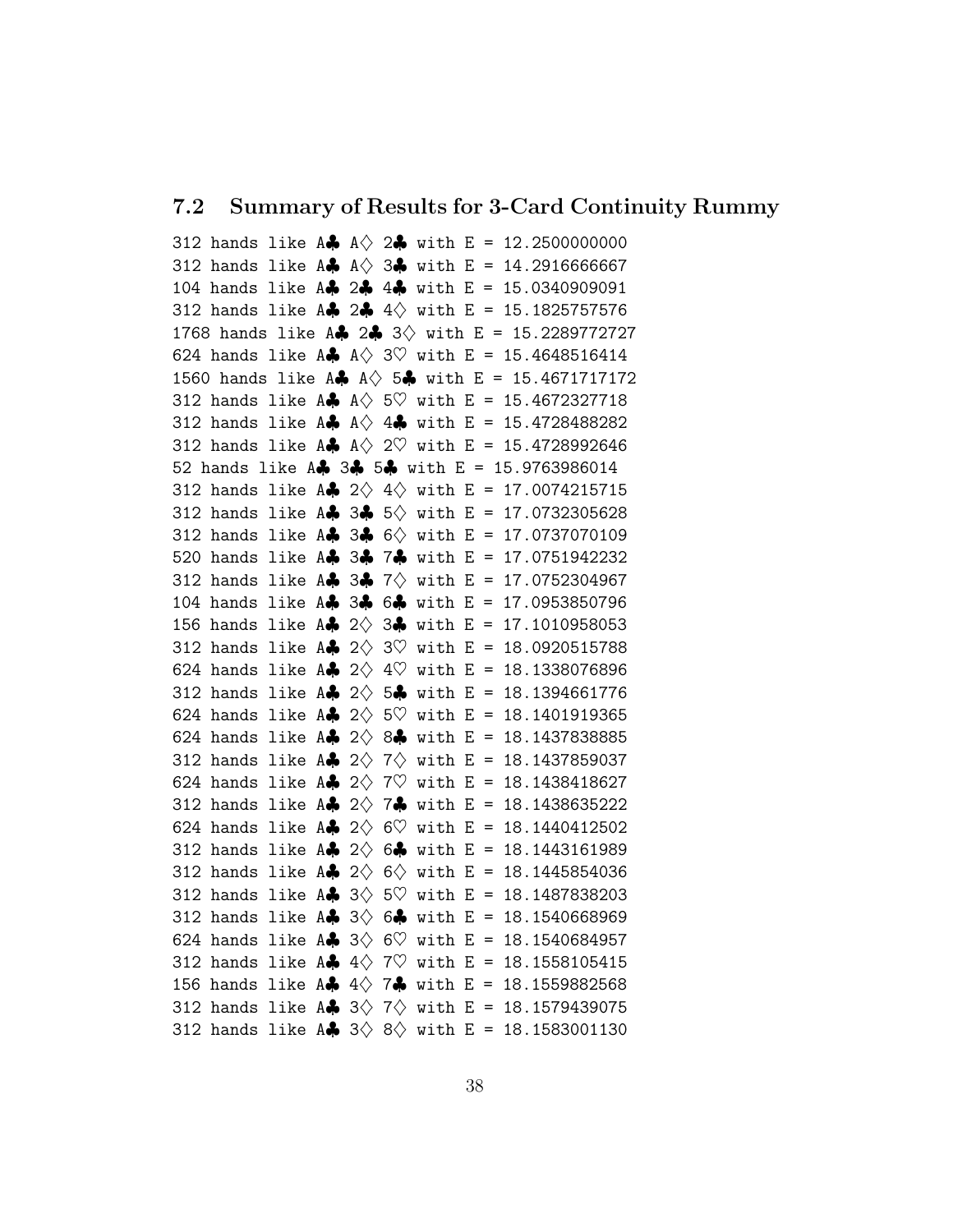624 hands like A $\clubsuit$  3 $\lozenge$  8 $\heartsuit$  with E = 18.1583682569 624 hands like A $\clubsuit$  3 $\lozenge$  7 $\heartsuit$  with E = 18.1583950372 312 hands like  $A$  3 $\Diamond$  8. with E = 18.1584902829 312 hands like A $\clubsuit$  3 $\lozenge$  7 $\clubsuit$  with E = 18.1587980145 312 hands like A $\clubsuit$  4 $\lozenge$  8 $\lozenge$  with E = 18.1605346891 312 hands like  $A\clubsuit 4\diamondsuit 9\clubsuit$  with E = 18.1607829051 624 hands like A $\clubsuit$  4 $\lozenge$  8 $\heartsuit$  with E = 18.1608152911 312 hands like  $A\clubsuit 4\diamondsuit 8\clubsuit$  with E = 18.1608372793 312 hands like A $\clubsuit$  4 $\lozenge$  9 $\heartsuit$  with E = 18.1608457260 52 hands like A♣ 5♣ 9♣ with E = 18.1651663447 156 hands like A $\clubsuit$  5 $\lozenge$  9 $\clubsuit$  with E = 18.1653875144 312 hands like  $A$  5.  $9\sqrt{ }$  with E = 18.1654198678 312 hands like A $\clubsuit$  5 $\lozenge$  9 $\heartsuit$  with E = 18.1654807138 156 hands like A $\clubsuit$  3 $\lozenge$  5 $\clubsuit$  with E = 18.1757181485 312 hands like A $\clubsuit$  2 $\diamond$  5 $\diamond$  with E = 18.1836742219 312 hands like A $\clubsuit$  2 $\lozenge$  4 $\clubsuit$  with E = 18.1838851671 312 hands like A $\clubsuit$  3 $\diamondsuit$  6 $\diamondsuit$  with E = 18.1979628021 312 hands like A\$ 4\$ 7 $\diamond$  with E = 18.1987828975 52 hands like A♣ 4♣ 9♣ with E = 18.2034678729 104 hands like A♣ 4♣ 8♣ with E = 18.2036285598 312 hands like A $\clubsuit$  4 $\clubsuit$  8 $\diamond$  with E = 18.2044667946 156 hands like A $\clubsuit$  4 $\clubsuit$  9 $\diamond$  with E = 18.2044988437 52 hands like A♣ 4♣ 7♣ with E = 18.2442485400

## 7.3 Summary of Results for Approximations of 3-Card Rummy with Aces Low

When the tolerance is set to 1.0 the results are as follows: 240 hands like  $2\clubsuit$  2 $\lozenge$  3 $\clubsuit$  with E = 12.2500000000 216 hands like A. 3. 3. with E = 14.2916666667 3912 hands like A $\clubsuit$  A $\diamond$  3 $\clubsuit$  with E = 14.8750000000 564 hands like A $\clubsuit$  A $\lozenge$  2 $\clubsuit$  with E = 15.7500000000 2116 hands like A $\clubsuit$  A $\lozenge$  2 $\heartsuit$  with E = 17.0207896270 4192 hands like A $\clubsuit$  A $\diamond$  K $\clubsuit$  with E = 17.3911492987 8180 hands like A. 2. Q. with E = 18.2932809113 2488 hands like A $\clubsuit$  2 $\diamondsuit$  3 $\heartsuit$  with E = 18.7476800197 96 hands like  $A$   $2 \Diamond K$   $\phi$  with  $E = 19.3163153484$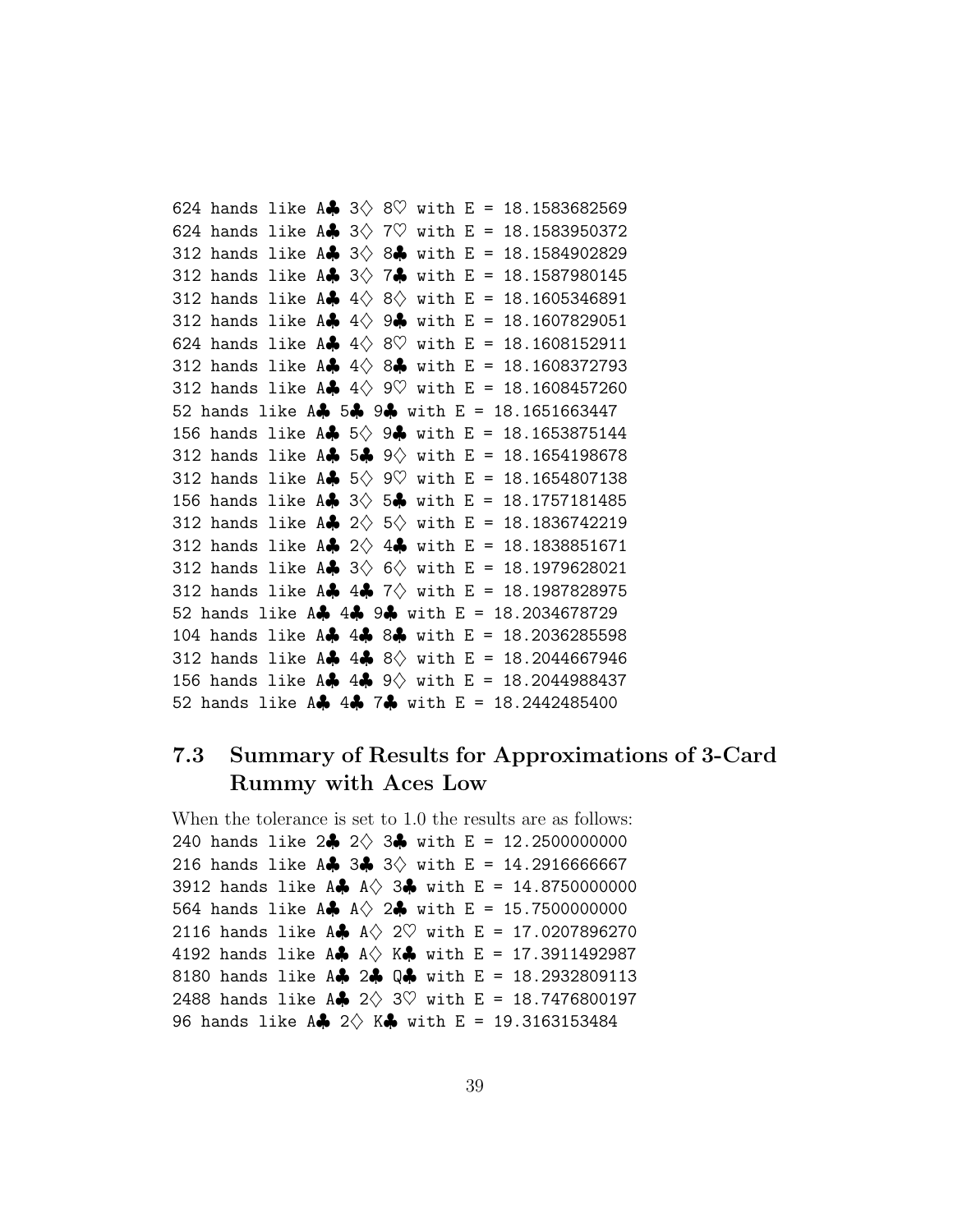For comparison, these are the results when the tolerance is 0.5: 240 hands like  $2\clubsuit 2\diamond 3\clubsuit$  with E = 12.2500000000 216 hands like A. 3. 3. with E = 14.2916666667 1752 hands like A $\clubsuit$  A $\diamond$  3 $\clubsuit$  with E = 14.8750000000 2184 hands like A $\clubsuit$  A $\lozenge$  2 $\clubsuit$  with E = 15.4731867284 420 hands like A♣ 3♣ 5♣ with E = 15.9763986014 120 hands like A $\clubsuit$  2 $\lozenge$  2 $\heartsuit$  with E = 16.3252494553 1484 hands like A $\clubsuit$  A $\lozenge$  3 $\heartsuit$  with E = 17.0145782073 672 hands like A $\clubsuit$  A $\lozenge$  2 $\heartsuit$  with E = 17.2325884407 696 hands like A\$ 2\$ 4 $\diamond$  with E = 17.6765799652 6972 hands like A $\clubsuit$  2 $\clubsuit$  3 $\diamond$  with E = 18.1432355981 6424 hands like A $\clubsuit$  2 $\lozenge$  3 $\heartsuit$  with E = 18.4305322314 824 hands like A $\clubsuit$  2 $\diamondsuit$  5 $\diamondsuit$  with E = 18.8536850047